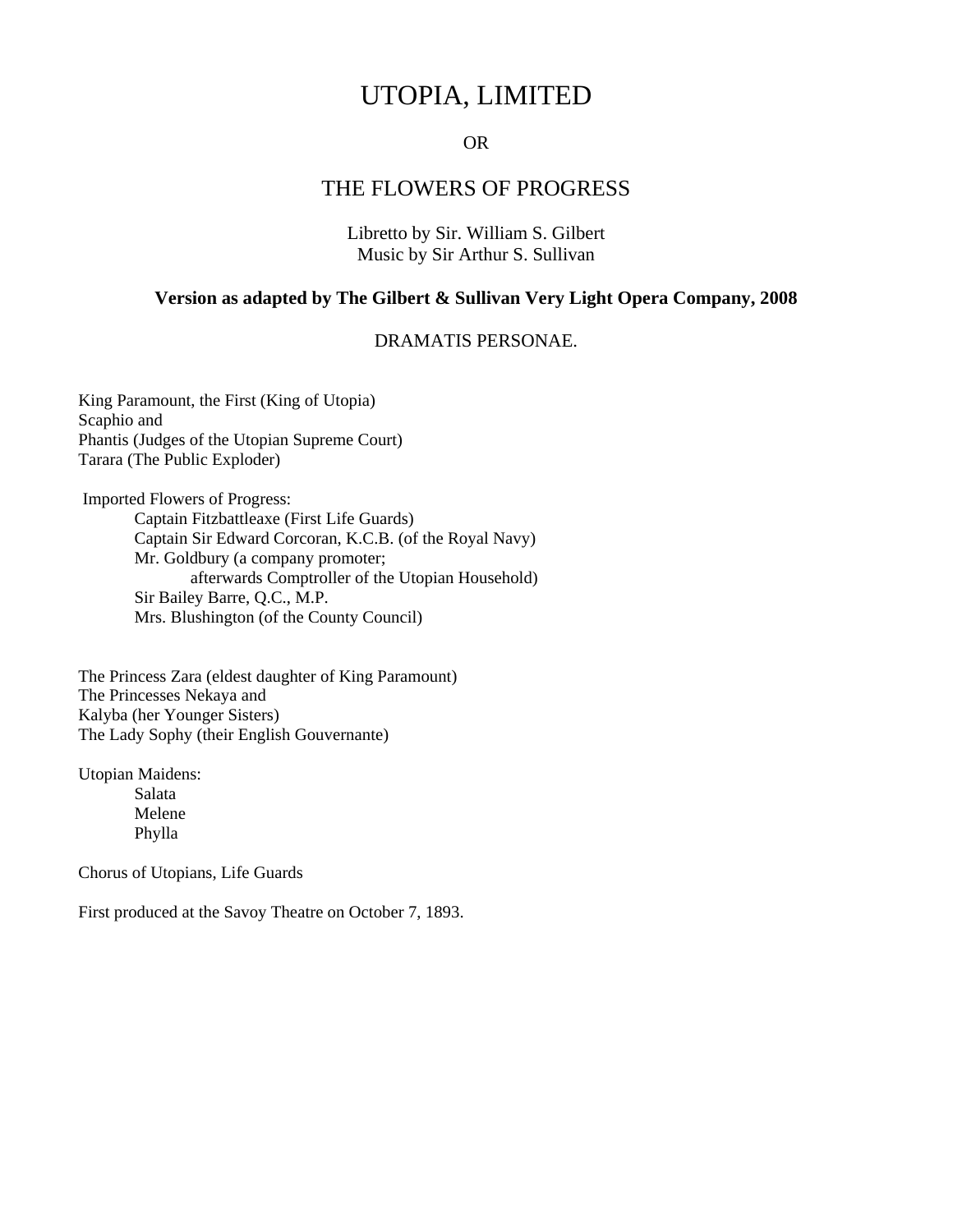# [ACT I.](http://www.karadar.com/Librettos/sullivan_UTOPIA.html)

OPENING CHORUS.

 In lazy languor-motionless, We lie and dream of nothingness; For visions come From Poppydom Direct at our command: Or, delicate alternative, In open idleness we live, With lyre and lute And silver flute, The life of Lazyland.

### SOLO - *Phylla.*

 The song of birds In ivied towers; The rippling play Of waterway; The lowing herds; The breath of flowers; The languid loves Of turtle doves- These simply joys are all at hand Upon thy shores, O Lazyland!

### SALATA

(*reading a magazine)* Good news! His Majesty's eldest daughter, Princess Zara, who left our shores five years since to go to England -- the greatest, the most powerful, the wisest country in the world -- has taken a high degree at Girton, and is on her way home again, having achieved a complete mastery over all the elements that raised that glorious country to her present pre-eminent position among civilized nations!

### PHYLLA:

Then in a few months Utopia may hope to be completely Anglicized?

### SALATA:

Absolutely and without a doubt.

### MELENE:

*(lazily)* We are very well as we are. Life without a care -- every want supplied by a kind and fatherly monarch, who, despot though he be, has no other thought than to make his people happy. What have we to gain by the great change that is in store for us?

### PHYLLA:

What have we to gain? English institutions, English tastes, and oh, English fashions!

# SALATA

England has made herself what she is because, in that favored land, every one has to think for himself. Here we have no need to think. Our monarch anticipates all our wants, and our political opinions are formed for us by the journals to which we subscribe. Oh, think how much more brilliant this dialogue would have been, if we had been accustomed to exercise our reflective powers!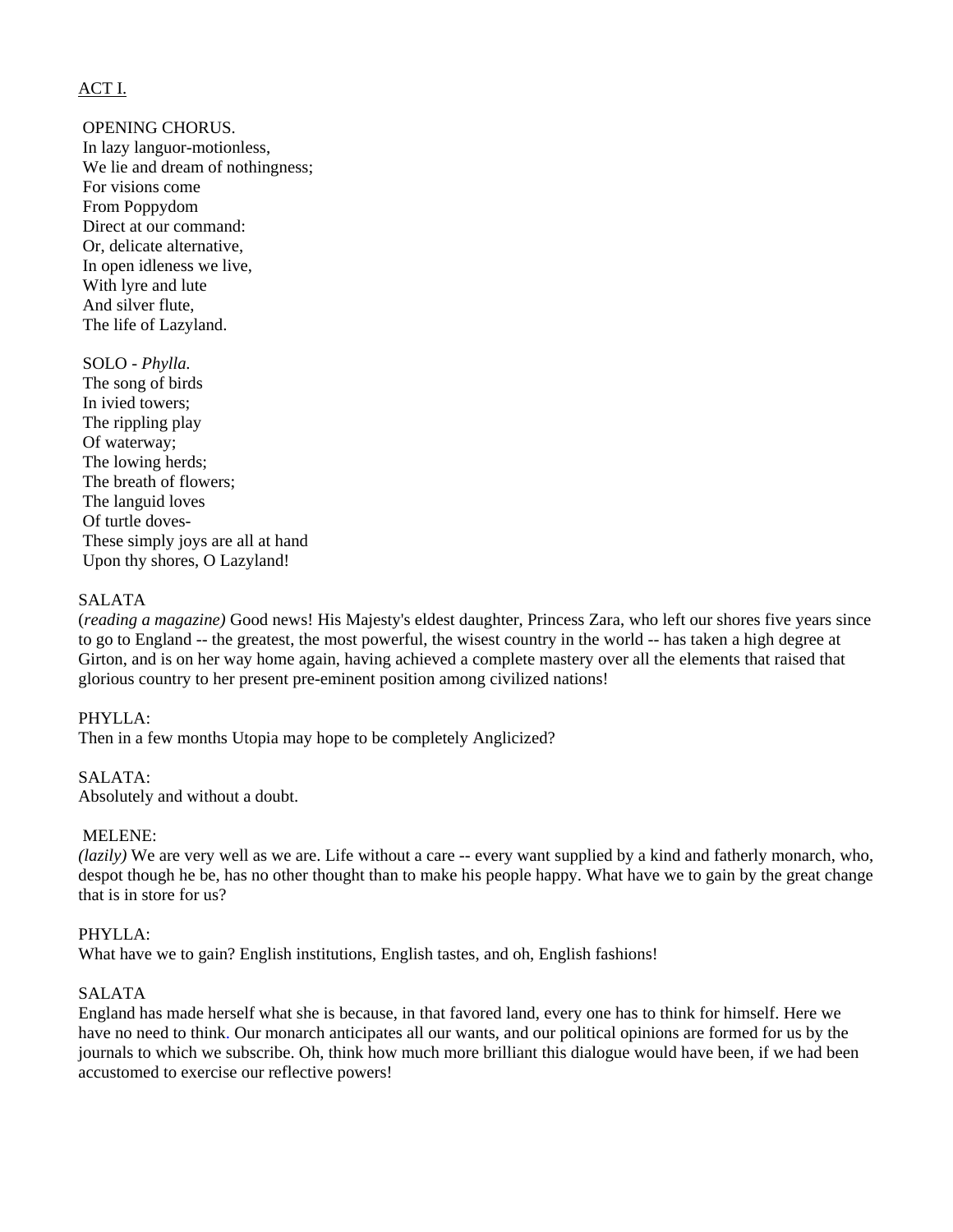## (*Enter Tarara in a great rage*)

 TARARA: Lalabalele talala! Callabale lalabalica falahle!

SALATA: *(horrified)* Stop-stop, I beg! *(All the ladies close their ears.)* 

 TARARA: Callamalala galalate! Caritalla lalabalee kallalale poo!

 LADIES: Oh, stop him! stop him!

# SALATA:

My lord, I'm surprised at you. Are you not aware that His Majesty has ordered that the Utopian language shall be banished and that all communications shall henceforward be made in the English tongue?

# TARARA:

Yes, I'm perfectly aware of it. (*Suddenly presenting an explosive "cracker"*). Allow me.

SALATA: *(Pulls it).* Now, what's that for?

# TARARA:

Why, I've recently been appointed Public Exploder to His Majesty, and as I'm constitutionally nervous, I must accustom myself by degrees to the startling nature of my duties. I was about to say: I do my best to fall in with the royal decree. But when I am overmastered by an indignant sense of wrong, as I am now, I slip into my native tongue without knowing it. I am told that in the English language strong expressions do not exist, consequently when I want to let off steam I have no alternative but to say, "Lalabalele molola lililah kallalale poo!"

PHYLLA: But what is your grievance?

## TARARA:

This: by our Constitution we are governed by a Despot who, although in theory absolute, is, in practice, nothing of the kind. Our king is watched day and night by two Wise Men whose duty it is, on any lapse of political or social propriety, to denounce him to me, the Public Exploder. It then becomes my duty to blow up His Majesty with dynamite. Allow me. *(Presenting a cracker which Phylla pulls.)* Thank you.

## SALATA:

Yes, despotism tempered by dynamite provides, on the whole, a most satisfactory ruler: an autocrat who dares not abuse his autocratic power.

## TARARA:

That's the theory -- but in practice, how does it act? Now, do you ever happen to see the Palace Peeper? (*producing a "Society" paper*).

# PHYLLA:

Never even heard of the journal.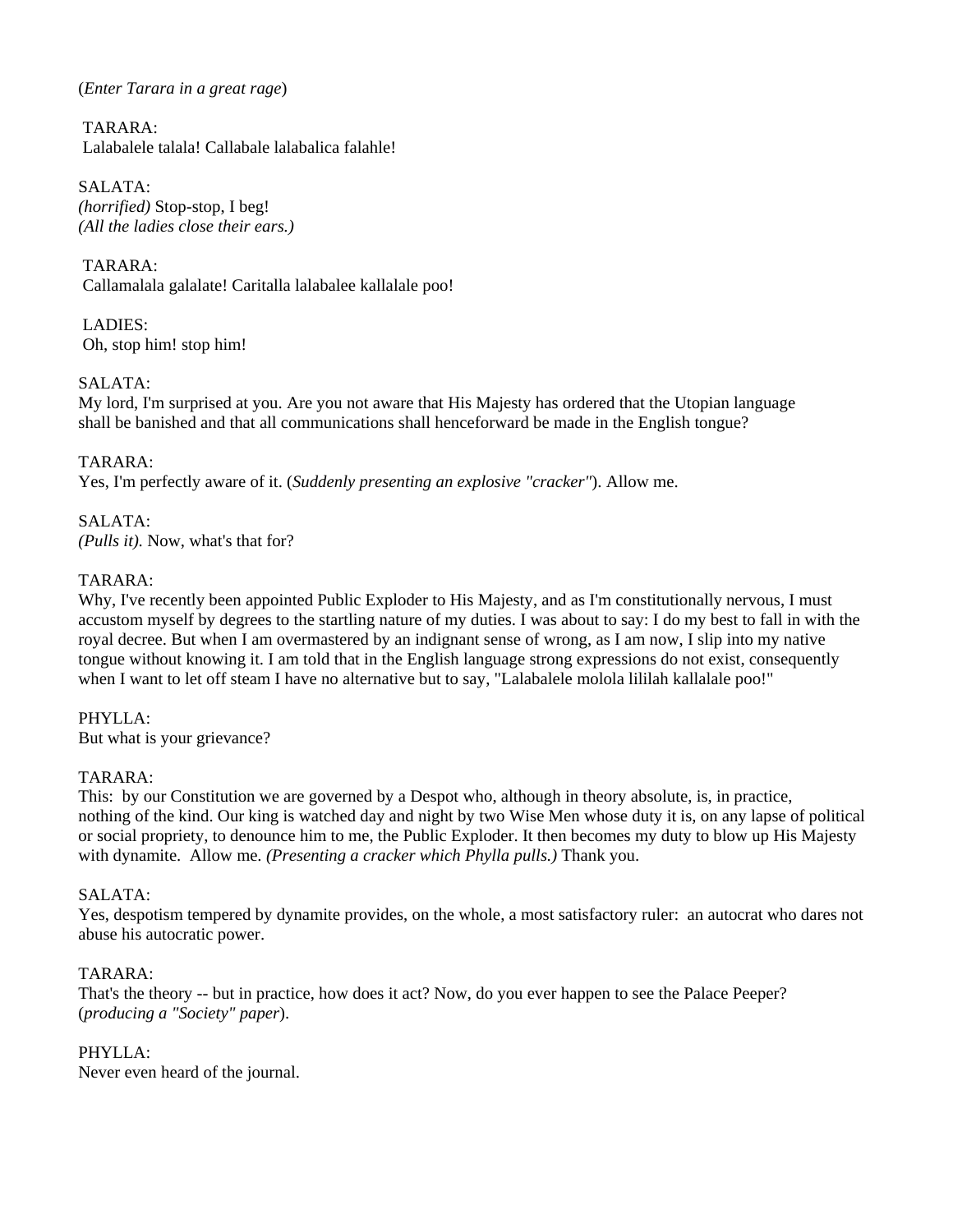### TARARA:

I'm not surprised. His Majesty's agents buy up the whole edition; but if this high-class journal may be believed, His Majesty is one of the worst profligates that ever disgraced an autocratic throne! And do these Wise Men denounce him to me? Not a bit of it! They wink at his immoralities! Under the circumstances I really think I am justified in exclaiming "Lalabelele molola lililah kalabalale poo!" *(All are horrified.)* 

I don't care--the occasion demands it. *(Exit Tarara)* 

(*March. Enter Guard, escorting Scaphio and Phantis.)*

## CHORUS.

 O make way for the Wise Men! They are the prizemen- Double-first in the world's university! For though lovely this island (Which is my land), She has no one to match them in her city. They're the pride of Utopia- Cornucopia Is each his mental fertility. O they make no blunder, And no wonder, For they're triumphs of infallibility.

 DUET - *Scaphio and Phantis*. In every mental lore (The statement smacks of vanity) We claim to rank before The wisest of humanity. As gifts of head and heart We're wasted on "utility," We're "cast" to play a part Of great responsibility. Our duty is to spy Upon our King's illicities, And keep a watchful eye On all his eccentricities. If ever a trick he tries That savours of rascality, At our decree he dies Without the least formality.

We fear no rude rebuff. Or newspaper publicity; Our word is quite enough, The rest is electricity. A pound of dynamite Explodes in his auriculars; It's not a pleasant sight- We'll spare you the particulars. Its force all men confess, The King needs no admonishing- We may say its success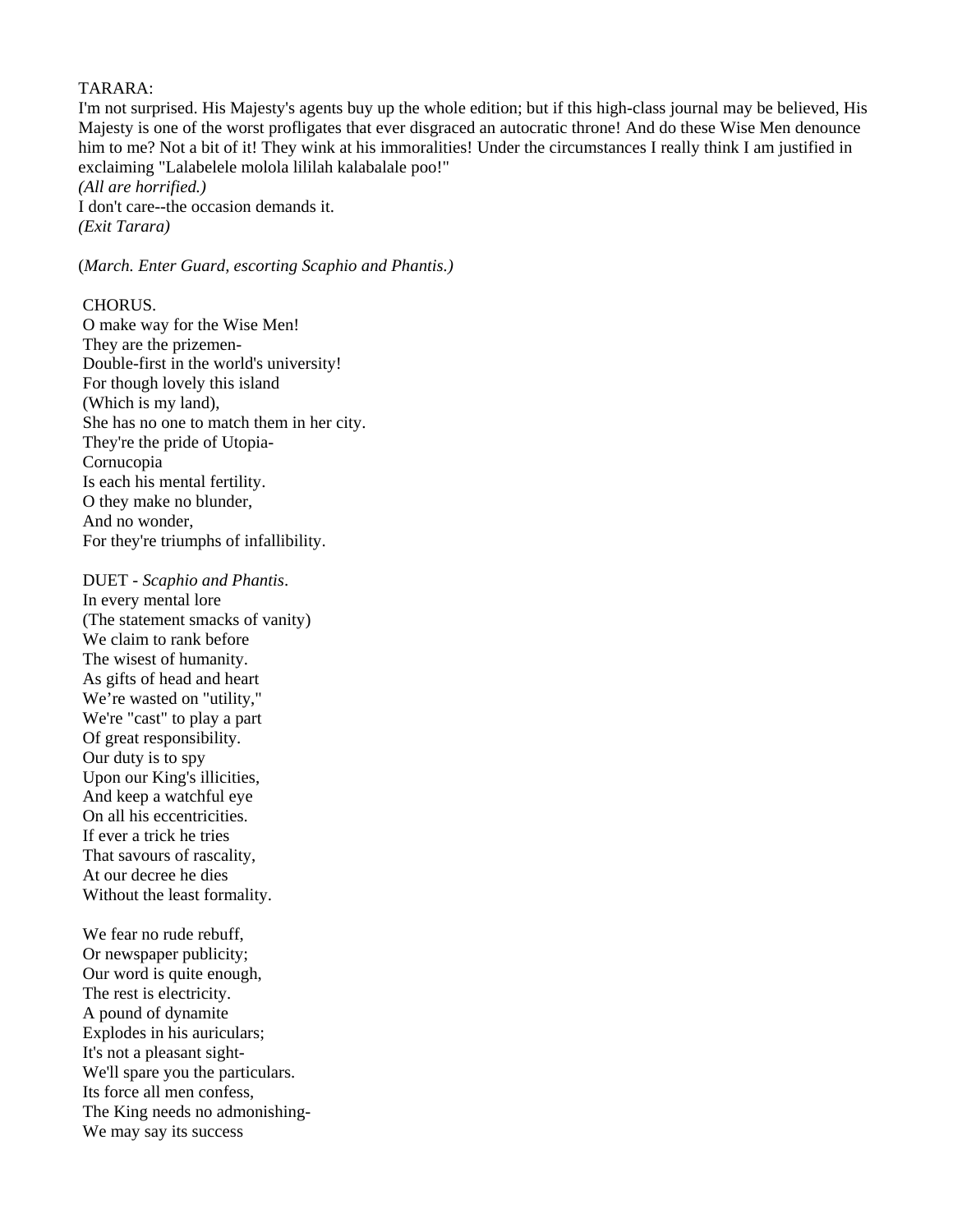Is something quite astonishing. Our despot it imbues With virtues quite delectable, He minds his P's and Q's,- And keeps himself respectable. Of a tyrant polite He's paragon quite. He's as modest and mild In his ways as a child; And no one ever met With an autocrat yet, So delightfully bland To the least in the land! So make way for the wise men, *etc.* 

*(Exeunt all but Scaphio and Phantis. Phantis is pensive.)* 

### SCAPHIO:

Phantis, you are not in your customary spirits. What is wrong?

### PHANTIS:

Oh nothing, nothing – a little passing anxiety. That's all.

### SCAPHIO:

Why, what have we to be anxious about? Are not all our secret commercial ventures doing tremendously?

### PHANTIS:

We have prospered exceedingly from our nation's mania for all that is English. We have cornered the market in imported beer and ale

SCAPHIO: Watered down, to boot!

### PHANTIS: We have instituted the Music Hall and Society newspapers,

### SCAPHIO:

And further increase both our profits and their appeal by forcing the King to pen scurrilous broadsides against his own character.

## PHANTIS:

Yes, the Palace Peeper is doing well. And I do not doubt that this next shipment of British fashions will exceed all previous endeavors. Yet I cannot help but fear that our luck may be running out.

### SCAPIO:

We control the king-- the minute he fails to fall in with our plans, we denounce him to the Public Exploder. What is then amiss?

## PHANTIS:

A particular miss – in fact, the Princess Zara. She returns today from England. And while her father may be powerless to oppose us, we have no control over Zara. The typical native of Utopia may be blind to our machinations, but Zara has assuredly become accustomed to thinking for herself.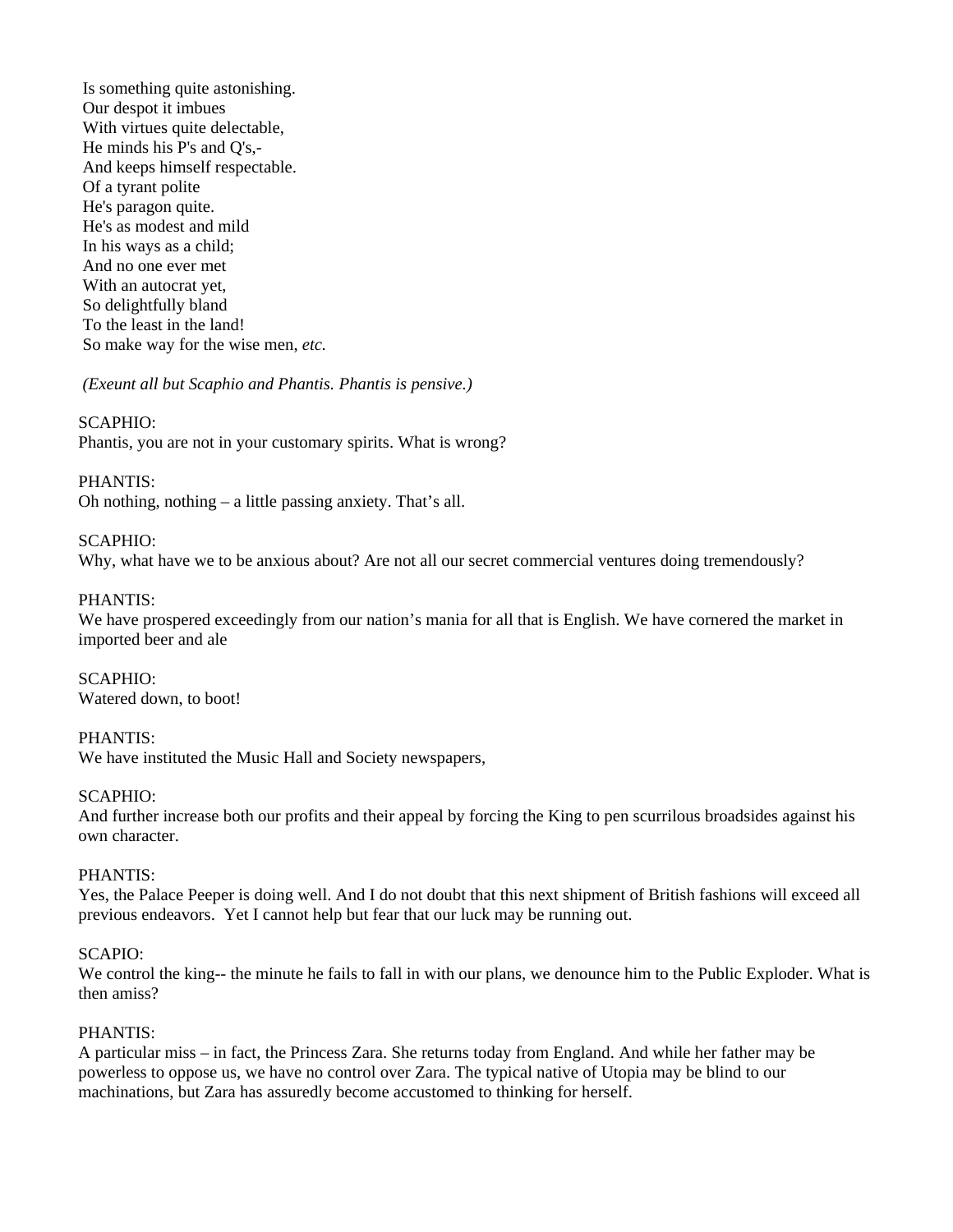# SCAPIO:

I believe that is intrinsic to the nature of all good Britons.

### PHANTIS:

Moreover, who knows what innovations she may be bringing back with her that may interfere with our lucrative status quo. Why, she could even make us work for a living.

### SCAPIO:

No doubt you are right. What can we do? How can we get Zara under our influence?

### PHANTIS:

Short of marrying her…

## SCAPIO:

That's it! One of us must marry her. That would instantly render her agreeable to all our plans. Is it not the sole and highest duty of every wife to make life pleasant and easy for her spouse?

PHANTIS: But which of us is it to be?

### SCAPIO:

I've no particular preference. On the whole I'd rather it was you.

### PHANTIS:

Perhaps it should be. I feel sure that she does not regard me with absolute indifference. She could never look at me without going to bed with a sick headache. But won't the king object?

### SCAPIO:

We have but to say the word and her father must consent. Is he not our very slave?

### DUET - *Scaphio and Phantis*.

### SCAPHIO:

 Let all your doubts take wing- Our influence is great. If Paramount our King Presume to hesitate Put on the screw, And caution him That he will rue Disaster grim That must ensue To life and limb, Should he pooh-pooh This harmless whim.

# BOTH:

 This harmless whim-this harmless whim, It is as I/you say, a harmless whim.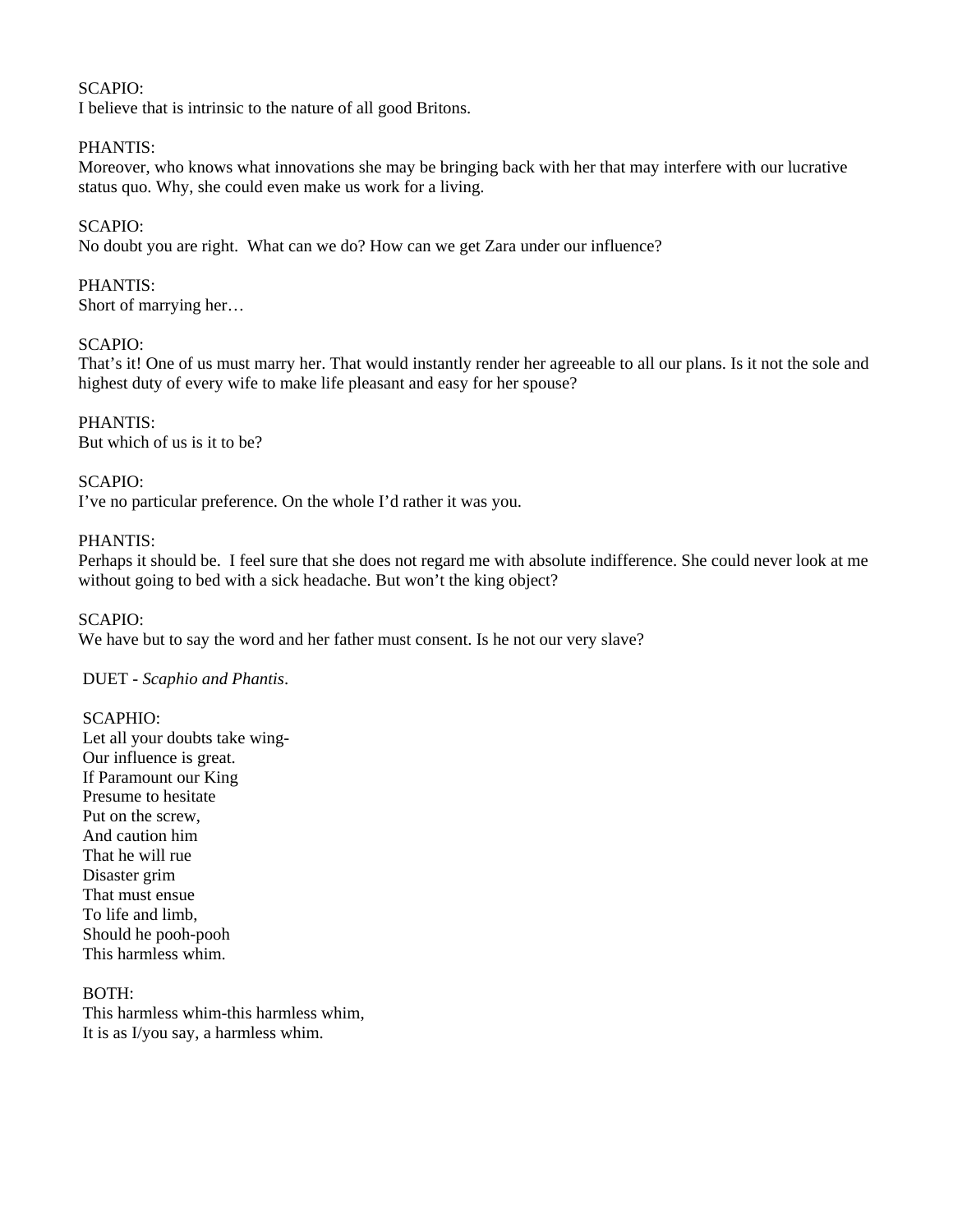### PHANTIS:

*(dancing)* Observe this dance Which I employ When I, by chance Go mad with joy. What sentiment Does this express? *(Phantis continues his dance while Scaphio vainly endeavors to discover its meaning)*  Supreme content And happiness!

### BOTH:

 Of course it does! Of course it does! Supreme content and happiness.

### PHANTIS:

 Your friendly aid conferred, I need no longer pine. I've but to speak the word, And lo, the maid is mine! I do not choose To be denied. Or wish to lose A lovely bride- If to refuse The King decide, The royal shoes Then woe betide!

# BOTH:

 Then woe betide-then woe betide! The Royal shoes then woe betide!

## SCAPHIO:

*(Dancing)* This step to use I condescend Whene'er I choose To serve a friend. What it implies Now try to guess; *(Scaphio continues his dance while Phantis is vainly endeavouring to discover its meaning)*  It typifies Unselfishness!

# BOTH:

*(Dancing)* Of course it does! Of course it does! It typifies unselfishness.

 *(Exeunt Scaphio and Phantis.)*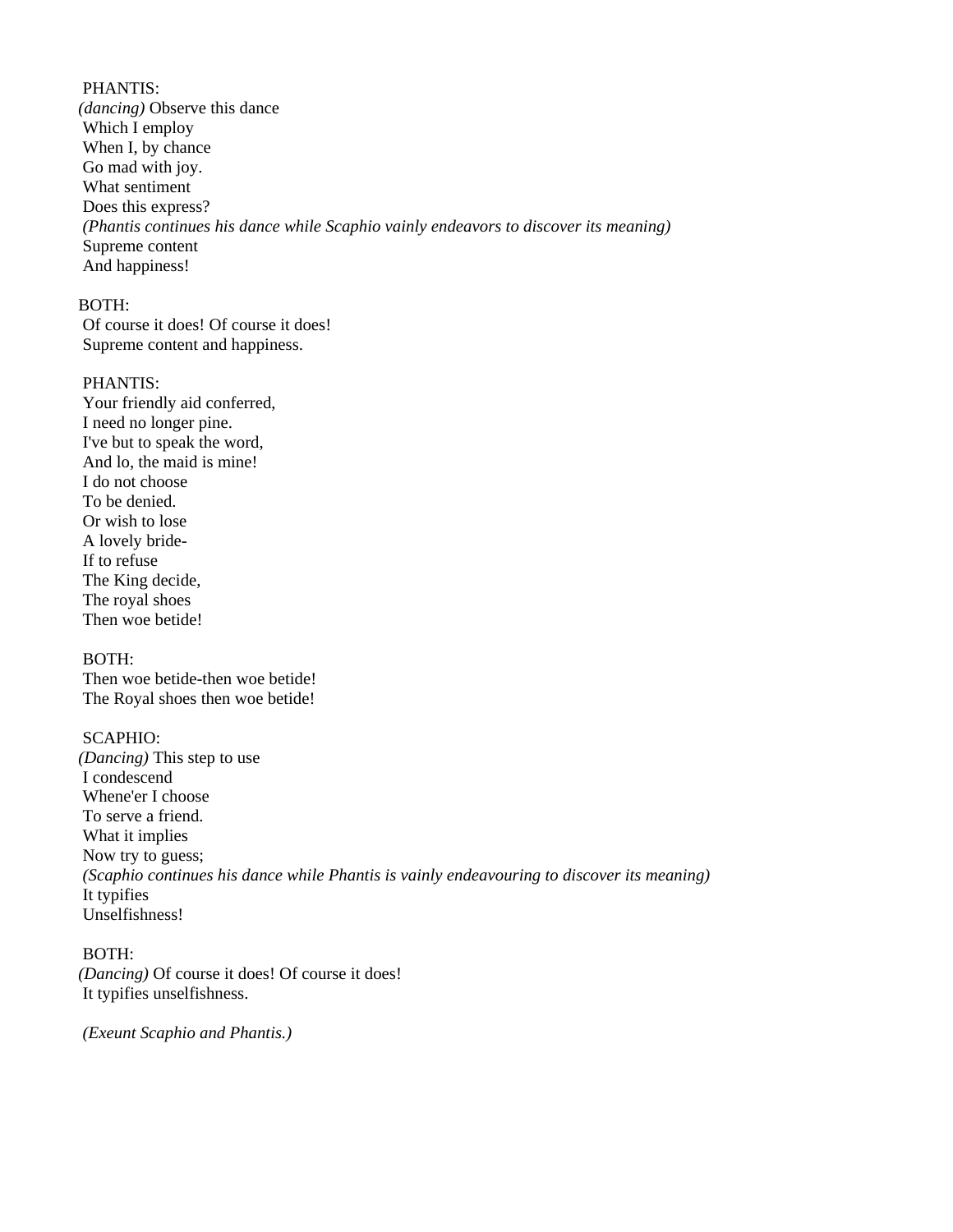*March. Enter King Paramount, attended by guards and nobles, and preceded by girls dancing before him.* 

### **CHORUS**

 Quaff the nectar-cull the roses- Gather fruit and flowers in plenty! For our king no longer poses- Sing the songs of far niente! Wake the lute that sets us lilting, Dance a welcome to each comer; Day by day our year is wilting- Sing the sunny songs of summer! La, la, la, la!

### SOLO - King.

 A King of autocratic power we- A despot whose tyrannic will is law- Whose rule is paramount o'er land and sea, A presence of unutterable awe! But though the awe that I inspire Must shrivel with imperial fire All foes whom it may chance to touch, To judge by what I see and hear, It does not seem to interfere With popular enjoyment, much.

### CHORUS:

 No, no-it does not interfere With our enjoyment much.

## KING:

 Stupendous when we rouse ourselves to strike, Resistless when our tyrant thunder peals, We often wonder what obstruction's like, And how a contradicted monarch feels. But as it is our Royal whim Our Royal sails to set and trim To suit whatever wind may blow- What buffets contradiction deals And how a thwarted monarch feels We probably will never know.

## CHORUS:

 No, no-what thwarted monarch feels, You'll never, never know.

## RECITATIVE - King.

 My subjects all, it is your will emphatic That all Utopia shall henceforth be modelled Upon that glorious country called Great Britain- To which some add-but others do not-Ireland.

### CHORUS: It is!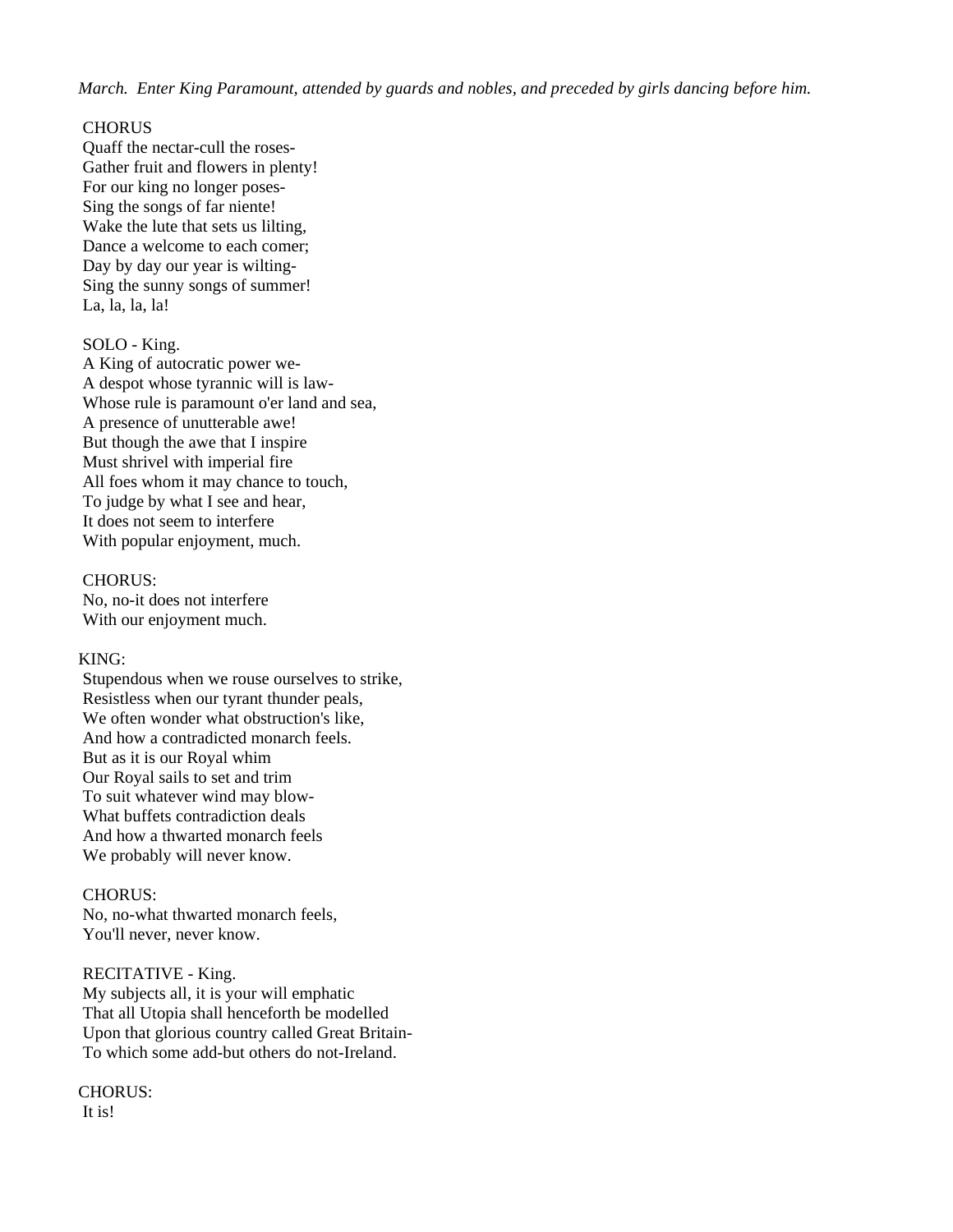### KING:

 That being so, as you insist upon it, We have arranged that our two younger daughters Who have been "finished" by an English Lady -- *(tenderly)* A grave and good and gracious English Lady -- Shall daily be exhibited in public, That all may learn what, from the English standpoint, Is looked upon as maidenly perfection! Come hither, daughters!

 *(Enter Nekaya and Kalyba. They are twins, about fifteen years old; they are very modest and demure in their appearance, dress and manner. They stand with their hands folded and their eyes cast down.)* 

### **CHORUS**

 How fair! how modest! how discreet! How bashfully demure! See how they blush, as they've been taught, At this publicity unsought! How English and how pure!

DUET - Nekaya and Kalyba.

### BOTH:

 Although of native maids the cream, We're brought up on the English scheme- The best of all For great and small Who modesty adore.

# NEKAYA:

 For English girls are good as gold, Extremely modest (so we're told) Demurely coy-divinely cold- And that we are-and more.

# KALYBA:

 To please papa, who argues thus- All girls should mould themselves on us Because we are By furlongs far The best of the bunch, We show ourselves to loud applause From ten to four without a pause-

## NEKAYA:

 Which is an awkward time because It cuts into our lunch.

## BOTH:

 Oh maids of high and low degree, Whose social code is rather free, Please look at us and you will see What good young ladies ought to be!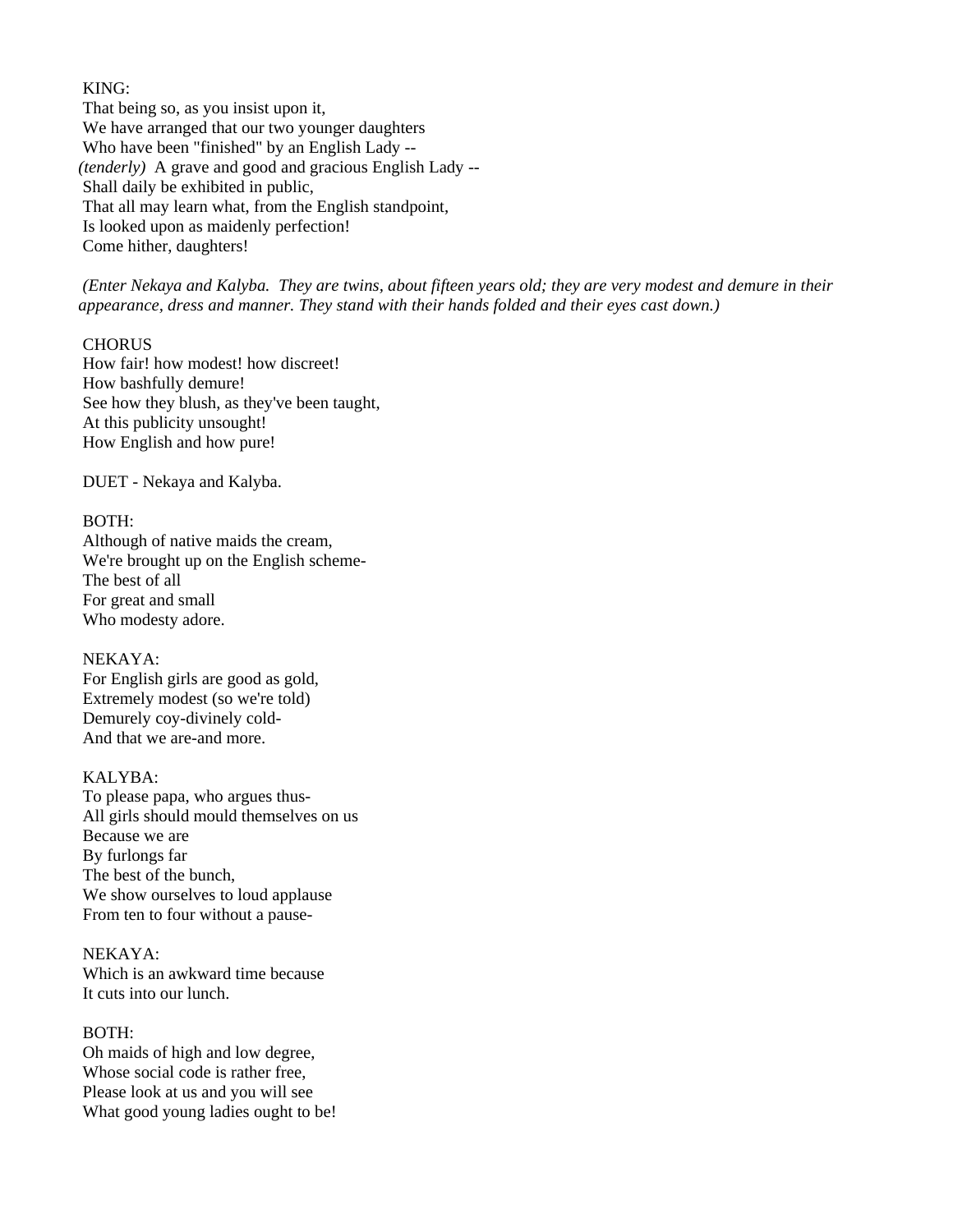NEKAYA: And as we stand, like clockwork toys, A lecturer whom papa employs Proceeds to praise Our modest ways And guileless character-

 KALYBA: Our well-known blush-our downcast eyes- Our famous look of mild surprise.

 NEKAYA: (Which competition still defies)- Our celebrated "Sir!!!"

 KALYBA: Then all the crowd take down our looks In pocket memorandum books. To diagnose Our modest pose The Kodaks do their best:

 NEKAYA: If evidence you would possess Of what is maiden bashfulness You need only a button press-

 KALYBA: And we will do the rest.

 *(Enter Lady Sophy - an English lady of mature years and extreme gravity of demeanour and dress. She carries a lecturer's wand in her hand. She is led on by the King, who expresses great regard and admiration for her.)* 

 RECITATIVE - Lady Sophy This morning we propose to illustrate A course of maiden courtship, from the start To the triumphant matrimonial finish.

 *(Through the following song the two Princesses illustrate in gesture the description given by Lady Sophy.)* 

SONG - Lady Sophy Bold-faced ranger (Perfect stranger) Meets two well-behaved young ladies. He's attractive, Young and active- Each a little bit afraid is. Youth advances, At his glances To their danger they awaken; They repel him As they tell him He is very much mistaken. Though they speak to him politely, Please observe they're sneering slightly, Just to show he's acting vainly.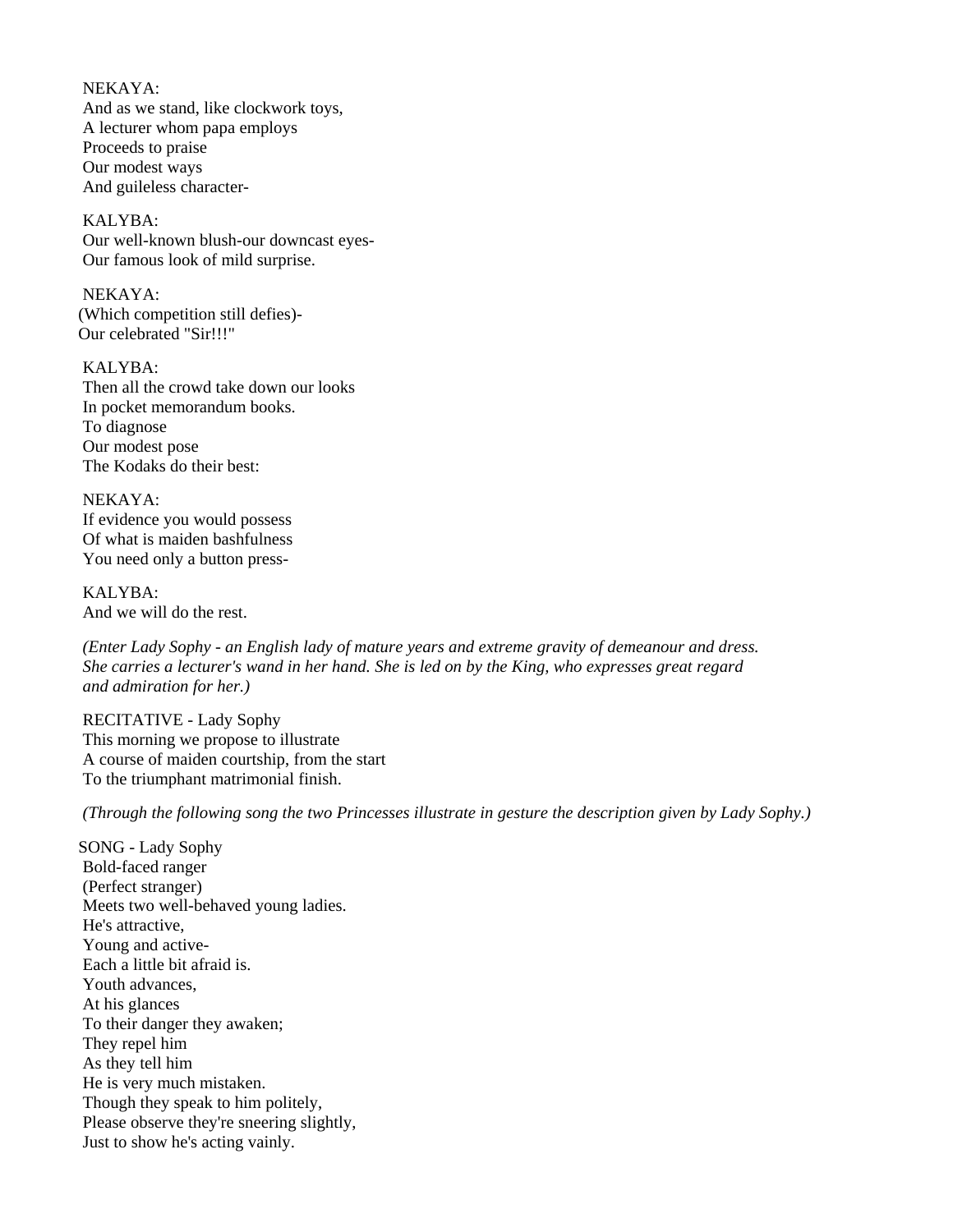This is Virtue saying plainly "Go away, young bachelor, We are not what you take us for!" When addressed impertinently, English ladies answer gently, "Go away, young bachelor, We are not what you take us for!" As he gazes, Hat he raises, Enters into conversation. Makes excuses- This produces Interesting agitation. He, with daring, Undespairing, Give his card-his rank discloses Little heeding This proceeding, They turn up their little noses. Pray observe this lesson vital- When a man of rank and title His position first discloses, Always cock your little noses. When at home, let all the class Try this in the looking glass. English girls of well bred notions, Shun all unrehearsed emotions. English girls of highest class Practice them before the glass. His intentions Then he mentions. Something definite to go on- Makes recitals Of his titles, Hints at settlements, and so on. Smiling sweetly, They, discreetly, Ask for further evidences: Thus invited, He, delighted, Gives the usual references: This is business. Each is fluttered When the offer's fairly uttered. "Which of them has his affection?" He declines to make selection. Do they quarrel for his dross? Not a bit of it-they toss! Please observe this cogent moral- English ladies never quarrel. When a doubt they come across, English ladies always toss.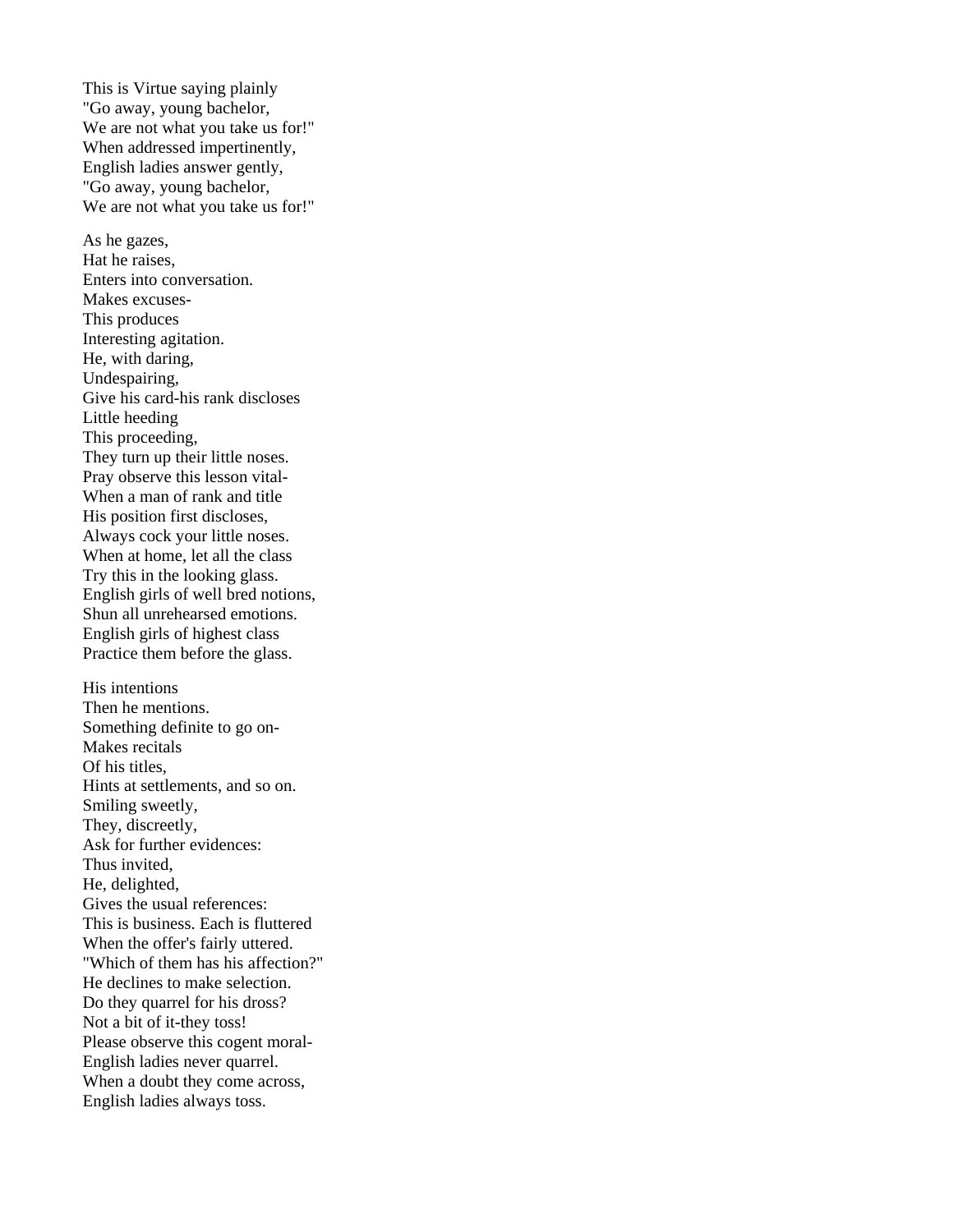RECITATIVE - *Lady Sophy* The lecture's ended. In ten minute's space 'Twill be repeated in the market-place!

 *(Exit Lady Sophy, followed by Nekaya and Kalyba.)* 

 CHORUS: Quaff the nectar-cull the roses- Bashful girls will soon be plenty! Maid who thus at fifteen poses Ought to be divine at twenty!

 *(Exeunt all but KING.)* 

 *(Enter SCAPHIO and PHANTIS.)* 

# SCAPHIO:

Your Majesty wished to speak with us, I believe. You--you needn't keep your crown on, on our account, you know.

# KING:

I beg your pardon. *(Removes it.)* I always forget that! Odd, the notion of a King not being allowed to wear his own crown in the presence of two of his own subjects.

PHANTIS: Yes--bizarre, is it not?

KING: Most quaint. But then it's a quaint world.

# PHANTIS:

Teems with quiet fun. I often think what a lucky thing it is that you are blessed with such a keen sense of humor!

## KING:

Do you know, I find it invaluable. Do what I will, I cannot help looking at the humorous side of things- for, properly considered, everything has its humorous side -- even the Palace Peeper *(producing it).* See here --"Another Royal Scandal," by Junius Junior. "Ribald Royalty," by Mercury Major. When I reflect that all these outrageous attacks on my morality are written by me, at your command-well, it's one of the funniest things that have come within the scope of my experience.

## $SCAPHIO<sup>+</sup>$

Besides, apart from that, they have a quiet humor of their own which is simply irresistible.

# KING:

*(gratified)* Not bad, I think. Biting, trenchant sarcasm -- the rapier, not the bludgeon -- that's my line. But then it's so easy -- I'm such a good subject -- a bad King but a good Subject – ha! ha! --a capital heading for next week's leading article! *(makes a note)* And then the stinging little paragraphs about our Royal goings-on with our Royal Second Housemaid . . .

## SCAPHIO:

My dear King, in that kind of thing no one can hold a candle to you.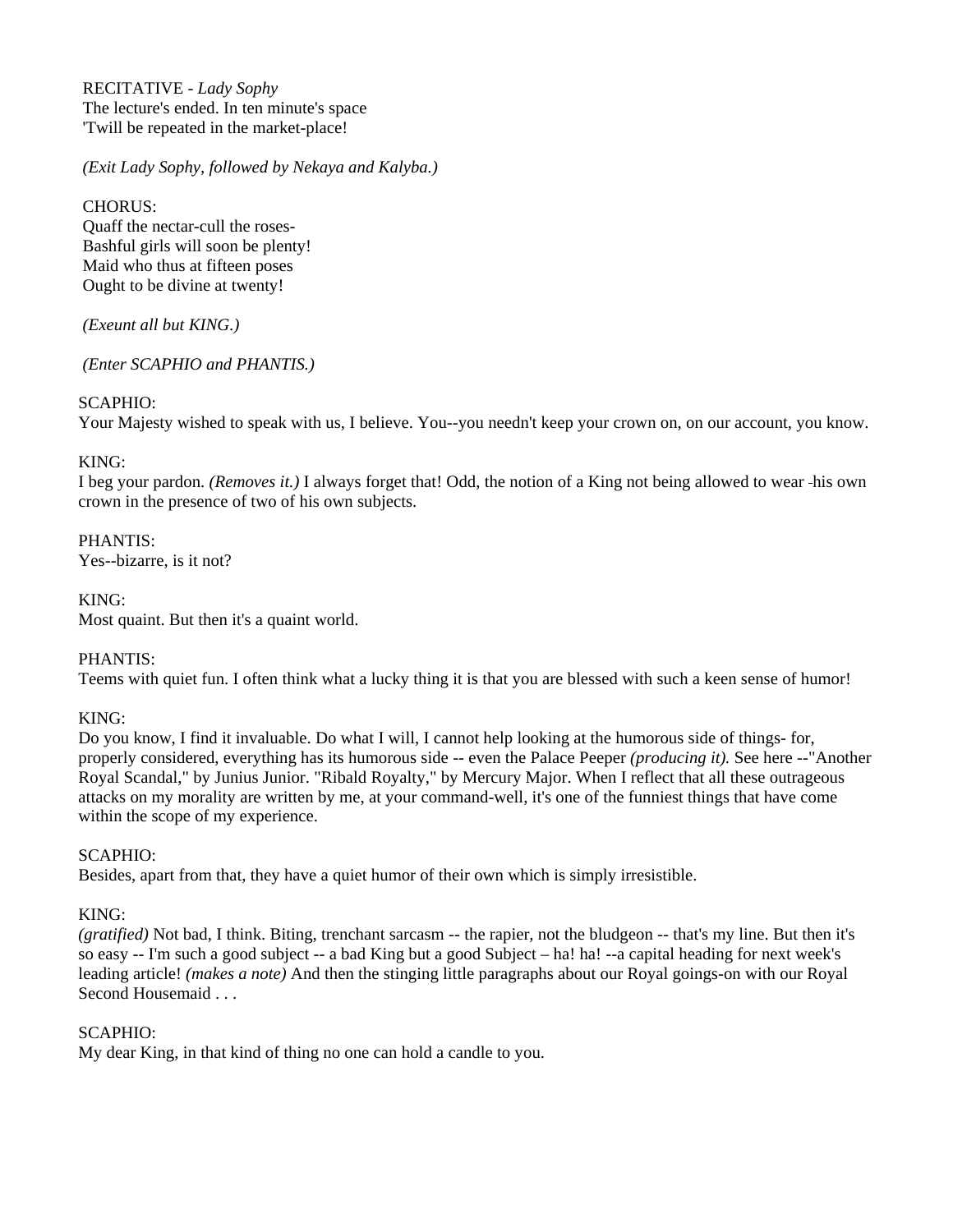## PHANTIS:

But the crowning joke is the Comic Opera you've written for us -- "King Tuppence, or A Good Deal Less than Half a Sovereign" -- in which the celebrated English tenor, gives grotesque imitations of your Royal peculiarities. It's immense!

# KING:

Ye-es -- That's what I wanted to speak to you about. Now I've not the least doubt but that even that has its humorous side too -- if one could only see it. As a rule I'm pretty quick at detecting latent humor, but I confess I do not quite see where it comes in, in this particular instance. It's so horribly personal!

## SCAPHIO:

Personal? Yes, of course it's personal, but consider the antithetical humor of the situation.

# KING:

Yes. I don't think I've quite grasped that.

# SCAPHIO:

No? You surprise me. Why, consider. During the day thousands tremble at your frown, during the night (from 8 to 11) thousands roar at it.

## KING:

Of course! Now I see it! Thank you very much. I was sure it had its humorous side, and it was very dull of me not to have seen it before. But, as I said just now, it's a quaint world.

PHANTIS: Teems with quiet fun.

KING:

Yes. Properly considered, what a farce life is, to be sure!

 *(Exeunt Scaphio and Phantis, chuckling.)* 

## KING:

*(putting on his crown again)* It's all very well. I always like to look on the humorous side of things; but I do not think I ought to be required to write libels on my own moral character. Naturally, I see the joke of it -- anybody would-but Zara's coming home today; she's no longer a child, and I should be sorry if the Palace Peeper got into her hands -- though it's certainly smart -- very smart indeed. It is almost a pity that I have to buy up the whole edition, but Lady Sophy! Great Heavens, what would she say if the Second Housemaid business happened to meet her pure blue eye!

## *(Enter Lady Sophy)*

LADY SOPHY: My monarch is soliloquizing. I will withdraw. *(going)* 

## KING:

No -- pray don't go. Now I'll give you fifty chances, and you won't guess whom I was thinking of.

# LADY SOPHY:

Alas, sir, I know too well. Ah! King, it's an old, old story, and I'm well nigh weary of it! Be warned in time -- from my heart I pity you, but I am not for you! *(going)* 

## KING:

But hear what I have to say.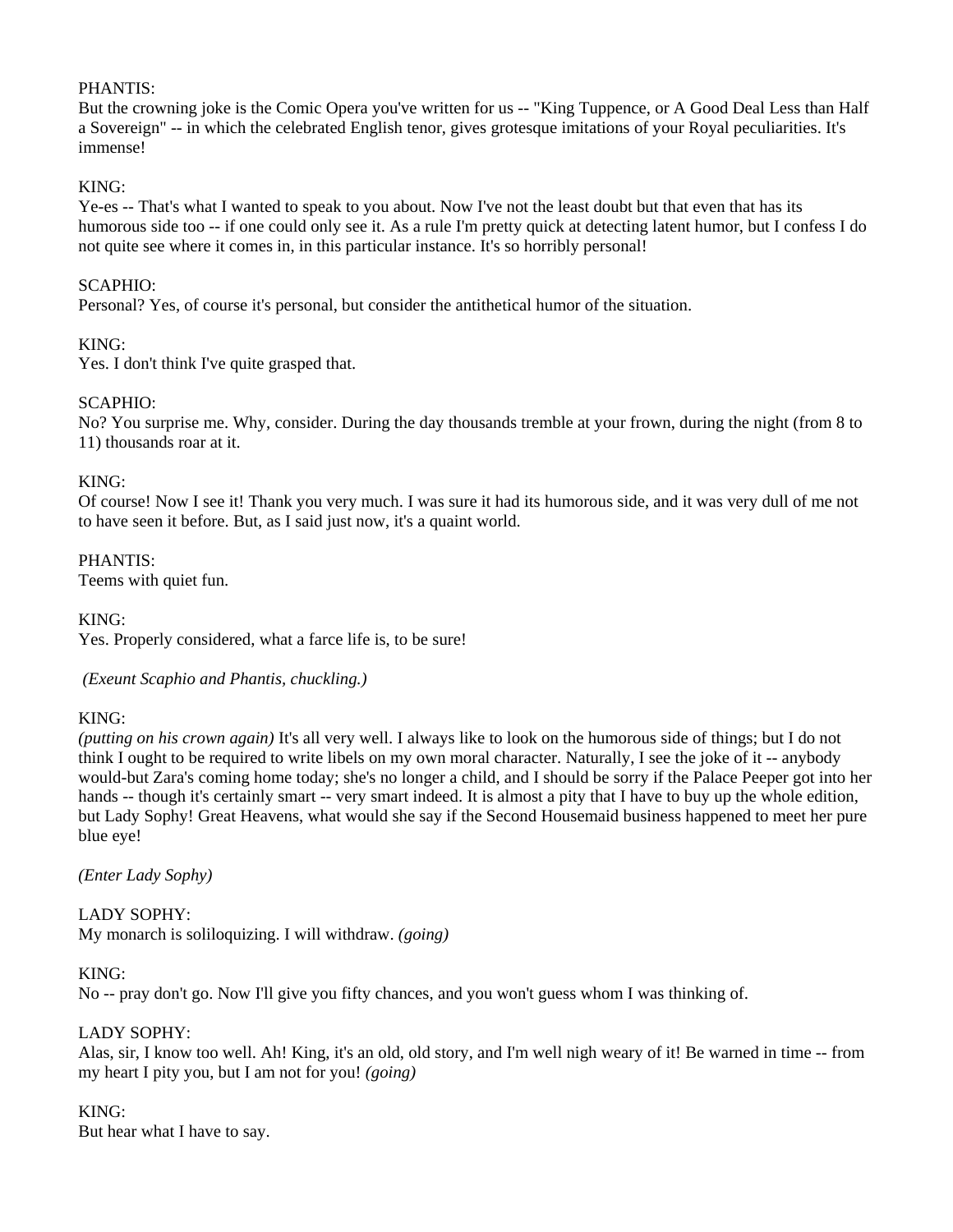# LADY SOPHY:

It is useless. Listen. In the course of a long and adventurous career in the principal European Courts, it has been revealed to me that I unconsciously exercise a weird and supernatural fascination over all Crowned Heads. There is not a European Monarch who has not implored me, with tears in his eyes, to quit his kingdom, and take my fatal charms elsewhere. As time was getting on it occurred to me that by descending several pegs in the scale of Respectability I might qualify your Majesty for my hand. However, as I gather from the public press of this country *(producing the Palace Peeper),* there is still a considerable drop to reach your Majesty's level.

# KING:

*(aside)* Damn! *(aloud)* May I ask how you came by this?

# LADY SOPHY:

It was handed to me by the Public Exploder.

## KING:

Surely, Lady Sophy, you are not so unjust as to place any faith in the irresponsible gabble of the Society press!

# LADY SOPHY:

*(referring to paper)* I read on the authority of Senex Senior that your Majesty was seen dancing with your Second Housemaid on the Oriental Platform of the Tivoli Gardens. That is untrue?

# KING:

Absolutely. Our Second Housemaid has only one leg.

# LADY SOPHY:

*(suspiciously)* How do you know that?

## KING:

Common report. I give you my honor.

## LADY SOPHY:

It may be so. I further read - and the statement is vouched for by no less an authority than Mephistopheles Minor - that your Majesty indulges in a bath of hot rum-punch every morning. I trust I do not lay myself open to the charge of displaying an indelicate curiosity as to the mysteries of the royal dressing-room when I ask if there is any foundation for this statement?

## KING:

None whatever. When our doctor prescribes rum punch, we drink it; we don't soak in it. As to our bath, our valet plays the garden hose upon us every morning.

## LADY SOPHY:

*(shocked)* Pray spare me these unseemly details. You are a Despot -- have you taken steps to slay this scribbler?

## KING:

Well, no  $-$  I have not gone so far as that. After all, it's the poor devil's living, you know.

## LADY SOPHY:

It is the poor devil's living that surprises me. If this man lies, there is no punishment sufficiently terrible for him.

## KING:

That's precisely it. I -- I am waiting until a punishment is discovered that will exactly meet the enormity of the case. I am in constant communication with the Mikado of Japan, who is a leading authority on such points. But Lady Sophy, as you are powerful, be merciful!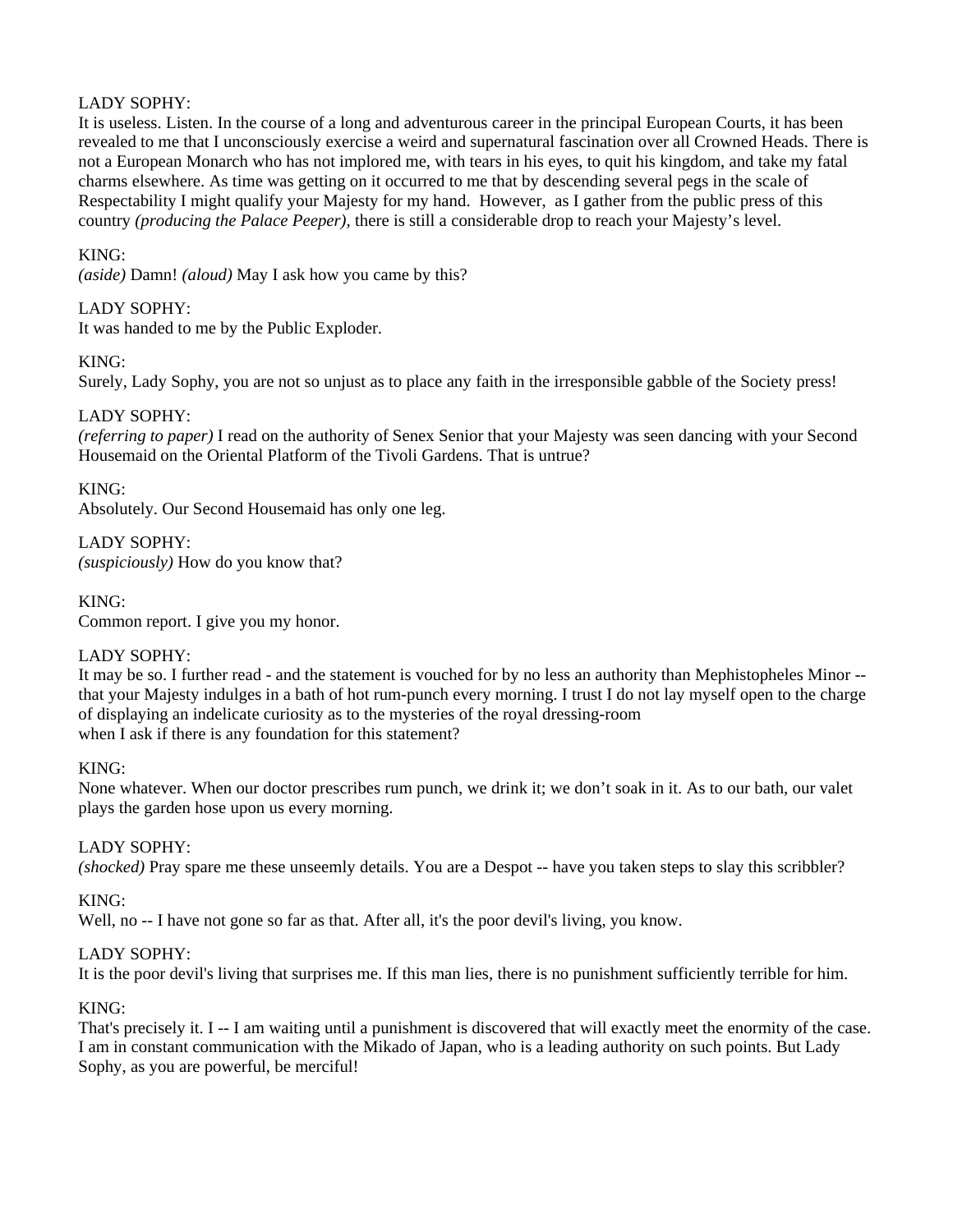DUET - King and Lady Sophy.

KING:

 Subjected to your heavenly gaze (Poetical phrase), My brain is turned completely. Observe me now No monarch I vow, Was ever so afflicted!

# LADY SOPHY:

 I'm pleased with that poetical phrase, "A heavenly gaze," But though you put it neatly, Say what you will, These paragraphs still Remain uncontradicted. Come, crush me this contemptible worm (A forcible term), If he's assailed you wrongly. The rage display, Which, as you say, Has moved your Majesty lately.

## KING:

 Though I admit that forcible term "Contemptible worm," Appeals to me most strongly, To treat this pest As you suggest Would pain my Majesty greatly.

 LADY SOPHY: This writer lies!

 KING: Yes, bother his eyes!

 LADY SOPHY: He lives, you say?

 KING: In a sort of way.

 LADY SOPHY: Then have him shot.

 KING: Decidedly not.

 LADY SOPHY: Or crush him flat.

 KING: I cannot do that.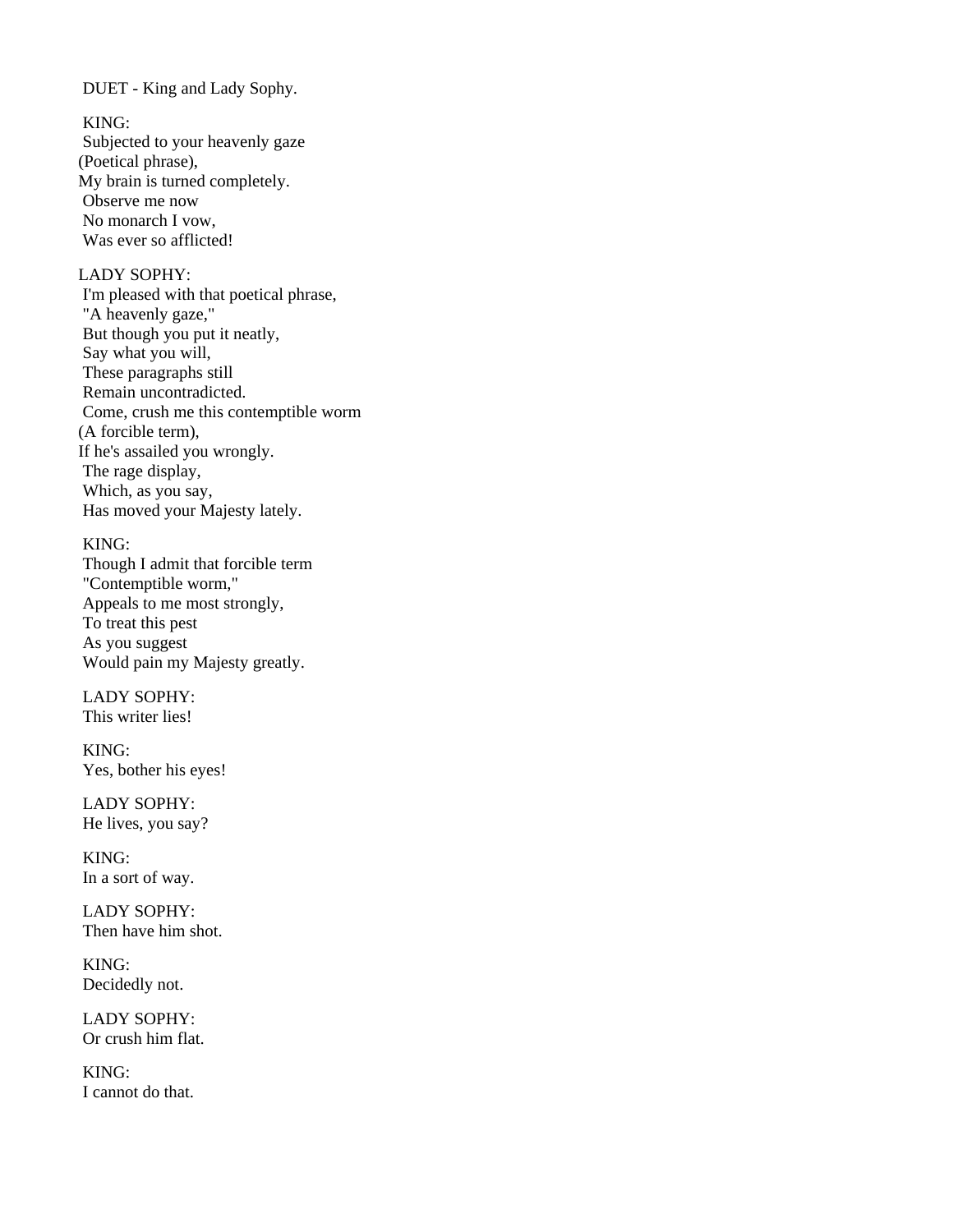BOTH: O royal Rex, My/her blameless sex Abhors such conduct shady. You/I plead in vain, I/you will never gain Respectable English lady!

### *(Exeunt)*

*March. Enter all the Court, heralding the arrival of the Princess Zara, who enters, escorted by Captain Fitzbattleaxe and four Troopers, all in the full uniform of the First Life Guards.* 

### CHORUS.

 Oh, maiden, rich In Girton lore That wisdom which, We prized before, We do confess Is nothingness, And rather less, Perhaps, than more. On each of us Thy learning shed. On calculus May we be fed. And teach us, please, To speak with ease, All languages, Alive and dead!

## SOLO-*Princess*

## ZARA:

 Five years have flown since I took wing- Time flies, and his footstep ne'er retards- I'm the eldest daughter of your King.

### TROOPERS:

 And we are her escort-First Life Guards! On the royal yacht, When the waves were white, In a helmet hot And a tunic tight, And our great big boots, We defied the storm; For we're not recruits, And his uniform A well drilled trooper ne'er discards- And we are her escort-First Life Guards!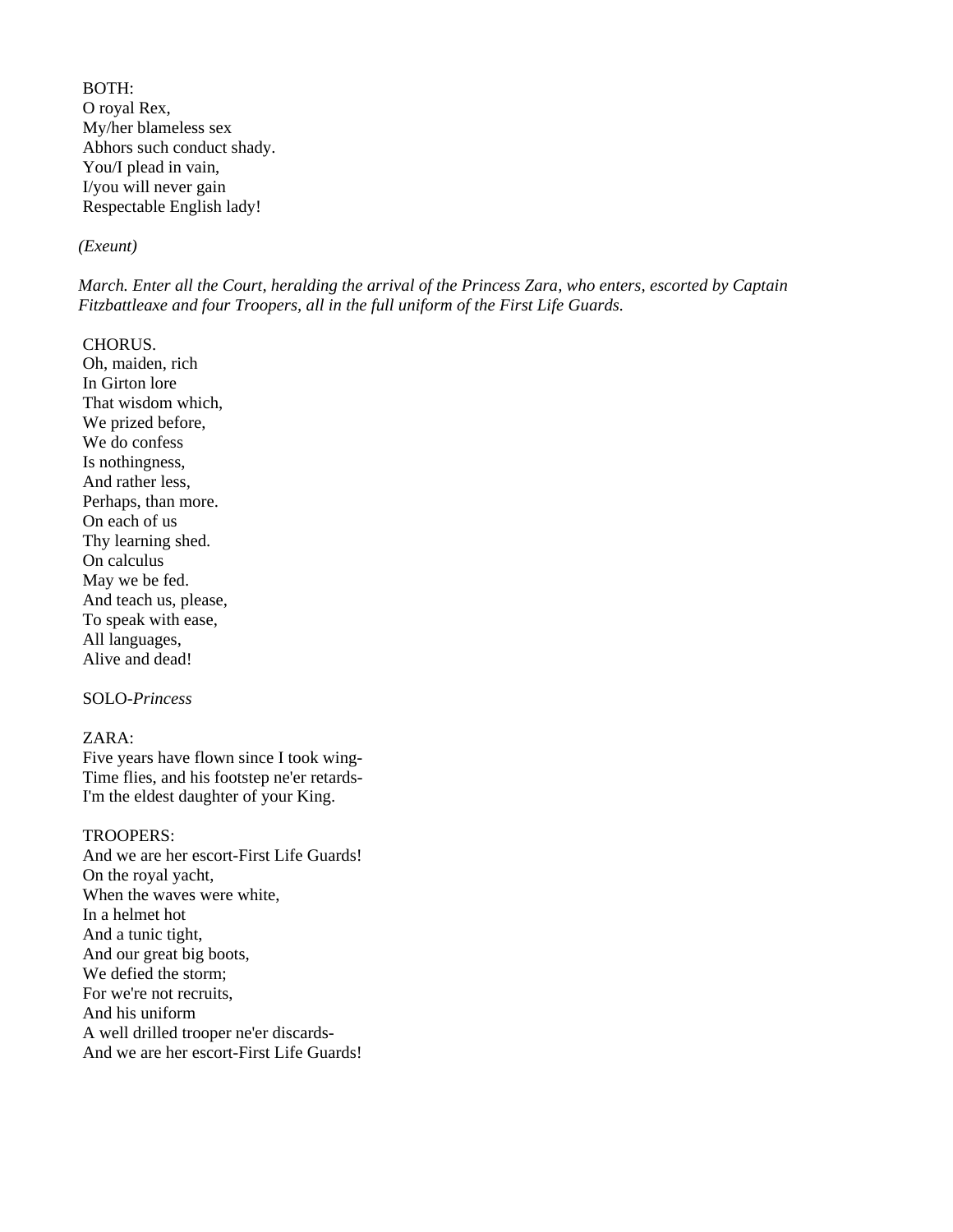## ZARA:

 These gentlemen I present to you, The pride and boast of their barrack-yards; They've taken, O! such care of me!

## TROOPERS:

 For we are her escort-First Life Guards! When the tempest rose, And the ship went so- Do you suppose We were ill? No, no! Though a qualmish lot In a tunic tight, And a helmet hot, And a breastplate bright (Which a well-drilled trooper ne'er discards), We stood as her escort-First Life Guards!

### **CHORUS**

 Knightsbridge nursemaids-serving fairies- Stars of proud Belgravian airies; At stern duty's call you leave them, Though you know how that must grieve them!

 ZARA: Tantantarara-rara-rara!

 FITZBATTLEAXE: Trumpet-call of Princess Zara!

 CHORUS: That's trump-call, and they're all trump cards- They are her escort-First Life Guards!

### ENSEMBLE

### CHORUS: *Princess Zara and Fitzbattleaxe*

#### LADIES

 Oh! the hours are gold, And the joys untold, Knightsbridge nursemaids, etc. When my eyes behold My beloved Princess;

### MEN

 And the years will seem When the tempest rose, etc. But a brief day-dream, In the joy extreme Of our happiness!

 Full CHORUS: Knightsbridge nursemaids, serving fairies, etc.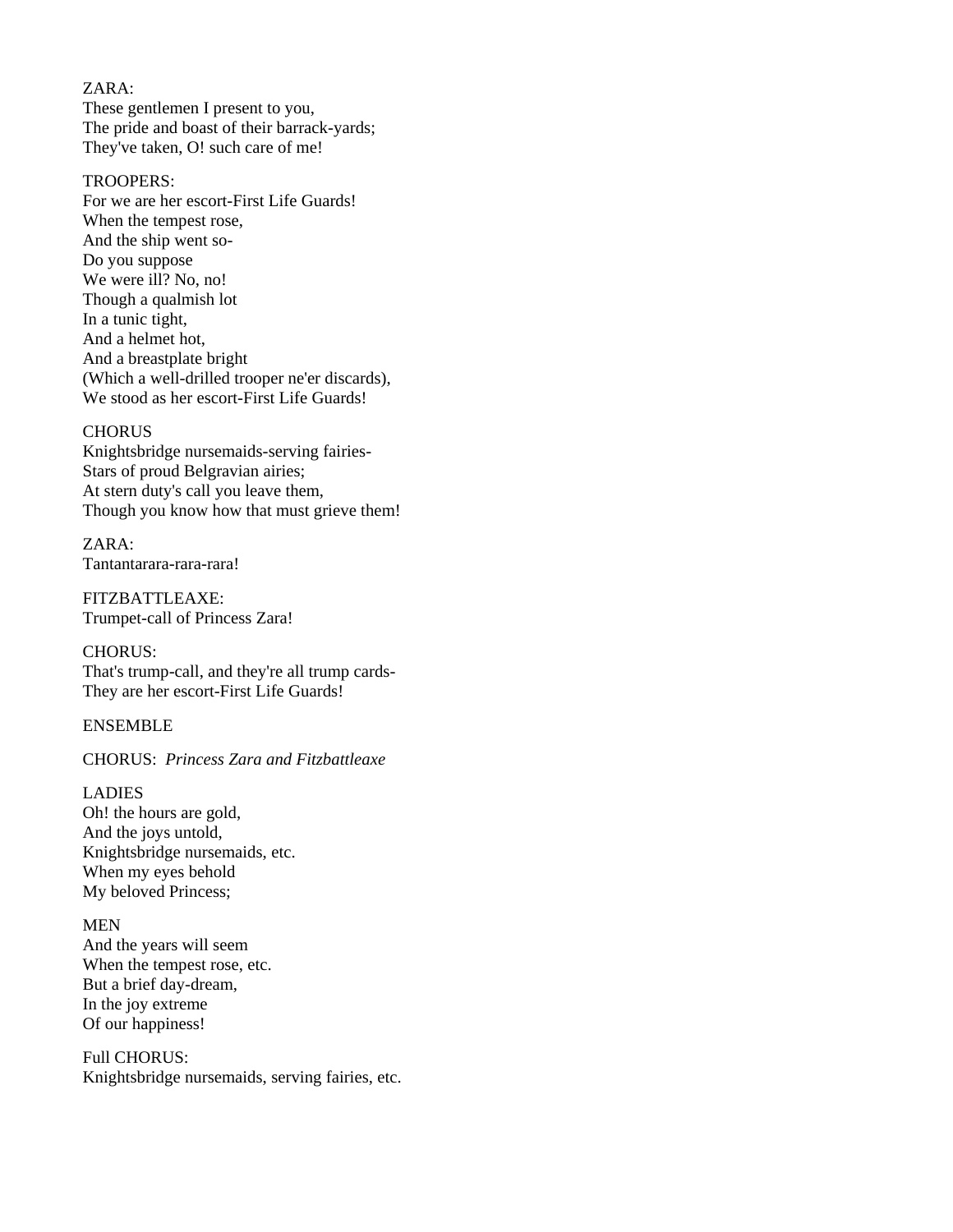*(Enter King, Princess Nekaya and Kalyba, and Lady Sophy. As the King enters, the escort present arms.)* 

# KING:

Zara! my beloved daughter! Why, how well you look and how lovely you have grown! *(embraces her.)* 

# ZARA:

My dear father! *(embracing him)* And my two beautiful little sisters! *(embracing them)* 

 NEKAYA: Not beautiful.

 KALYBA: Nice-looking.

# ZARA:

 But first let me present to you the commander of my escort, who has taken, O! such care of me during my voyage - - Captain Fitzbattleaxe!

## TROOPERS:

 The First Life Guards. When the tempest rose, And the ship went so-

*(Captain Fitzbattleaxe motions them to be silent. The Troopers place themselves in the four corners of the stage, standing at ease, immovably, as if on sentry. Each is surrounded by an admiring group of young ladies, of whom they take no notice.)*

# KING:

Sir, you come from a country where every virtue flourishes. We trust that you will not criticize too severely such shortcomings as you may detect in our semi-barbarous society.

# FITZBATTLEAXE:

*(looking at Zara)* Sir, I have eyes for nothing but the blameless and the beautiful.

## KING:

We thank you-he is really very polite! *(Lady Sophy, who has been greatly scandalized by the attentions paid to the Lifeguardsmen by the young ladies, marches the Princesses Nekaya and Kalyba towards an exit.)*  Lady Sophy, do not leave us.

## LADY SOPHY:

Sir, your children are young, and, so far, innocent. If they are to remain so, it is necessary that they be at once removed from the contamination of their present disgraceful surroundings. *(She marches them off.)* 

## KING:

*(whose attention has thus been called to the proceedings of the young ladies-aside)* Dear, dear! They really shouldn't. *(Aloud)* Captain Fitzbattleaxe --

# FITZBATTLEAXE:

Sir.

## KING:

Your Troopers appear to be receiving a troublesome amount of attention from those young ladies.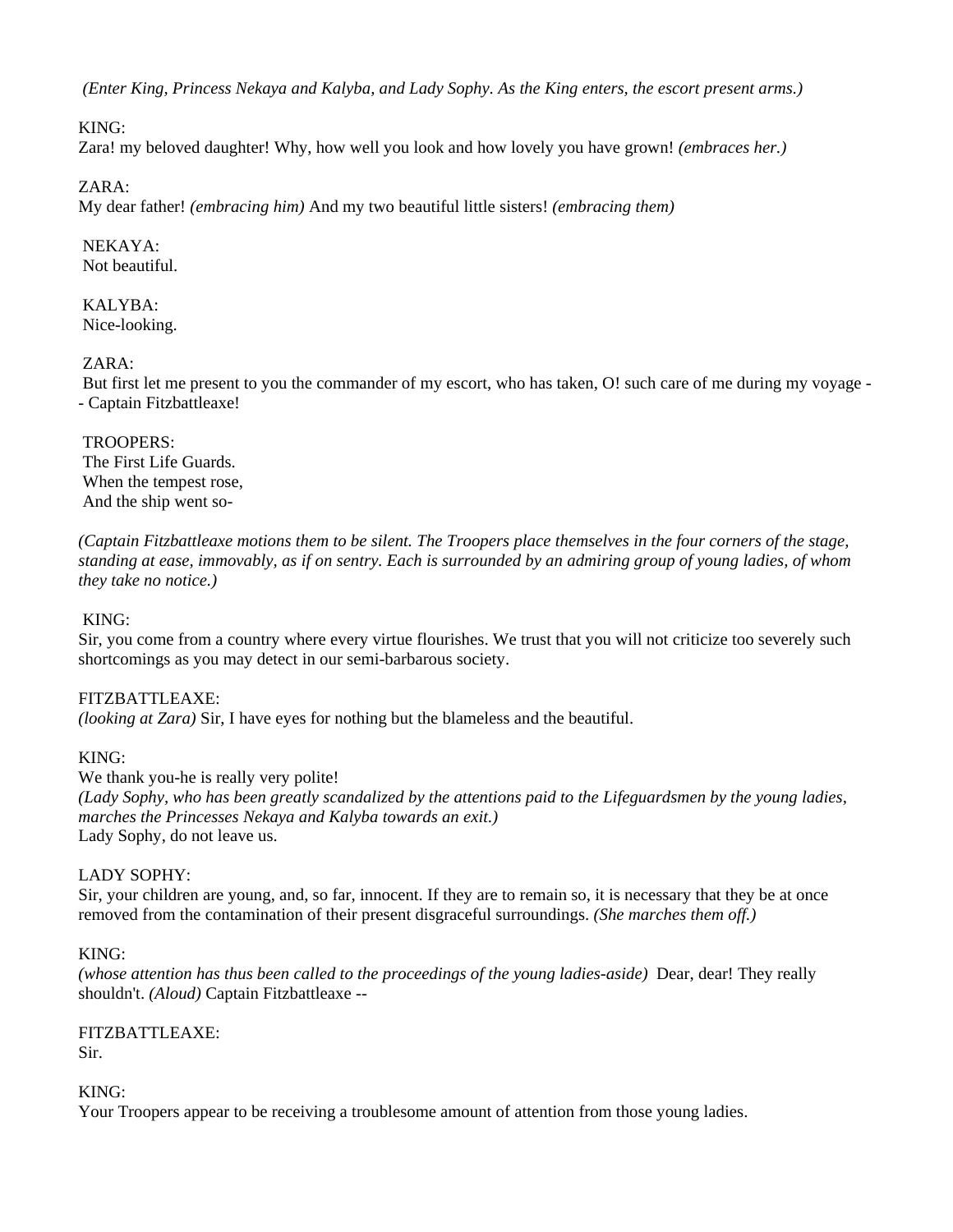## FITZBATTLEAXE:

Oh, they are quite hardened to it. They get a good deal of that sort of thing, standing sentry at the Horse Guards.

KING: It's English, is it?

# FITZBATTLEAXE:

It's particularly English.

# KING:

Then, of course, it's all right. Pray proceed, ladies, it's particularly English. Come, my daughter, for we have much to say to each other.

# ZARA:

Farewell, Captain Fitzbattleaxe! I cannot thank you too emphatically for the devoted care with which you have watched over me during our long and eventful voyage.

DUET - *Zara and Captain Fitzbattleaxe*.

# ZARA:

 Ah! gallant soldier, brave and true In tented field and tourney, I grieve to have occasioned you So very long a journey.

FITZBATTLEAXE: When soldier seeks Utopian glades In charge of Youth and Beauty, Then pleasure merely masquerades As Regimental Duty!

 ALL: Tantantarara-rara-rara! Trumpet-call of Princess Zara!

## ENSEMBLE

 MEN (*Fitz. and Zara aside)*  A British warrior gives up all, etc. Oh! my hours are gold, And the joys untold, When my eyes behold

## LADIES

 My beloved Princess; And the years will seem Knightsbridge nursemaids, etc. But a brief day-dream, In the job extreme Of our happiness!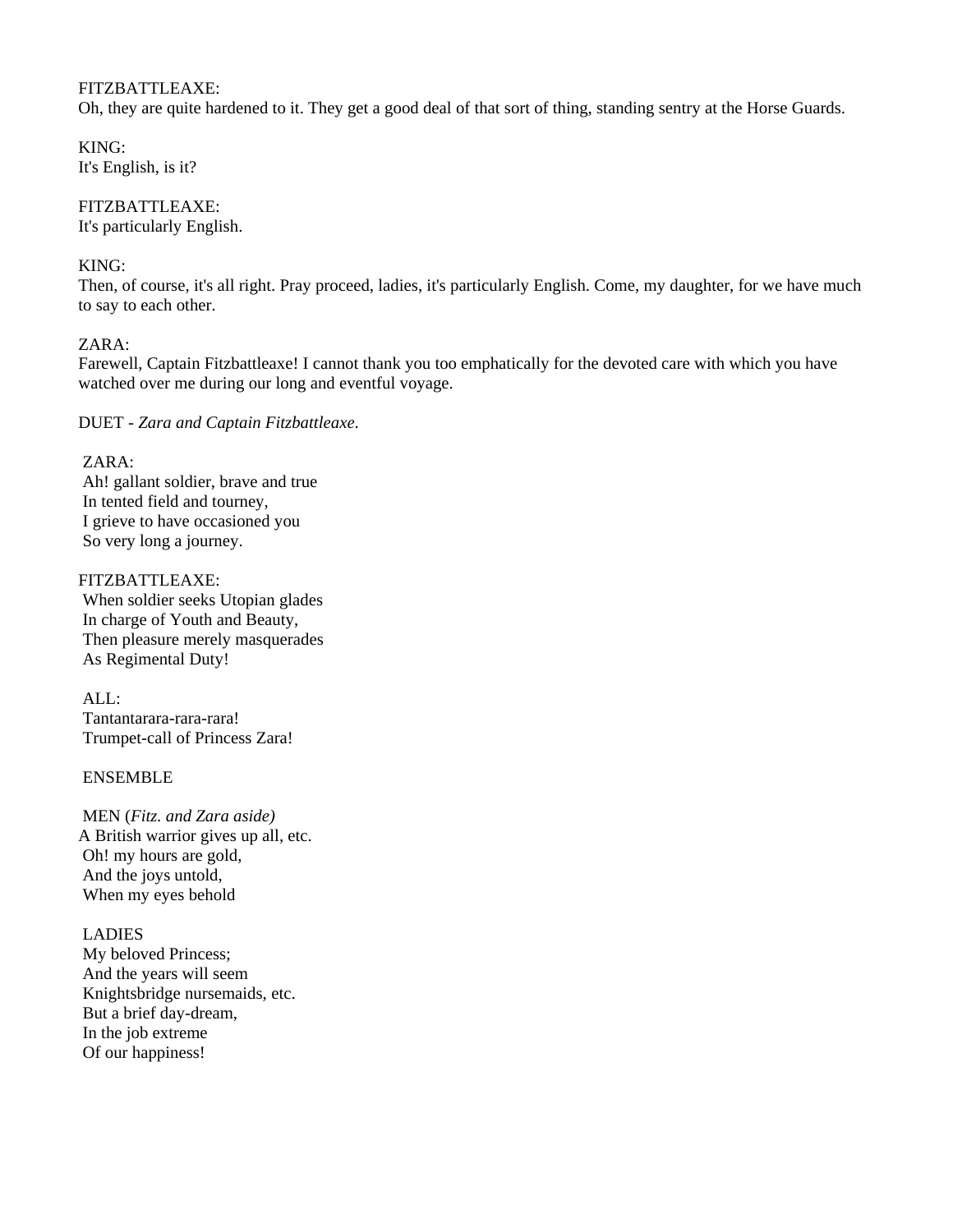*(Exeunt King and Zara in one direction, Lifeguardsmen and crowd in opposite direction. Enter, at back, Scaphio and Phantis, who watch Zara as she goes off. Scaphio is shaking violently, obviously under the influence of some strong emotion.)* 

# PHANTIS:

There-tell me, Scaphio, is she not an attractive girl? This marriage may not be as difficult as I had imagined.

SCAPHIO: Attractive? She is extraordinarily -- miraculously lovely!

PHANTIS: She's not bad.

SCAPHIO: Why, she's a goddess! a very goddess!

PHANTIS: *(alarmed)* Remember, we agreed that I would be the one to marry Princess Zara.

SCAPHIO:

But that was before I saw her. One glimpse of her beauty has nullified all prior claims. Phantis! I'm going mad – mad with the love of her!

PHANTIS: Steady on, Scaphio.

*(Enter Capt. Fitzbattleaxe and Zara)* 

ZARA:

Dear me. I'm afraid we are interrupting a tete-a-tete.

## SCAPHIO:

*(breathlessly)* No, no. You come very appropriately. To be brief, we -- we love you. This man and I –madly - passionately!

 ZARA: Sir!

PHANTIS: And we don't know how we are to settle which of us is to marry you.

ZARA:

*(aside)* Oh, dear, Captain Fitzbattleaxe, what is to be done?

## FITZBATTLEAXE:

*(aside)* Leave it to me. *(Aloud)* It's a common situation. Why not settle it in the English fashion?

BOTH:

The English fashion? What is that?

## FITZBATTLEAXE:

It's very simple. In England, when two gentlemen are in love with the same lady, until it is settled which gentleman is to blow out the brains of the other, the lady is usually entrusted to an officer of Household Cavalry, who is bound to hand her over to the survivor in a good condition of substantial and decorative repair.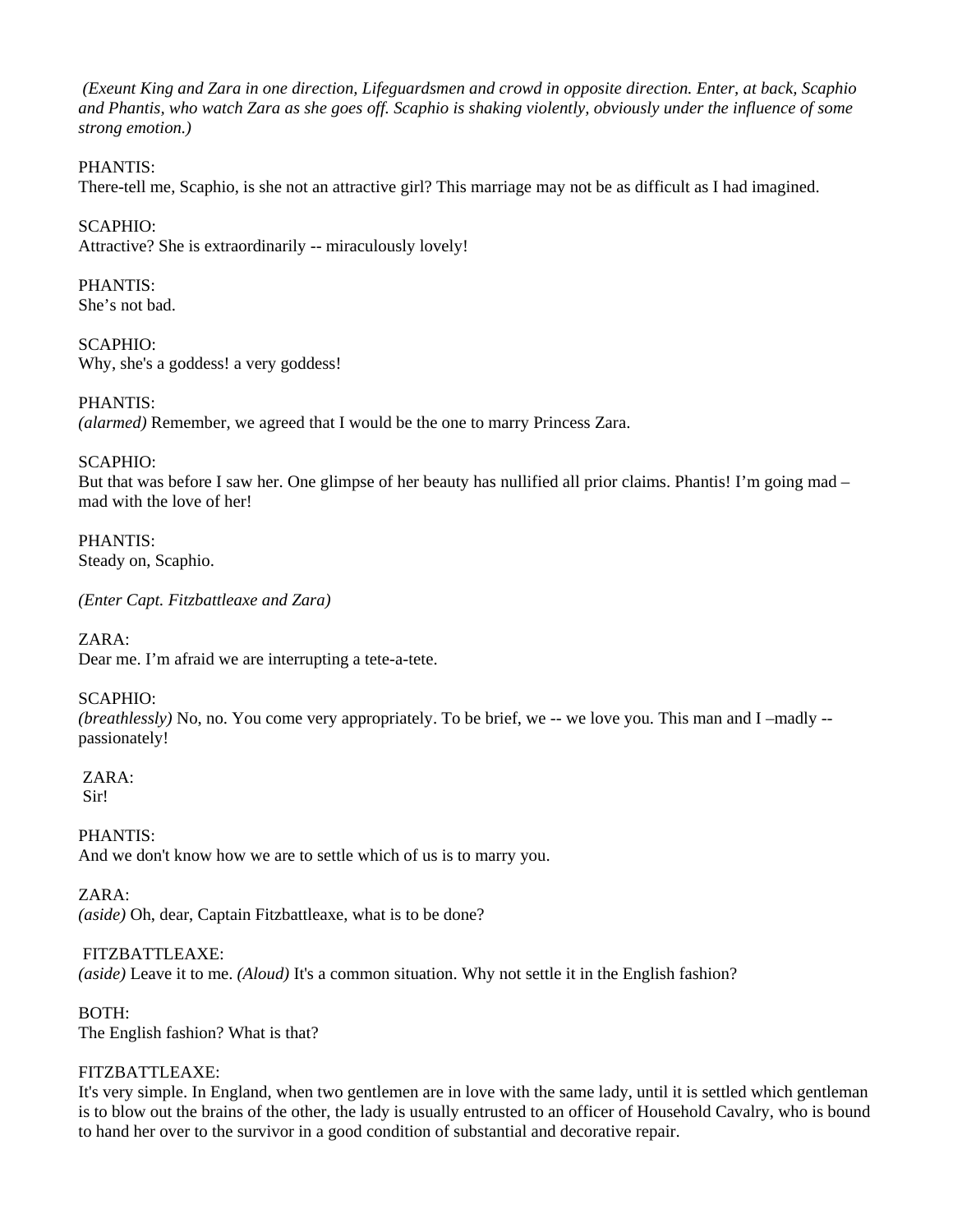### PHANTIS:

Well, that seems very reasonable. *(To Scaphio)* What do you say -- shall we entrust her to this officer of Household Cavalry? It will give us time.

## SCAPHIO:

*(trembling violently)* I am not at present in a condition to think it out coolly -- but if he is an officer of Household Cavalry, and if the Princess consents --

 $ZARA$ Alas, dear sirs, I see no alternative.

 FITZBATTLEAXE: Good -- then that's settled.

QUARTET - *Fitzbattleaxe, Zara, Scaphio, and Phantis.* 

### FITZBATTLEAXE:

 It's understood, I think, all round That, by the English custom bound I hold the lady safe and sound In trust for either rival, Until you clearly testify By sword and pistol, by and by, Which gentleman prefers to die, And which prefers survival.

## ENSEMBLE

Its clearly understood all round That, by your English custom bound He holds the lady safe and sound In trust for either rival, Until we clearly testify By sword or pistol, by and by Which gentleman prefers to die, Which prefers survival.

### PHANTIS:

 If I should die and he should live *(aside to Fitz.)* To you, without reserve, I give Her heart so young and sensitive, And all her predilections.

## SCAPHIO:

 If he should live and I should die, *(aside to Fitz.)* I see no kind of reason why You should not, if you wish it, try To gain her young affections.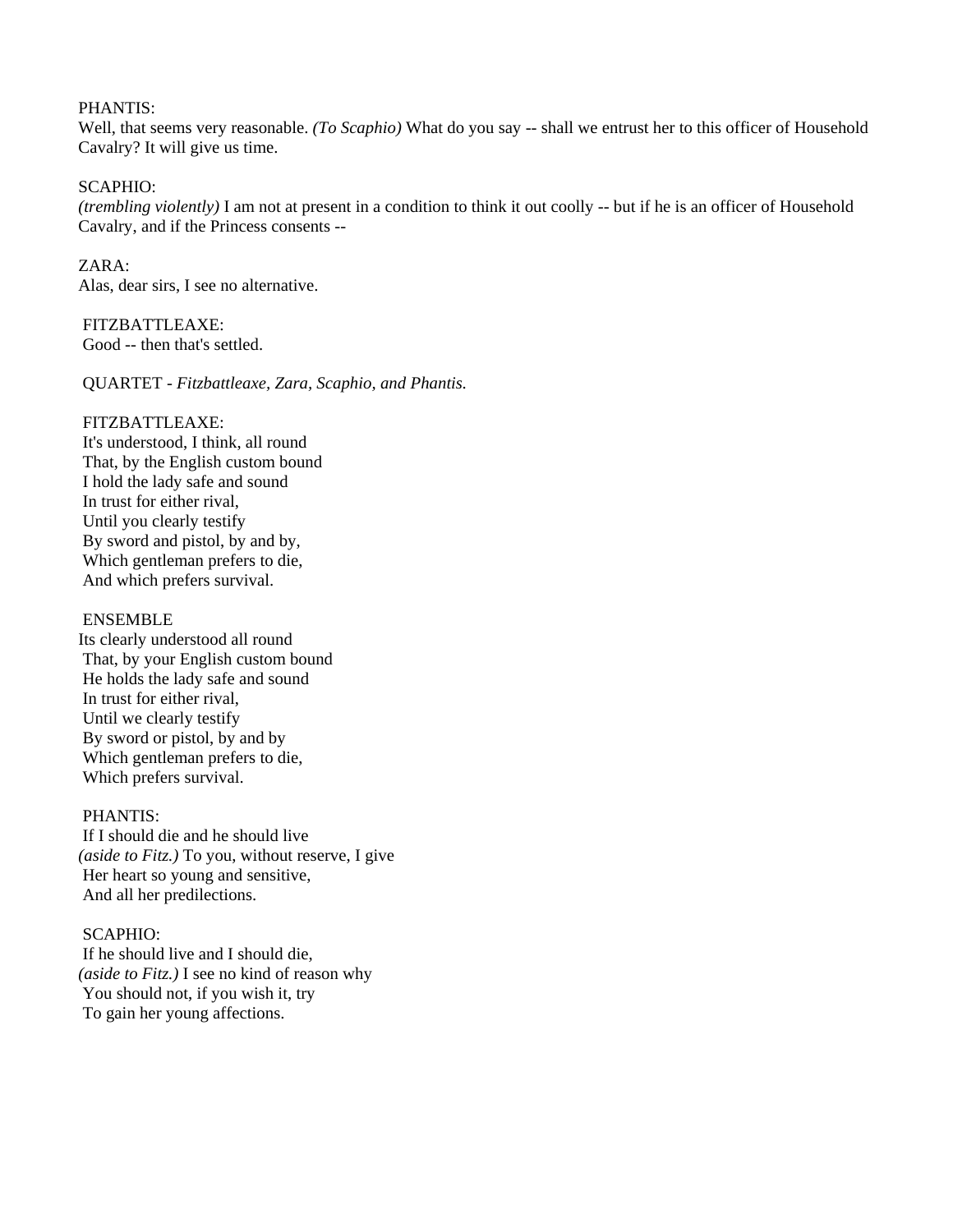### ENSEMBLE

 If I should die and you should live To this young officer I give Her heart so soft and sensitive, And all her predilections. If you should live and I should die I see no kind of reason why He should not, if he chooses, try To win her young affections.

### *(Exit Scaphio and Phantis together)*

DUET - Zara and Fitzbattleaxe

### ENSEMBLE:

 Oh admirable art! Oh, neatly-planned intention! Oh, happy intervention- Oh, well constructed plot! When sages try to part Two loving hearts in fusion, Their wisdom's delusion, And learning serves them not!

### FITZBATTLEAXE:

 Until quit plain Is their intent, These sages twain I represent. Now please infer That, nothing loth, You're henceforth, as it were, Engaged to marry both- Then take it that I represent the two- On that hypothesis, what would you do?

### ZARA:

*(aside):* What would I do? what would I do? *(To Fitz.)* In such a case, Upon your breast, My blushing face I think I'd rest *-- (doing so)*  Then perhaps I might Demurely say- "I find this breastplate bright Is sorely in the way!"

## FITZBATTLEAXE:

 Our mortal race Is never blest- There's no such case As perfect rest; Some petty blight Asserts its sway- Some crumbled roseleaf light Is always in the way!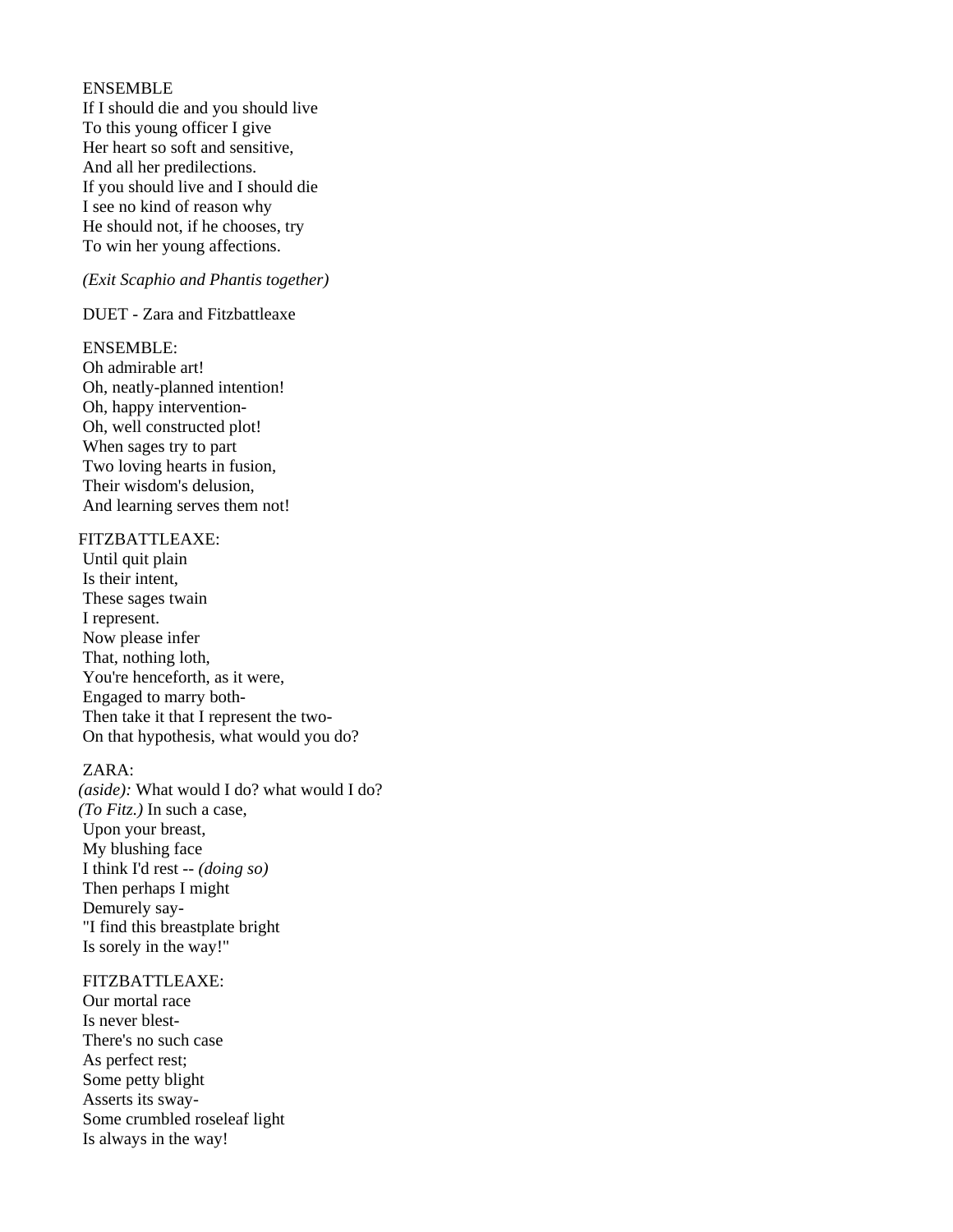*(Exit Fitzbattleaxe. Manet ZARA:)* 

 *(Enter King.)* 

# KING:

My daughter! At last we have a moment together.

# ZARA:

Yes, and I'm glad, for I want to speak to you very seriously. Do you know this paper?

# KING:

*(aside)* Da-! *(Aloud)* Oh yes -- I've -- I've seen it. Where in the world did you get this from?

# ZARA:

It was given to me by Lady Sophy.

# KING:

*(aside)* Lady Sophy's an angel, but I do sometimes wish she'd mind her own business! *(Aloud)* It's -- ha! ha! -- it's rather humorous.

# ZARA:

I see nothing humorous in it. I only see that you, the despotic King of this country, are made the subject of the most scandalous insinuations. Why do you permit these things?

KING:

Well, they appeal to my sense of humor. It's the only really comic paper in Utopia.

 $ZARA$ 

If it had any literary merit I could understand it.

KING:

Oh, it has literary merit. Oh, distinctly, it has literary merit.

# $ZARA$

My dear father, it's mere ungrammatical twaddle.

# KING:

Oh, it's not ungrammatical. I can't allow that. Unpleasantly personal, perhaps, but written with an epigrammatical point that is very rare nowadays -- very rare indeed.

ZARA:

*(looking at cartoon)* Why do they represent you with such a big nose?

# KING:

*(looking at cartoon)* Eh? Yes, it is a big one! Why, the fact is that, in the cartoons of a comic paper, the size of your nose always varies inversely as the square of your popularity. It's the rule.

# ZARA:

Then you must be at a tremendous discount just now! I hear that an English tenor has the audacity to impersonate you on a public stage. I can only say that I am surprised that any English tenor should lend himself to such degrading personalities.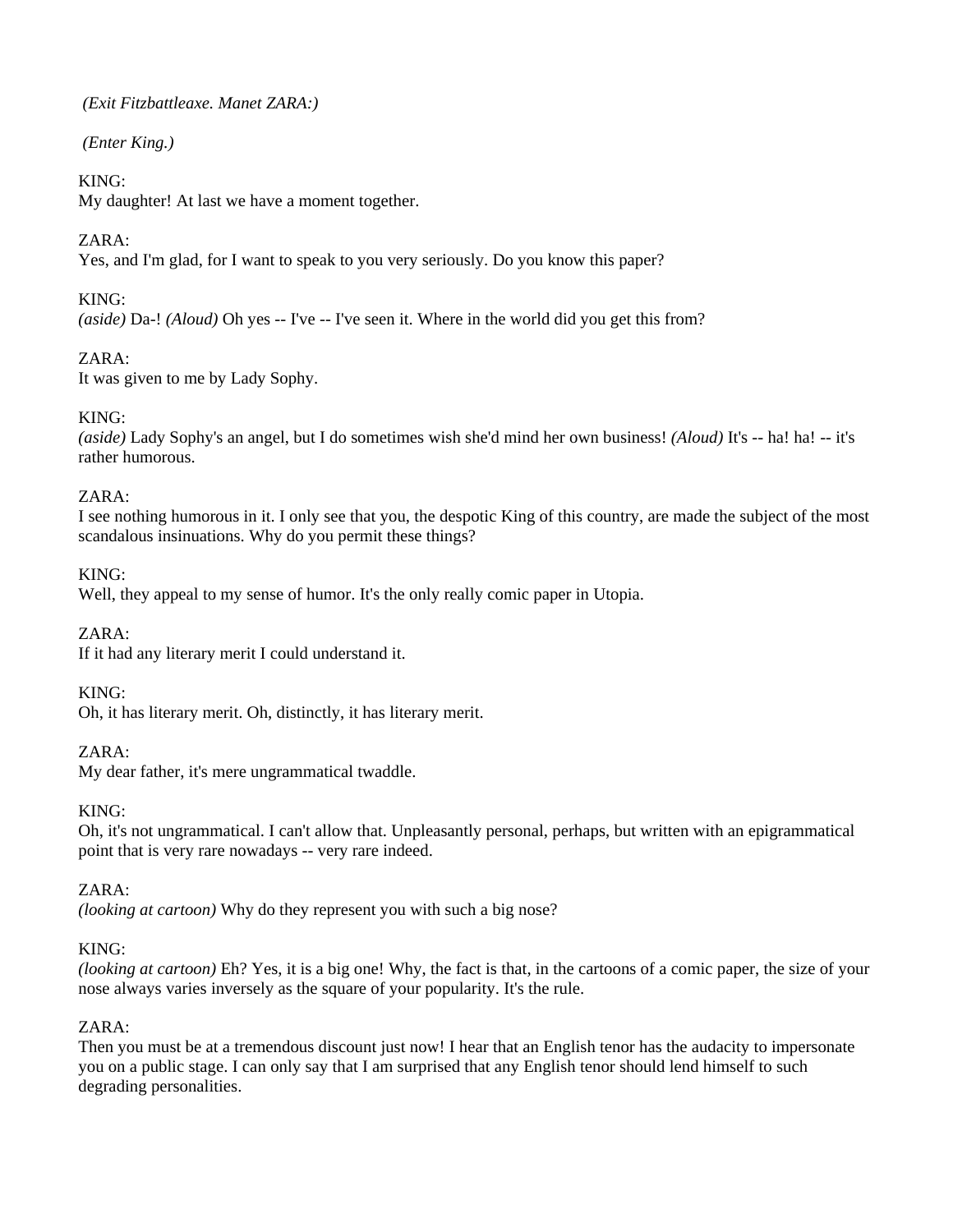# KING:

Oh, he's not really English. As it happens he's a Utopian, but he calls himself English.

## ZARA:

Calls himself English?

# KING:

Yes. Bless you, they wouldn't listen to any tenor who didn't call himself English.

# ZARA:

And you permit this insolent buffoon to caricature you in a pointless burlesque! My dear father – Why?..

# KING:

*(almost in tears)* I am not altogether a free agent. Nominally a Despot, I am, between ourselves, the helpless tool of two unscrupulous Wise Men, who insist on my falling in with all their wishes and threaten to denounce me for immediate explosion if I remonstrate! *(Breaks down completely)* 

# $ZARA$

My poor father! Now listen to me. With a view to remodelling the political and social institutions of Utopia, I have brought with me six Representatives of the principal causes that made England the powerful, happy, and blameless country European civilization has declared it to be. Place yourself in the hands of these gentlemen, and they will reorganize your country on a footing that will enable you to defy your persecutors.

# KING:

My dear Zara, how can I thank you? I will consent to anything that will release me from the abominable tyranny of these two men. *(calling)* Summon my Court without an instant's delay!

FINALE -- *Enter everyone, except the Flowers of Progress.* 

# **CHORUS**

 Although your Royal summons to appear From courtesy was singularly free, Obedient to that summons we are here- What would your Majesty?

 RECITATIVE - *King*  My worthy people, my beloved daughter Most thoughtfully has brought with her from England The types of all the causes that have made That great and glorious country what it is.

 CHORUS: Oh, joy unbounded!

 SCAPHIO:, TARARA:, PHAN. *(aside).* Why, what does this mean?

## RECITATIVE - *Zara*

 Attend to me, Utopian populace, Ye South Pacific island viviparians; All, in the abstract, types of courtly grace, Yet, when compared with Britain's glorious race, But little better than half clothed Barbarians!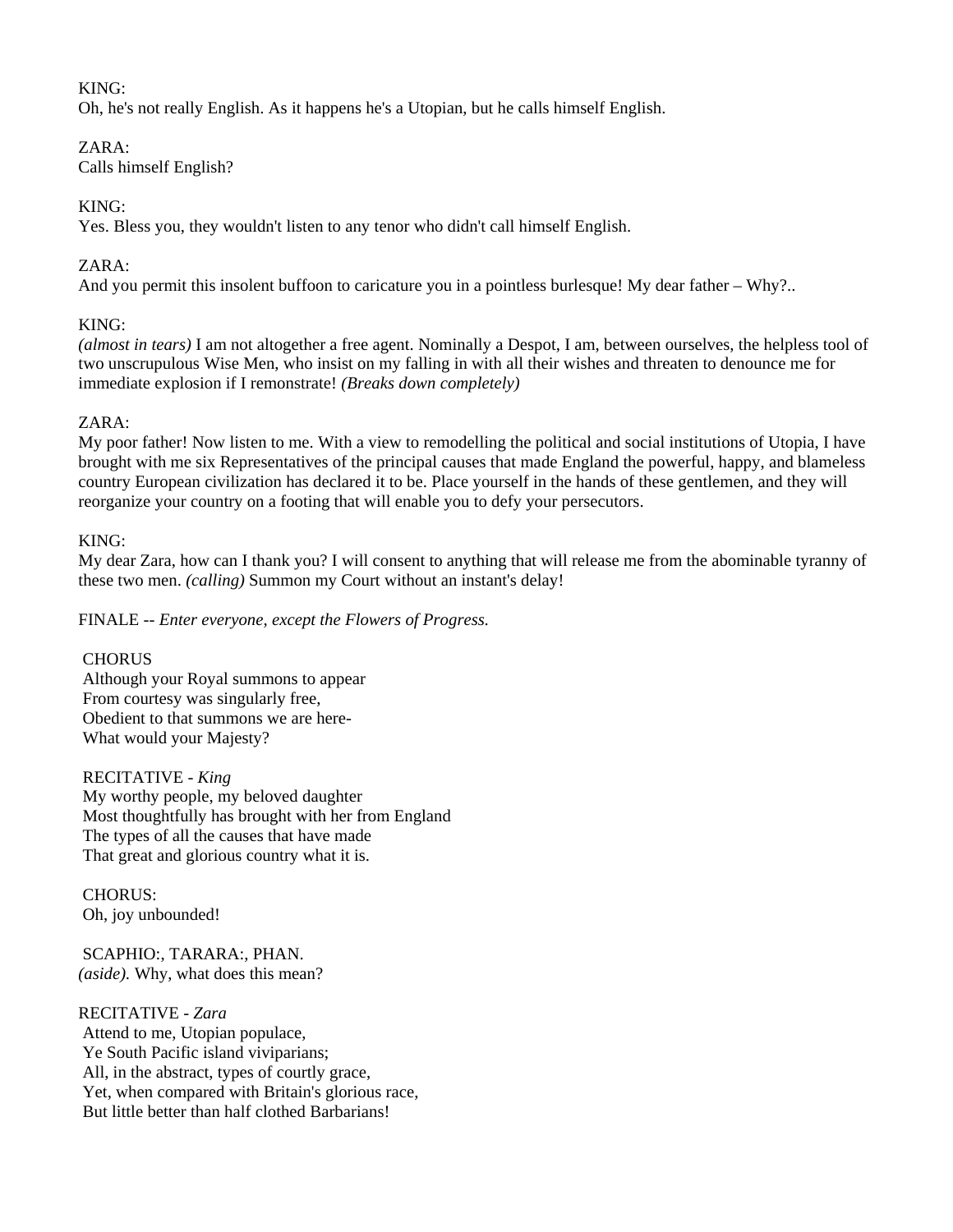**CHORUS**  Yes! Contrasted then With Englishmen, Are little better than half-clothed barbarians!

### *Enter all the Flowers of Progress, led by Fitzbattleaxe.*

 SOLOS *- Zara and the Flowers of Progress. (Presenting Captain Fitzbattleaxe)*  When Britain sounds the trump of war (And Europe trembles), The army of the conqueror In serried ranks assemble; 'Tis then this warrior's eyes and sabre gleam For our protection- He represents a military scheme In all its proud perfection!

### CHORUS:

 Yes-yes He represents a military scheme In all its proud perfection. Ulahlica! Ulahlica! Ulahlica!

### SOLO - ZARA:

*(Presenting Sir Bailey Barre, Q.C., M.P.)*  A complicated gentleman allow to present, Of all the arts and faculties the terse embodiment, He's a great arithmetician who can demonstrate with ease That two and two are three or five or anything you please; An eminent Logician who can make it clear to you That black is white-when looked at from the proper point of view; A marvelous Philologist who'll undertake to show That "yes" is but another and a neater form of "no."

### SIR BAILEY:

 Yes-yes-yes- "Yes" is but another and a neater form of "no." All preconceived ideas on any subject I can scout, And demonstrate beyond all possibility of doubt, That whether you're an honest man or whether you're a thief Depends on whose solicitor has given me my brief.

### CHORUS:

 Yes-yes-yes That whether your'e an honest man, etc. Ulahlica! Ulahlica! Ulahlica!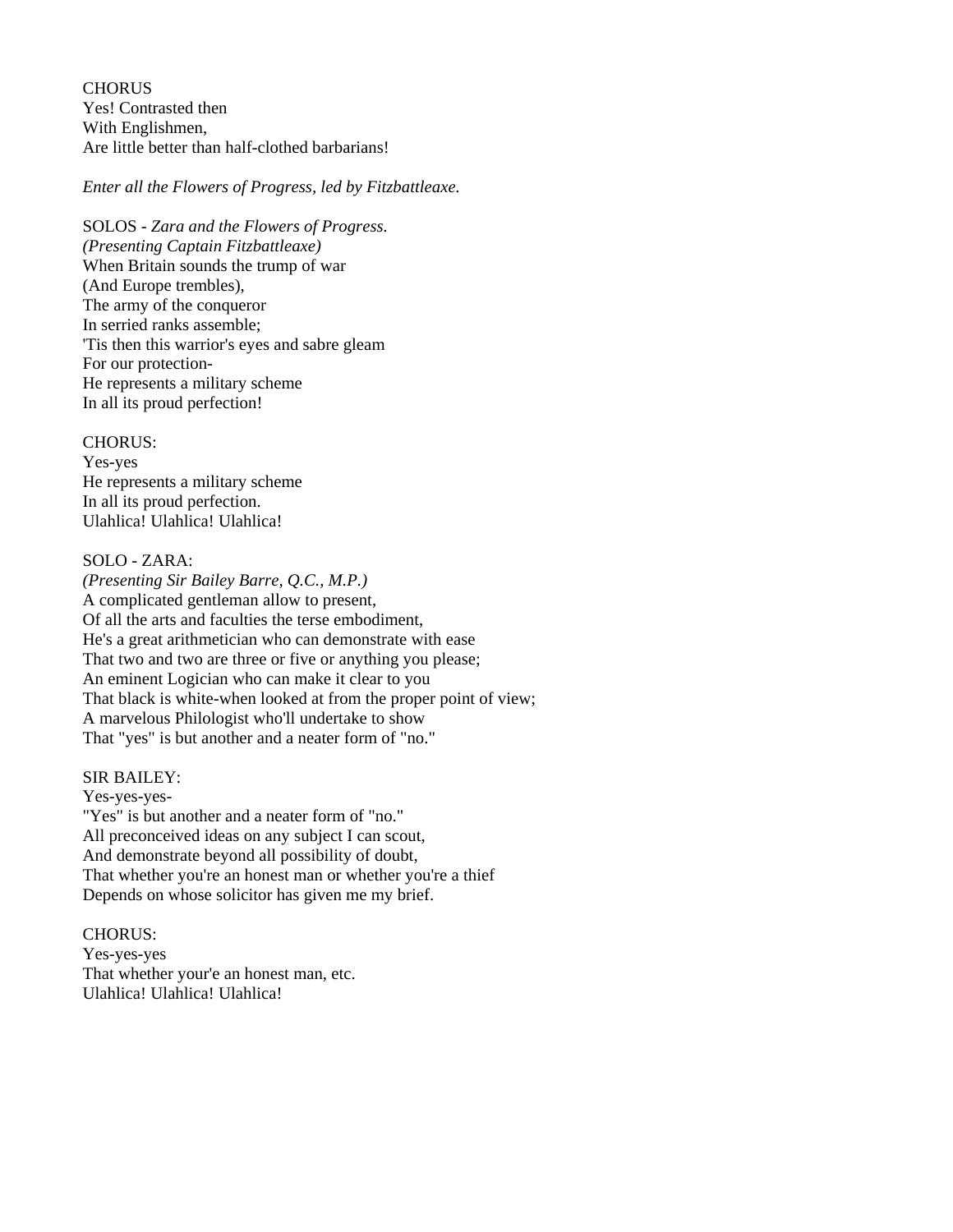## ZARA:

*(introducing Mrs. Blushington)*  This County Councillor acclaim, Great Britain's latest toy- On anything you like to name Her talents she'll employ- All streets and squares she'll purify Within your city walls, And keep meanwhile a modest eye On wicked music halls.

### MRS. BLUSHINGTON

 Yes-yes-yes In towns I make improvements great, Which go to swell the County Rate- I dwelling-houses sanitate, And purify the Halls!

### CHORUS:

 In towns she makes improvements great, etc. Ulahlica! Ulahlica! Ulahlica!

### ZARA:

 (*introducing Mr. Goldbury)*  A Company Promoter this with special education, Which teaches what Contango means and also Backwardation- To speculators he supplies a grand financial leaven, Time was when two were company-but now it must be seven.

## MR. GOLDBURY:

 Yes-yes-yes Stupendous loans to foreign thrones I've largely advocated; In ginger-pops and peppermint-drops I've freely speculated; Then mines of gold, of wealth untold, Successfully I've floated And sudden falls in apple-stalls Occasionally quoted. And soon or late I always call For Stock Exchange quotation -- No schemes too great and none too small For Companification!

### CHORUS:

 Yes! Yes! Yes! No schemes too great, etc. Ulahlica! Ulahlica! Ulahlica!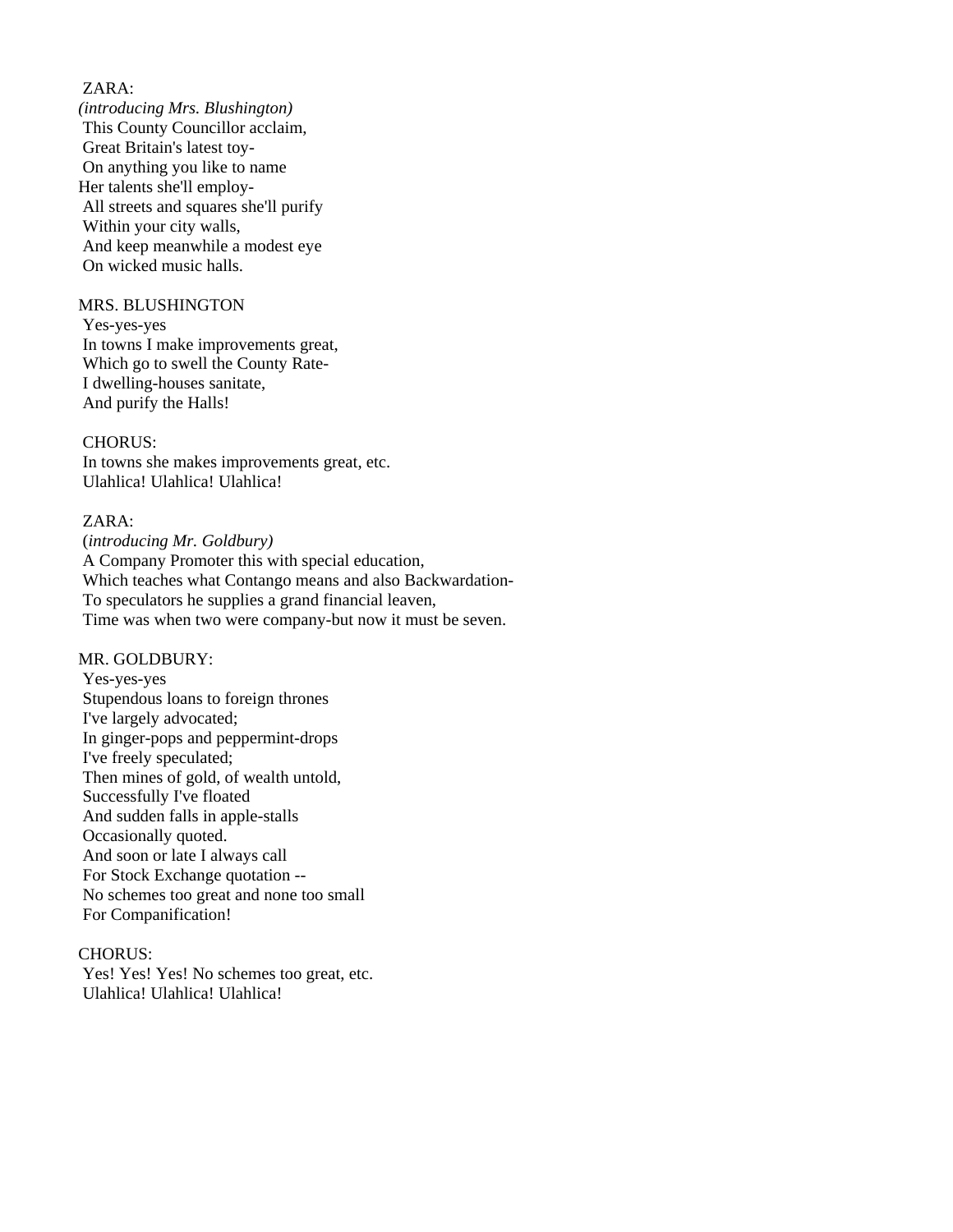# ZARA:

*(Presenting Capt. Sir Edward Corcoran, R.N.)*  And lastly I present Great Britain's proudest boast, Who from the blows Of foreign foes Protects her sea-girt coast- And if you ask him in respectful tone, He'll show you how you may protect your own!

## SOLO - *Captain Corcoran*

 I'm Captain Corcoran, K.C.B., I'll teach you how we rule the sea, And terrify the simple Gauls; And how the Saxon and the Celt Their Europe-shaking blows have dealt With Maxim gun and Nordenfelt (Or will when the occasion calls). If sailor-like you'd play your cards, Unbend your sails and lower your yards, Unstep your masts-you'll never want 'em more. Though we're no longer hearts of oak, Yet we can steer and we can stoke, And thanks to coal, and thanks to coke, We never run a ship ashore!

 ALL: What never?

 CAPTAIN: No, never!

 ALL: What never?

 CAPTAIN: Hardly ever!

### ALL:

 Hardly ever run a ship ashore! Then give three cheers, and three cheers more, For the tar who never runs his ship ashore; Then give three cheers, and three cheers more, For he never runs his ship ashore!

### **CHORUS**

 All hail, ye types of England's power- Ye heaven-enlightened band! We bless the day and bless the hour That brought you to our land.

### KING *(recit)*

Ye wanderers from a mighty State Oh, teach us how to legislate – Your lightest word will carry weight.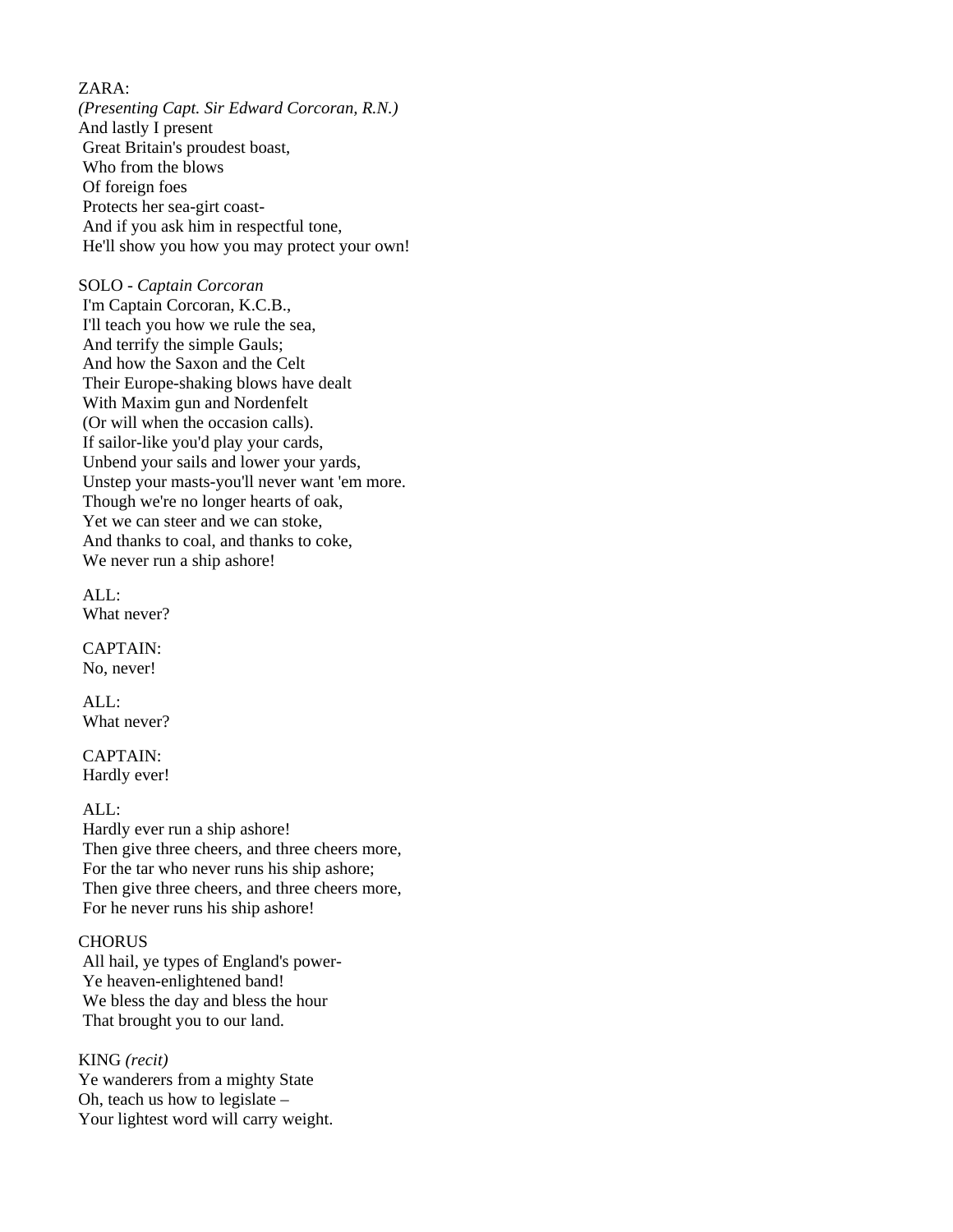FITZBATTLEAXE: Increase your army!

 MRS. BLUSHINGTON: Purify your court!

 CAPTAIN: Get up your steam and cut your canvas short!

 SIR BAILEY: To speak on both sides teach your sluggish brains!

 MRS. BLUSHINGTON: Widen your thoroughfares, and flush your drains!

 MR. GOLDBURY: Utopia's much too big for one small head- I'll float it as a Company Limited!

 KING: A Company Limited? What may that be? The term, I rather think, is new to me.

 CHORUS: A company limited? etc.

 SCA, PHANT, AND TARA *(Aside)* What does he mean? What does he mean? Give us a kind of clue! What does he mean? What does he mean? What is he going to do?

SONG - *Mr. Goldbury* Some seven men form an Association (If possible, all Peers and Baronets), The start off with a public declaration To what extent they mean to pay their debts. That's called their Capital; if they are wary They will not quote it at a sum immense. The figure's immaterial-it may vary From eighteen million down to eighteenpence. I should put it rather low; The good sense of doing so Will be evident at once to any debtor. When it's left to you to say What amount you mean to pay, Why, the lower you can put it at, the better.

CHORUS: When it's left to you to say, *etc.*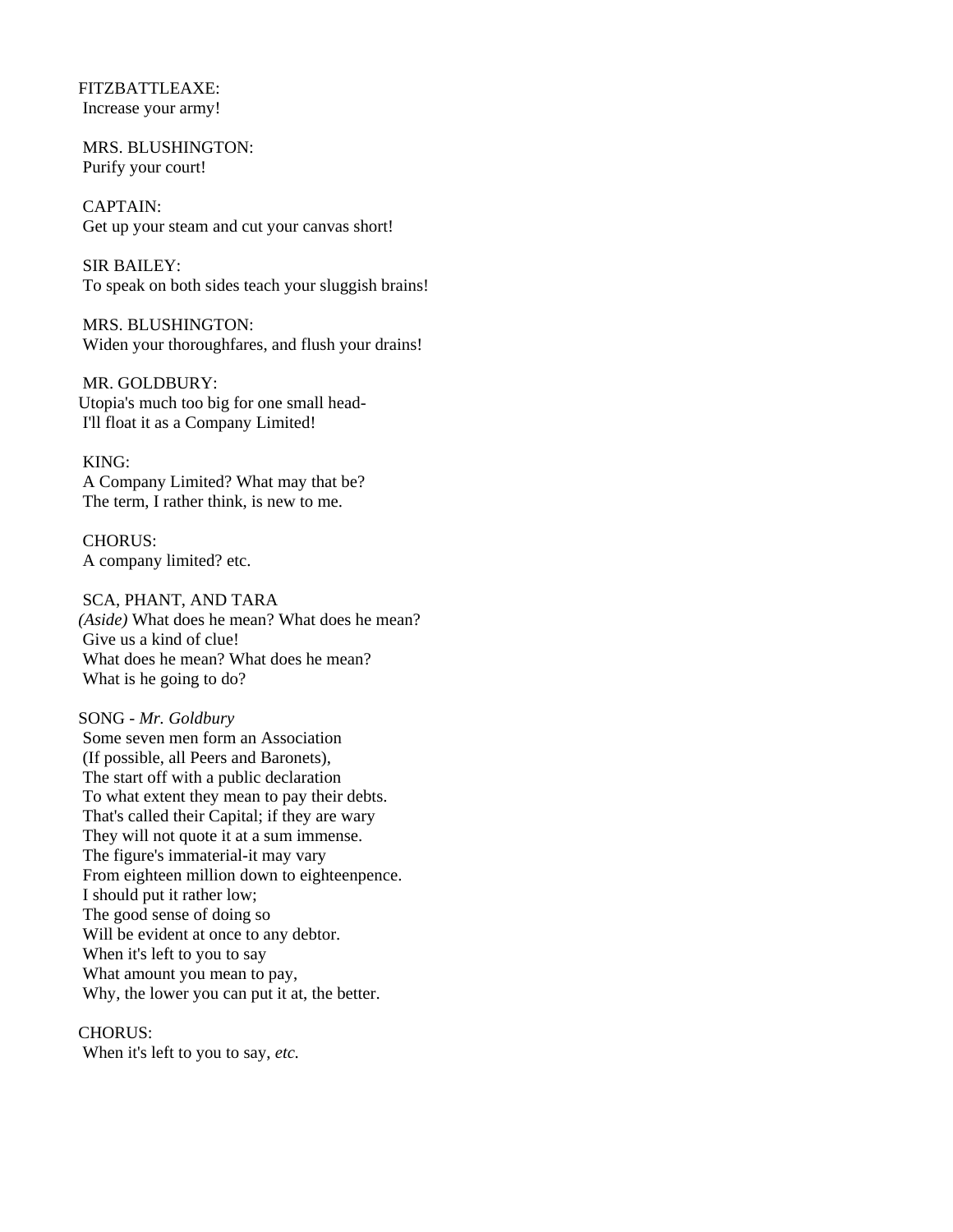### GOLDBURY:

 They then proceed to trade with all who'll trust 'em Quite irrespective of their capital (It's shady, but it's sanctified by custom); Bank, Railway, Loan, or Panama Canal. You can't embark on trading too tremendous- It's strictly fair, and based on common sense- If you succeed, your profits are stupendous- And if you fail, pop goes your eighteenpence. Though a Rothschild you may be In your own capacity, As a Company you've come to utter sorrow- But the Liquidators say, "Never mind-you needn't pay," So you start another company to-morrow!

 CHORUS: But the liquidators say, etc.

## KING:

 Well, at first sight it strikes us as dishonest, But if it's good enough for virtuous England- The first commercial country in the world- It's good enough for us.

 SCAPHIO, PHANTIS, TARARA: *(aside to the King)* You'd best take care- Please recollect we have not been consulted.

### KING:

 And do I understand that Great Britain Upon this Joint Stock principle is governed?

## GOLDBURY:

 We haven't come to that, exactly-but We're tending rapidly in that direction. The date's not distant.

### KING:

*(enthusiastically)* We will be before you! We'll go down in posterity renowned As the First Sovereign in Christendom Who registered his Crown and Country under The Joint Stock Company's Act of Sixty-Two.

 ALL: Ulahlica!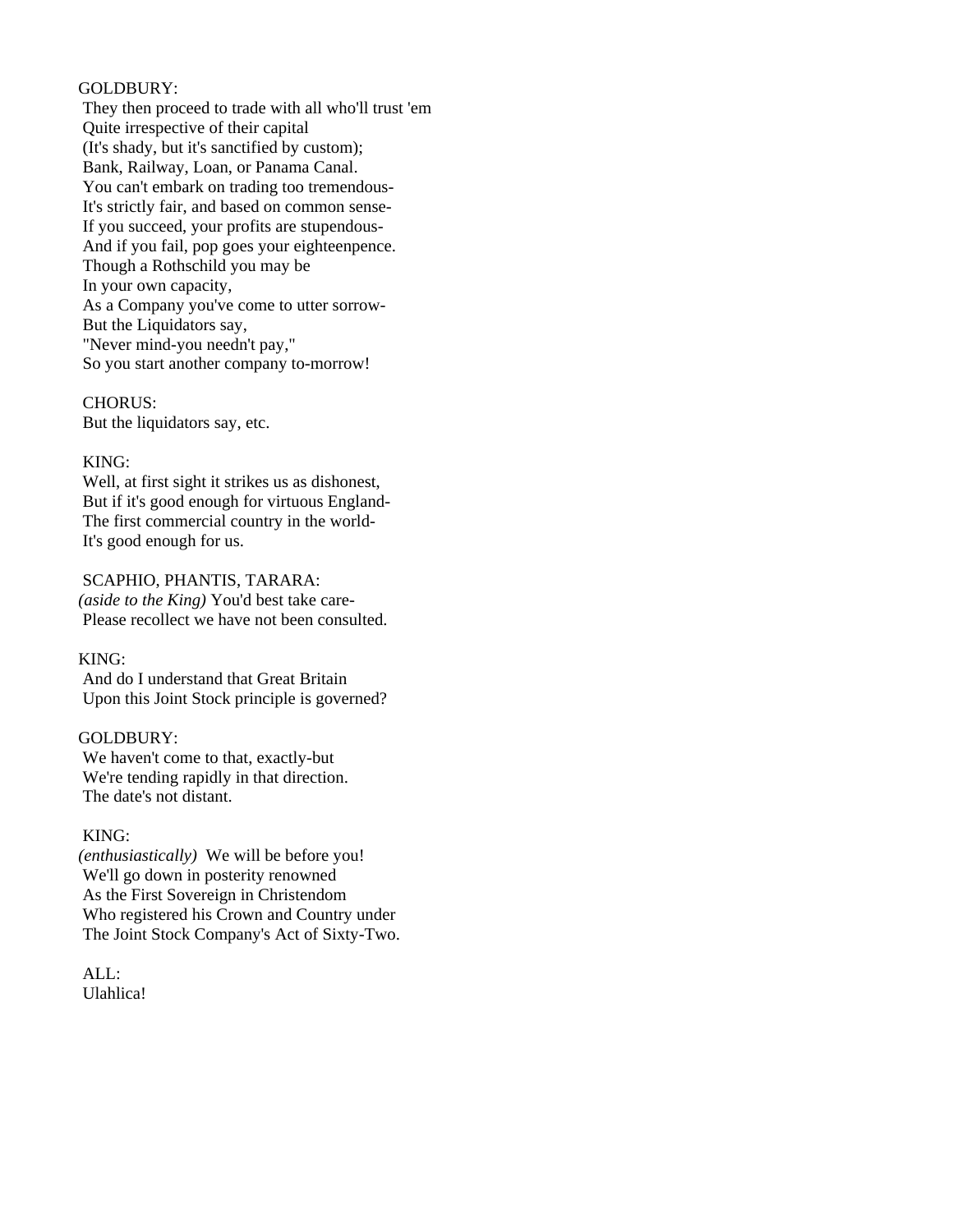SOLO - *King*  Henceforward, of a verity, With Fame ourselves we link- We'll go down to Posterity Of sovereigns all the pink!

 SCAPHIO, PHANTIS, TARARA: *(aside to King)* If you've the mad temerity Our wishes thus to blink, You'll go down to Posterity, Much earlier than you think!

 TARARA: *(correcting them)* He'll go up to Posterity, If I inflict the blow!

 SCAPHIO, PHANTIS: *(angrily)* He'll go down to Posterity- We think we ought to know!

 TARARA: *(explaining)* He'll go up to Posterity, Blown up with dynamite!

 SCAPHIO, PHANTIS: *(apologetically)* He'll go up to Posterity, Of course he will, you're right! Up, up, up, up!

ZARA: Who love with all sincerity, their lives may safely link.

FITZBATTLEAXE: And as for their posterity, we don't care what they think.

ENSEMBLE: *Zara, Fitzbattleaxe, King, Nekaya, Kalyba, Lady Sophy, Flowers of Progress* 

## **CHORUS**

 Let's seal this mercantile pact- The step we ne'er shall rue- It gives whatever we lacked- The statement's strictly true. All hail, astonishing Fact! All hail, Invention new- The Joint Stock Company's Act- The Act of Sixty-Two!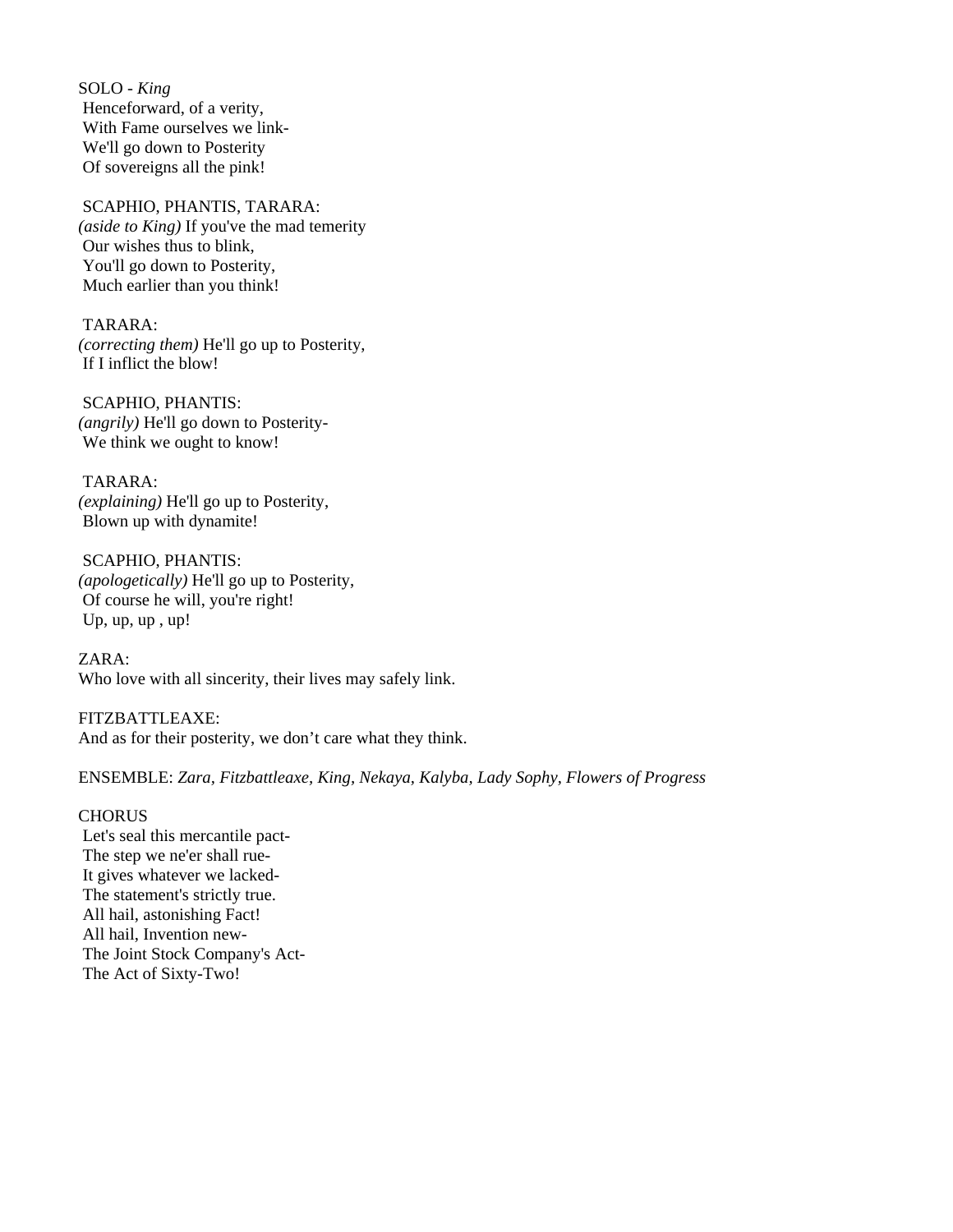# ACT II

### *Entrance of Court Music (Utopians become Anglicised)*

RECITATIVE - *King*  This ceremonial our wish displays To copy all Great Britain's courtly ways. Though lofty aims catastrophe entail, We'll gloriously succeed or nobly fail!

### UNACCOMPANIED CHORUS

 Eagle High in Cloudland soaring- Sparrow twittering on a reed- Tiger in the jungle roaring- Frightened fawn in grassy mead- Let the eagle, not the sparrow, Be the object of your arrow- Fix the tiger with your eye- Pass the fawn in pity by. Glory then will crown the day- Glory, glory, anyway!

### *(Exuent except Zara and Fitzbattleaxe)*

 RECITATIVE - *Fitzbattleaxe.*  Oh, Zara, my beloved one, bear with me! Ah, do not laugh at my attempted C! Repent not, mocking maid, thy girlhood's choice- The fervour of my love affects my voice!

 SONG - *Fitzbattleaxe.* A tenor, all singers above (This doesn't admit of a question), Should keep himself quiet, Attend to his diet And carefully nurse his digestion; But when he is madly in love It's certain to tell on his singing- You can't do the proper chromatics With proper emphatics When anguish your bosom is wringing! When distracted with worries in plenty, And his pulse is a hundred and twenty, And his fluttering bosom the slave of mistrust is, A tenor can't do himself justice, Now observe- *(sings a high note),*  You see, I can't do myself justice! I could sing if my fervour were mock, It's easy enough if you're acting- But when one's emotion Is born of devotion You mustn't be over-exacting. One ought to be firm as a rock To venture a shake in vibrato,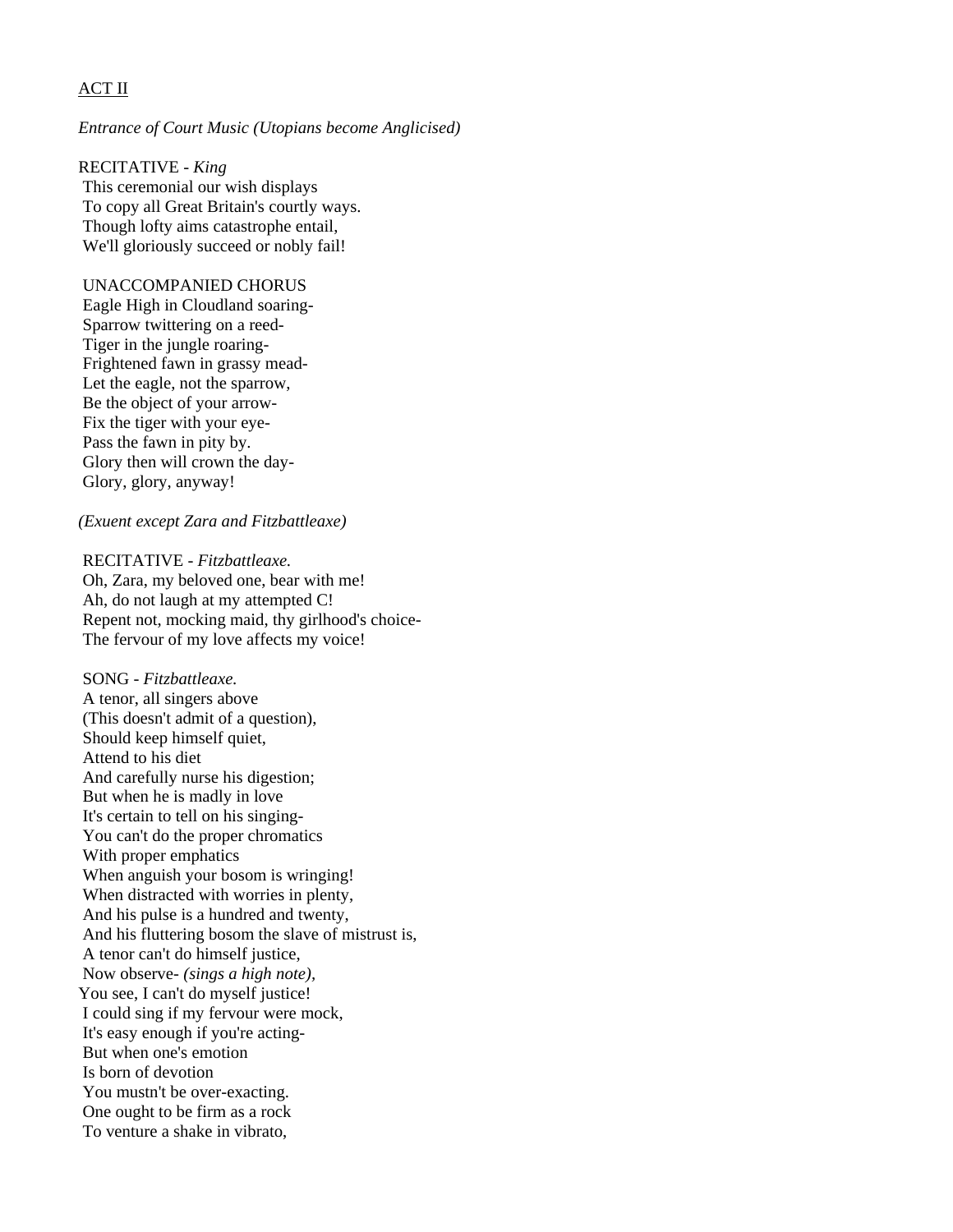When fervour's expected Keep cool and collected Or never attempt agitato. But, of course, when his tongue is of leather, And his lips appear pasted together, And his sensitive palate as dry as a crust is, A tenor can't do himself justice. Now observe- *(sings a high note),*  It's no use-I can't do myself justice!

## ZARA:

Why, Arthur, what does it matter? When the higher qualities of the heart are all that can be desired, the higher notes of the voice are insignificant. Besides *(demurely),* you are not singing for an engagement *(putting her hand in his),* you have that already!

## FITZBATTLEAXE:

How good and wise you are! How unerringly your practiced brain winnows the wheat from the chaff.

## ZARA:

My Girton training, Arthur. But tell me, is not all working marvelously well? Have not our Flowers of Progress more than justified their name?

## FITZBATTLEAXE:

We have indeed done our best. Captain Corcoran and I have thoroughly remodeled the sister-services on so sound a basis that the South Pacific trembles at the name of Utopia!

ZARA: How clever of you!

# FITZBATTLEAXE:

Clever? Not a bit. It's easy when there is no bureaucracy to interfere. And so with the others. Freed from the trammels imposed upon them by idle Acts of Parliament, all introduced reforms which, even in England, were never dreamt of!

## ZARA:

But perhaps the most beneficent changes of all has been effected by Mr. Goldbury, who, has applied the Limited Liability principle to individuals, and every man, woman, and child is now a Company Limited with liability restricted to the amount of his declared Capital! There is not a baby christened in Utopia who has not issued his little Prospectus! Reform has not stopped there. Indeed, it has been applied even to the costume of our people. Scaphio and Phantis have the contract to supply the whole of Utopia with clothing designed upon the most approved English models. I think that they have forgotten all about me.

And when I tell you, dearest, that my new Court train has just arrived, you will understand that I am longing to go and try it on.

### FITZBATTLEAXE: Then we must part?

ZARA:

Necessarily, for a time.

## FITZBATTLEAXE:

Just as I wanted to tell you, with all the passionate enthusiasm of my nature, how deeply, how devotedly I love you!

## ZARA:

Hush! Are these the accents of a heart that really feels? True love does not indulge in declamation -- its voice is sweet, and soft, and low.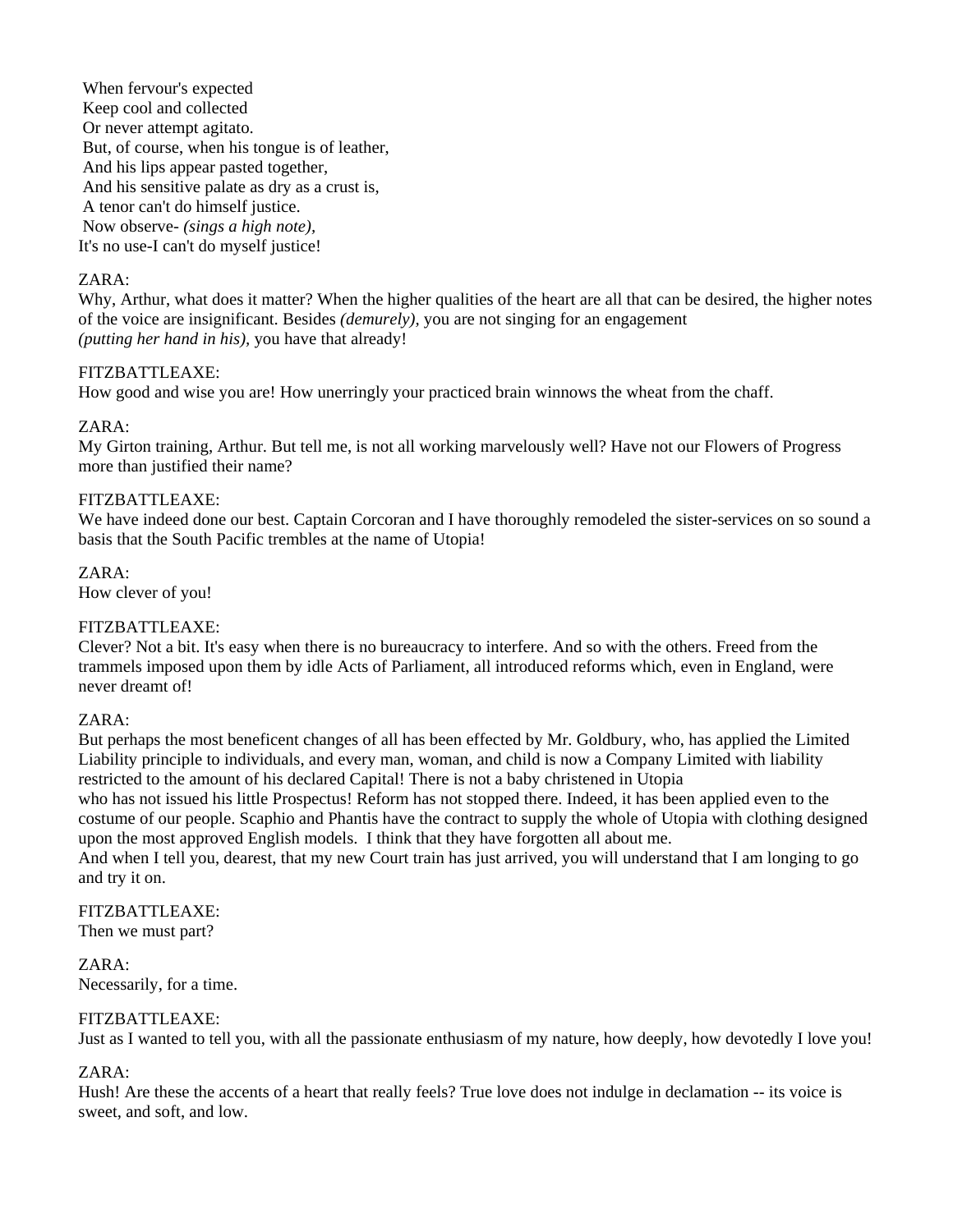## DUET - *Zara and Fitzbattleaxe*.

### $ZARA$

 Words of love too loudly spoken Ring their own untimely knell; Noisy vows are rudely broken, Soft the song of Philomel. Whisper sweetly, whisper slowly, Hour by hour and day by day; Sweet and low as accents holy Are the notes of lover's lay.

# BOTH:

Sweet and low, etc.

## FITZBATTLEAXE:

 Let the conqueror, flushed with glory, Bid his noisy clarions bray; Lovers tell their artless story In a whispered virelay. False is he whose vows alluring Make the listening echoes ring; Sweet and low when all-enduring Are the songs that lovers sing!

 BOTH: Sweet and low, etc.

*(Exit ZARA: Enter King dressed as Field-Marshal.)* 

## KING:

To a Monarch who has been accustomed to the uncontrolled use of his limbs, the costume of a British Field-Marshal is, perhaps, at first, a little cramping. Are you sure that this is all right? It's not a practical joke, is it? No one has a keener sense of humor than I have, but the First Statutory Cabinet Council of Utopia Limited must be conducted with dignity and impressiveness. Now, where are the others who signed the Articles of Association?

## FITZBATTLEAXE:

Sir, they are here.

 *(Enter, Captain Corcoran, Sir Bailey Barre, Mrs. Blushington, Mr. Goldbury and the life guards from different entrances.)* 

## KING:

*(Addressing them)* Gentlemen, and Lady Blushington, I am unfamiliar with the forms of an English Cabinet Council – perhaps Sir Bailey will kindly put us in the way of doing the thing properly, and with due regard to the solemnity of the occasion.

## SIR BAILEY:

Certainly -- nothing simpler. Kindly bring your chairs forward -- His Majesty will, of course, preside.

*(They range their chairs across stage like Christy Minstrels.* 

KING: Like this?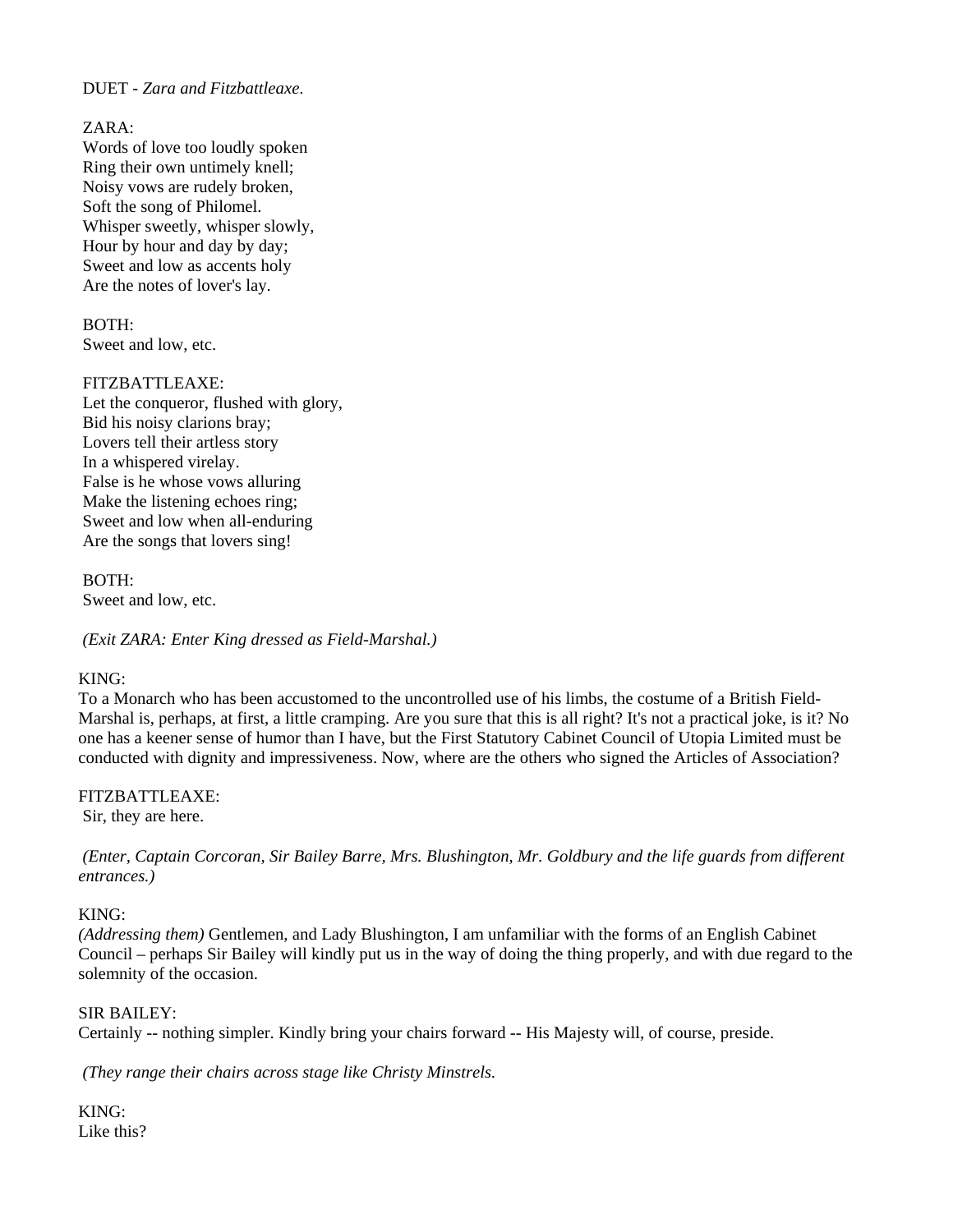SIR BAILEY: Like this.

### KING:

We take your word for it that this is all right. You are not making fun of us? This is in accordance with the practice at the Court of St. James's?

### SIR BAILEY:

Well, it is in accordance with the practice at the Court of St. James's Hall.

### KING:

Oh! it seems odd, but never mind.

### SONG *- King.*

 Society has quite forsaken all her wicked courses. Which empties our police courts, and abolishes divorces.

## CHORUS:

Divorce is nearly obsolete in England.

### KING:

 No tolerance we show to undeserving rank and splendour; For the higher his position is, the greater the offender.

### CHORUS:

That's maxim that is prevalent in England.

### KING:

 No peeress at our drawing-room before the Presence passes Who wouldn't be accepted by the lower middle-classes. Each shady dame, whatever be her rank, is bowed out neatly.

### CHORUS:

 In short, this happy country has been Anglicized completely Is really is surprising What a thorough Anglicizing We have brought about-Utopia's quite another land; In her enterprising movements, She is England-with improvements, Which we dutifully offer to our mother-land!

## KING:

 Our city we have beautified-we've done it willy-nilly- And all that isn't Belgrave Square is Strand and Piccadilly.

## CHORUS:

We haven't any slummeries in England!

## KING:

 The chamberlain our native stage has purged beyond a question. Of "risky" situation and indelicate suggestion; No piece is tolerated if it's costumed indiscreetly-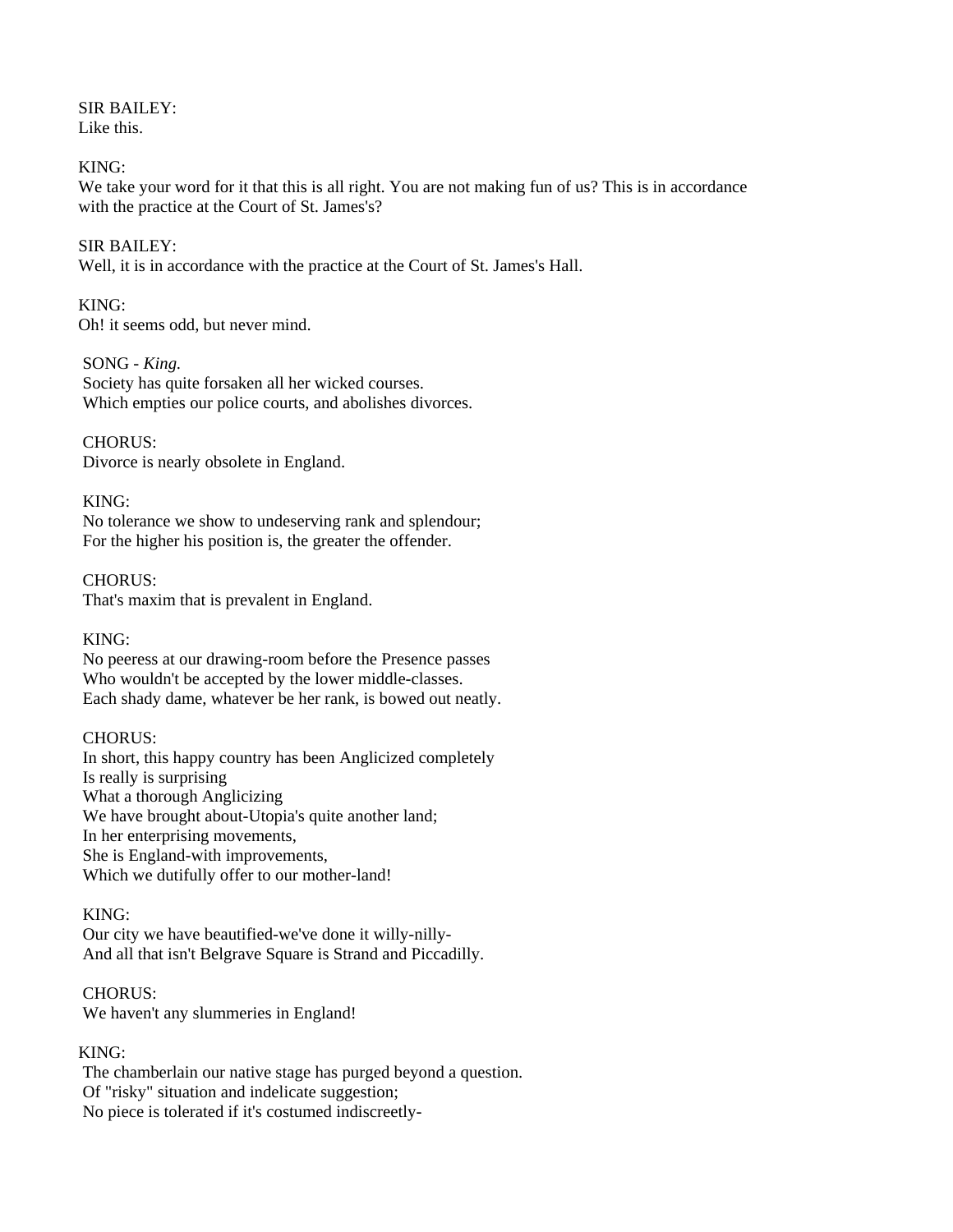### CHORUS:

 In short this happy country has been Anglicized completely! It really is surprising, etc.

## KING:

 Our peerage we've remodelled on an intellectual basis, Which certainly is rough on our hereditary races-

# CHORUS:

We are going to remodel it in England.

## KING:

 The Brewers and the Cotton Lords no longer seek admission, And literary merit meets with proper recognition-

 CHORUS: As literary merit does in England!

# KING:

 Who knows but we may count among our intellectual chickens Like you, an Earl of Thackery and p'r'aps a Duke of Dickens-Lord Gilbert and Earl Sullivan (when they come) we'll welcome sweetly-

## CHORUS:

 In short, this happy country has been Anglicized completely! It really is surprising, etc.

 *(At the end all rise and replace their chairs.)* 

*(Enter Scaphio and Phantis)* 

DUET *- Scaphio and Phantis.* 

 SCAPHIO: With fury deep we burn

 PHANTIS: We do-

 SCAPHIO: We fume with smothered rage-

 PHANTIS: We do-

SCAPHIO: These Englishmen who rule supreme, Their undertaking they redeem By stifling every harmless scheme In which we both engage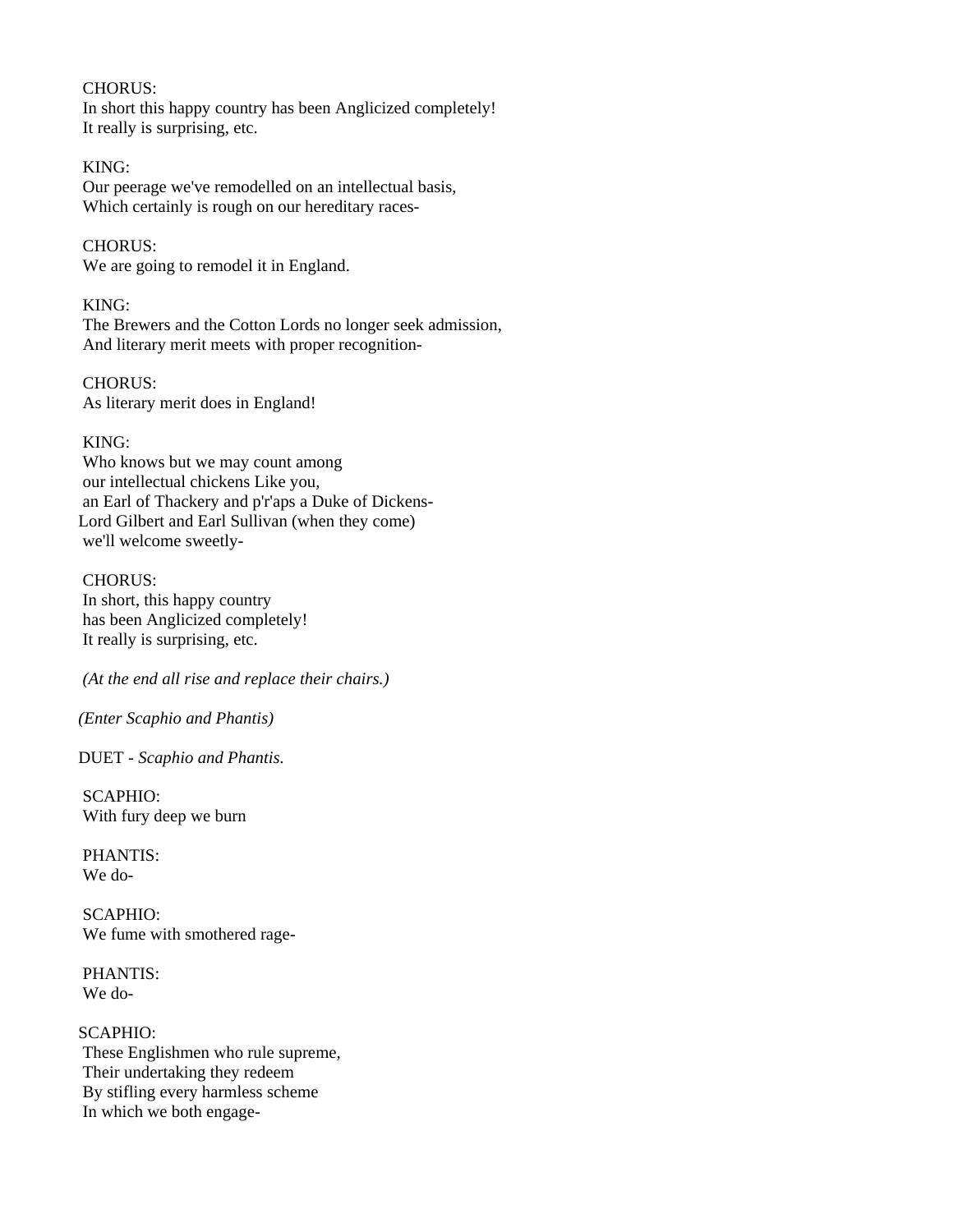PHANTIS: They do-

 SCAPHIO: In which we both engage-

 PHANTIS: We think it is our turn-

 SCAPHIO: We do-

 PHANTIS: We think our turn has come-

 SCAPHIO: We do.

 PHANTIS: These Englishmen, they must prepare To seek at once their native air. The King as heretofore, we swear, Shall be beneath our thumb-

 SCAPHIO: He shall-

 PHANTIS: Shall be beneath out thumb-

 SCAPHIO: He shall.

# BOTH:

*(with great energy)* For this mustn't be, and this won't do. If you'll back me, then I'll back you, No, this won't do, No, this mustn't be. With fury deep we burn...

 *(Enter the King.)* 

KING:

Gentlemen, gentlemen -- really! This unseemly display of energy within the Royal precincts is altogether unpardonable. Pray, what do you complain of?

## SCAPHIO:

*(furiously)* What do we complain of? Why, through the innovations introduced by the Flowers of Progress all our harmless schemes are ruined. Our import businesses are in bankruptcy, our Army Clothing contracts are paralyzed, and even our Society paper, the Palace Peeper, is practically defunct!

## KING:

Defunct? Is that so? Dear, dear, I am truly sorry.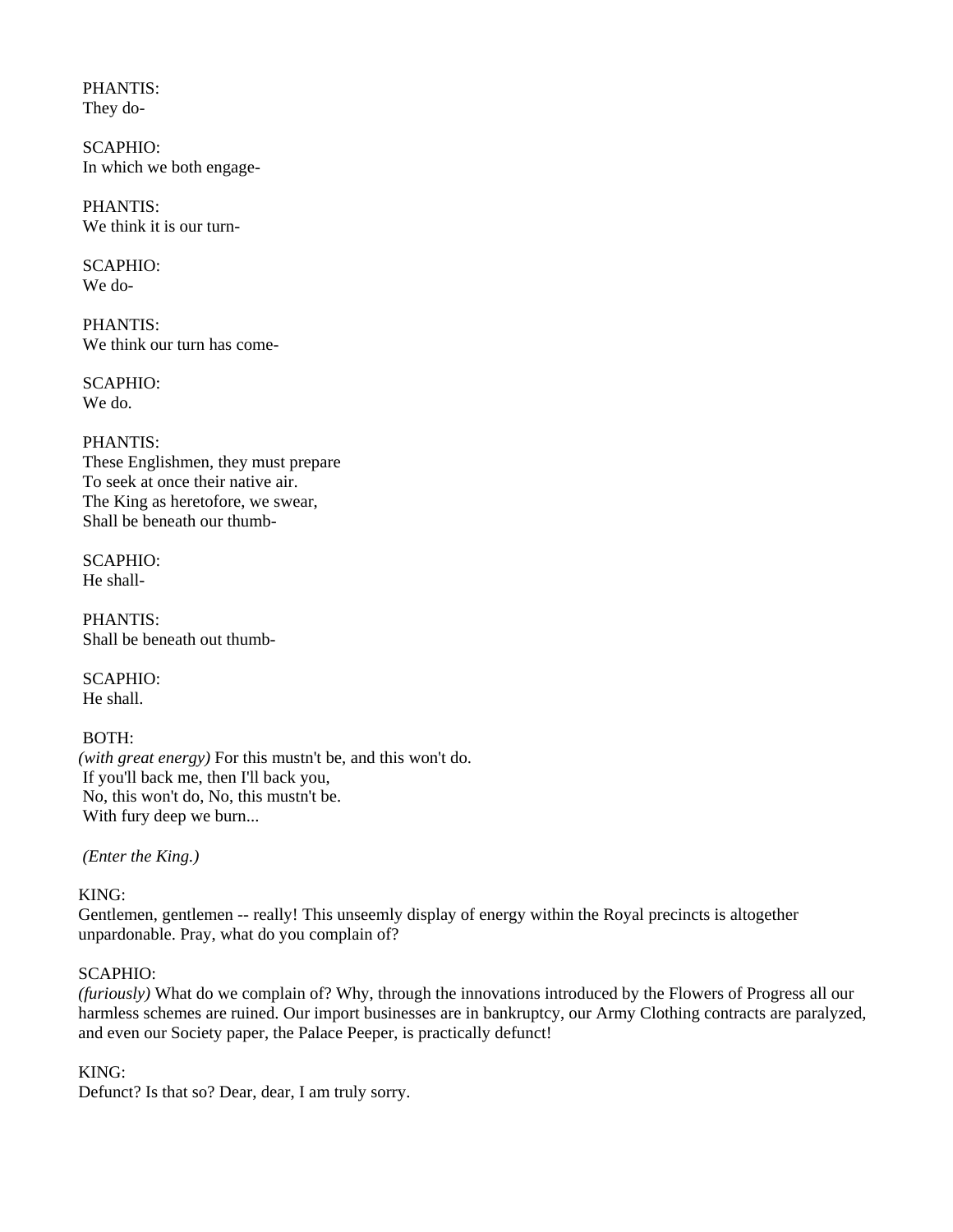## SCAPHIO:

Are you aware that Sir Bailey Barre has introduced a law of libel by which all editors of scurrilous newspapers are publicly flogged -- as in England? And six of our editors have resigned in succession!

# KING:

Naturally. I shouldn't like it myself.

# PHANTIS:

Then our Burlesque Theater is absolutely ruined!

KING:

Dear me. Well, theatrical property is not what it was.

# SCAPHIO:

You probably know that we've contracted to supply the entire nation with a complete English outfit. But perhaps you do not know that, when we send in our bills, our customers plead liability limited and for bankruptcy -- as in England?

# KING:

Really, gentlemen, this is very irregular. If you will be so good as to formulate a detailed list of your grievances in writing, addressed to the Secretary of Utopia Limited, they will be laid before the Board, in due course, at their next monthly meeting.

SCAPHIO: Are we to understand that we are defied?

KING: That is the idea I intended to convey.

PHANTIS: Defied! We are defied!

SCAPHIO: *(furiously)* Take care-you know our powers. Trifle with us, and you die!

TRIO - *Scaphio, Phantis, and King*.

### SCAPHIO: If you think that, when banded in unity, We may both be defied with impunity, You are sadly misled of a verity!

# PHANTIS:

 If you value repose and tranquility, You'll revert to a state of docility, Or prepare to regret your temerity!

# KING:

 If my speech is unduly refractory You will find it a course satisfactory At an early Board meeting to show it up. Though if proper excuse you can trump any, You may wind up a Limited Company, You cannot conveniently blow it up!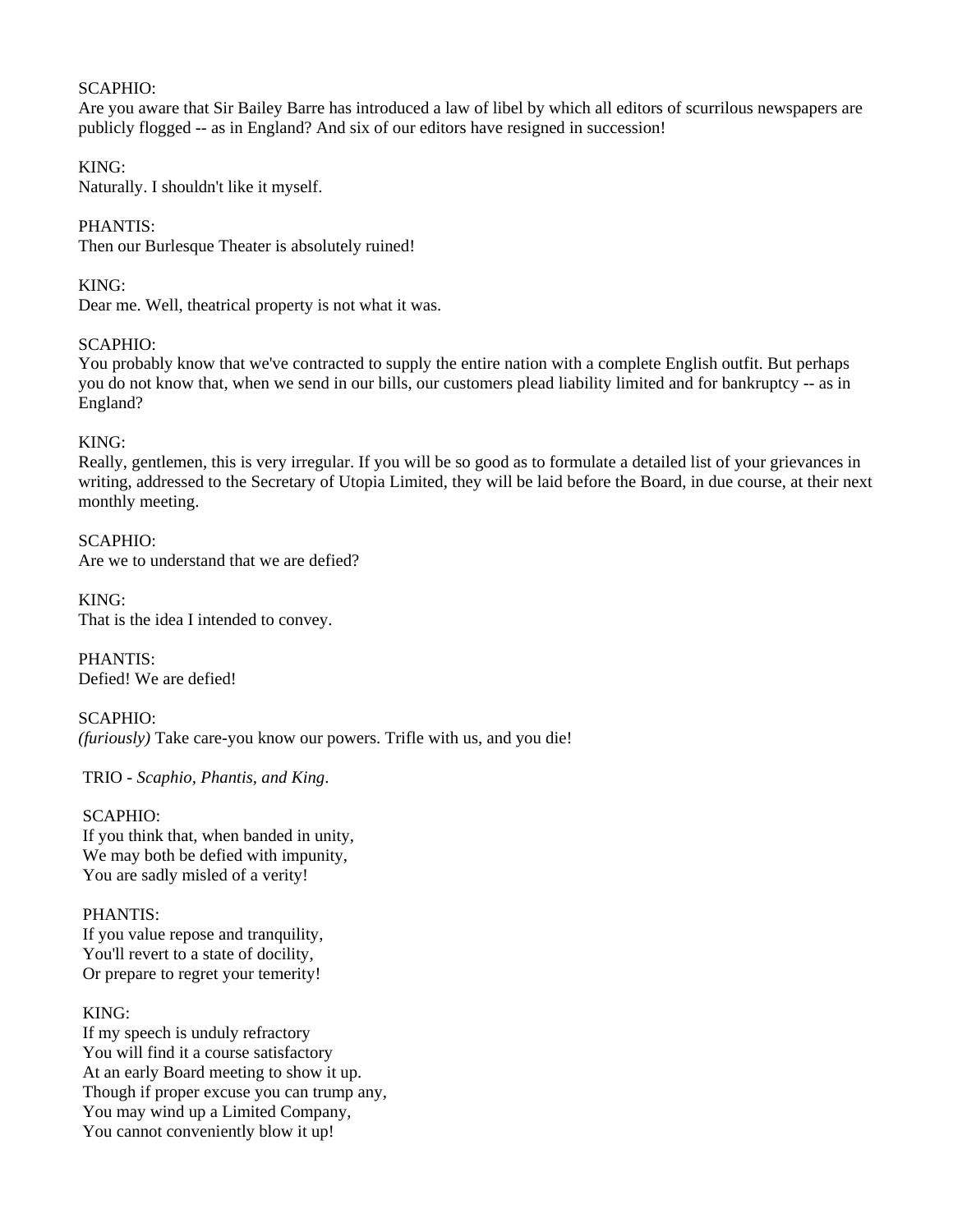(*Scaphio and Phantis thoroughly baffled*)

 KING: *(Dancing quietly)* Whene'er I chance to baffle you I, also, dance a step or two- Of this now guess the hidden sense: (*Scaphio and Phantis consider the question as King continues dancing quietly-then give it up*.) It means complete indifference!

 SCAPHIO and PHANTIS: Of course it does-indifference! It means complete indifference!

(*King dancing quietly. SCAPHIO: and PHANTIS: dancing furiously*.)

 SCAPHIO and PHANTIS: As we've a dance for every mood With pas de trois we will conclude, What this may mean you all may guess- It typifies remorselessness!

 KING: It means unruffled cheerfulness!

(*King dances off placidly as Scaphio and Phantis dance furiously*.)

PHANTIS:

*(breathless)* He's right-we are helpless! He's no longer a human being -- he's a Corporation.

SCAPHIO:

It is clear that neither of us has any hope of marrying the Princess.

PHANTIS

And the innovations she has brought down around our heads are exactly as I had feared. What are we to do?

# SCAPHIO:

Do? Raise a Revolution, repeal the Act of Sixty-Two, convert King Paramount back into an individual, and insist on his immediate explosion! *(Tarara enters.)*  Tarara, come here; you're the very man we want.

TARARA:

Certainly.

# SCAPHIO:

The King has defied us, and, as matters stand, we are helpless. So are you. We must devise some plot

TARARA: A plot?

PHANTIS: Yes, a plot of superhuman subtlety. Have you such a thing about you?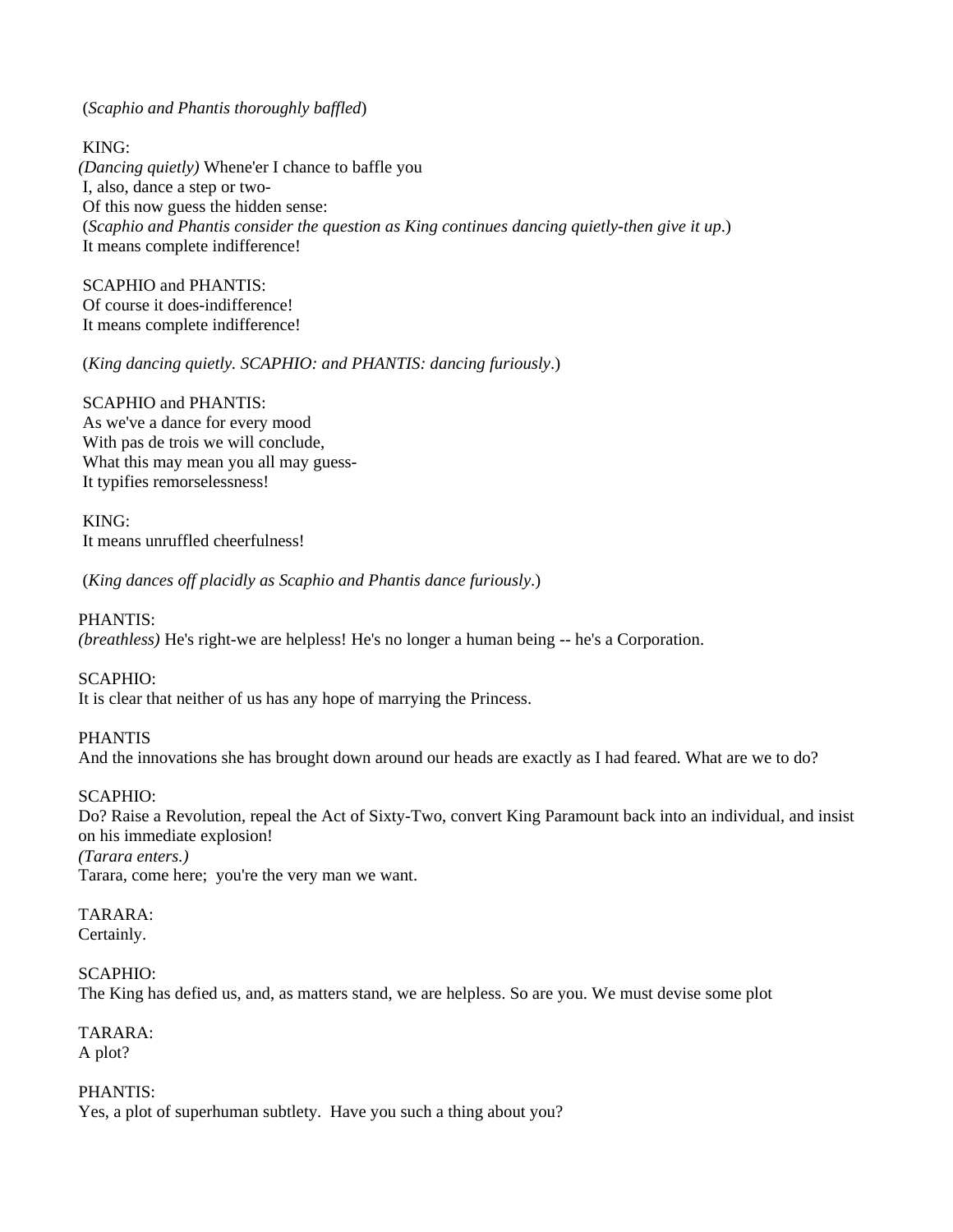# TARARA:

*(feeling pockets)* No, I think not. No. There's one in my back garden.

### SCAPHIO:

We can't wait -- we must concoct one at once, and put it into execution without delay. There is not a moment to spare!

TRIO - *Scaphio, Phantis, and Tarara*.

# ENSEMBLE

 With wily brain upon the spot A private plot we'll plan, The most ingenious private plot Since private plots began. That's understood. So far we've got And, striking while the iron's hot, We'll now determine like a shot The details of this private plot.

 SCAPHIO: I think we ought -- *(whispers)* 

 PHANTIS and TARARA: Such bosh I never heard!

 PHANTIS: Ah! happy thought! -- *(whispers)* 

 SCAPHIO and TARARA: How utterly dashed absurd!

 TARARA: I'll tell you how -- *(whispers)* 

 SCAPHIO and PHANTIS: Why, what put that in your head?

 SCAPHIO: I've got it now -- *(whispers)* 

 PHANTIS and TARARA: Oh, take him away to bed!

 PHANTIS: Oh, put him to bed!

 TARARA: Oh, put him to bed!

 SCAPHIO: What, put me to bed?

PHANTIS and TARARA: Yes, certainly put him to bed!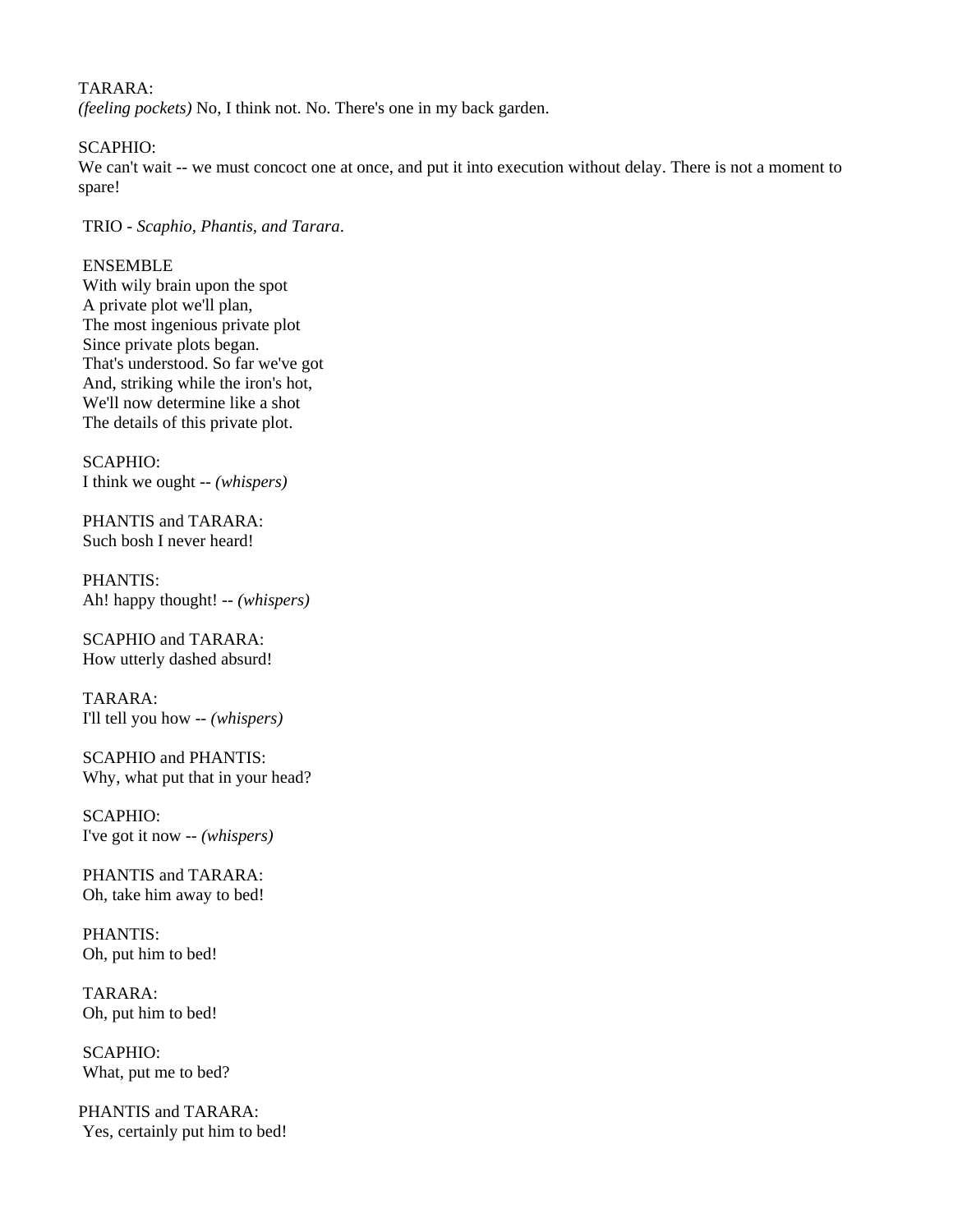SCAPHIO: But, bless me, don't you see-

 PHANTIS: Do listen to me, I pray-

 TARARA: It certainly seems to me-

 SCAPHIO: Bah-this is the only way!

 PHANTIS: It's rubbish absurd you growl!

 TARARA: You talk ridiculous stuff!

 SCAPHIO: You're a drivelling barndoor owl!

### PHANTIS:

 You're a vapid and vain old muff! So far we haven't quite solved the plot- They're not a very ingenious lot- But don't be unhappy, It's still on the tapis, We'll presently hit on a capital plot!

 SCAPHIO: Suppose we all -- *(whispers)* 

 PHANTIS: Now there I think you're right. Then we might all -- *(whispers)* 

 TARARA: That's true, we certainly might. I'll tell you what -- *(whispers)* 

 SCAPHIO: We will if we possibly can. Then on the spot -- *(whispers)* 

 PHANTIS and TARARA: Bravo! A capital plan!

 SCAPHIO: That's exceedingly neat and new!

 PHANTIS: Exceedingly new and neat.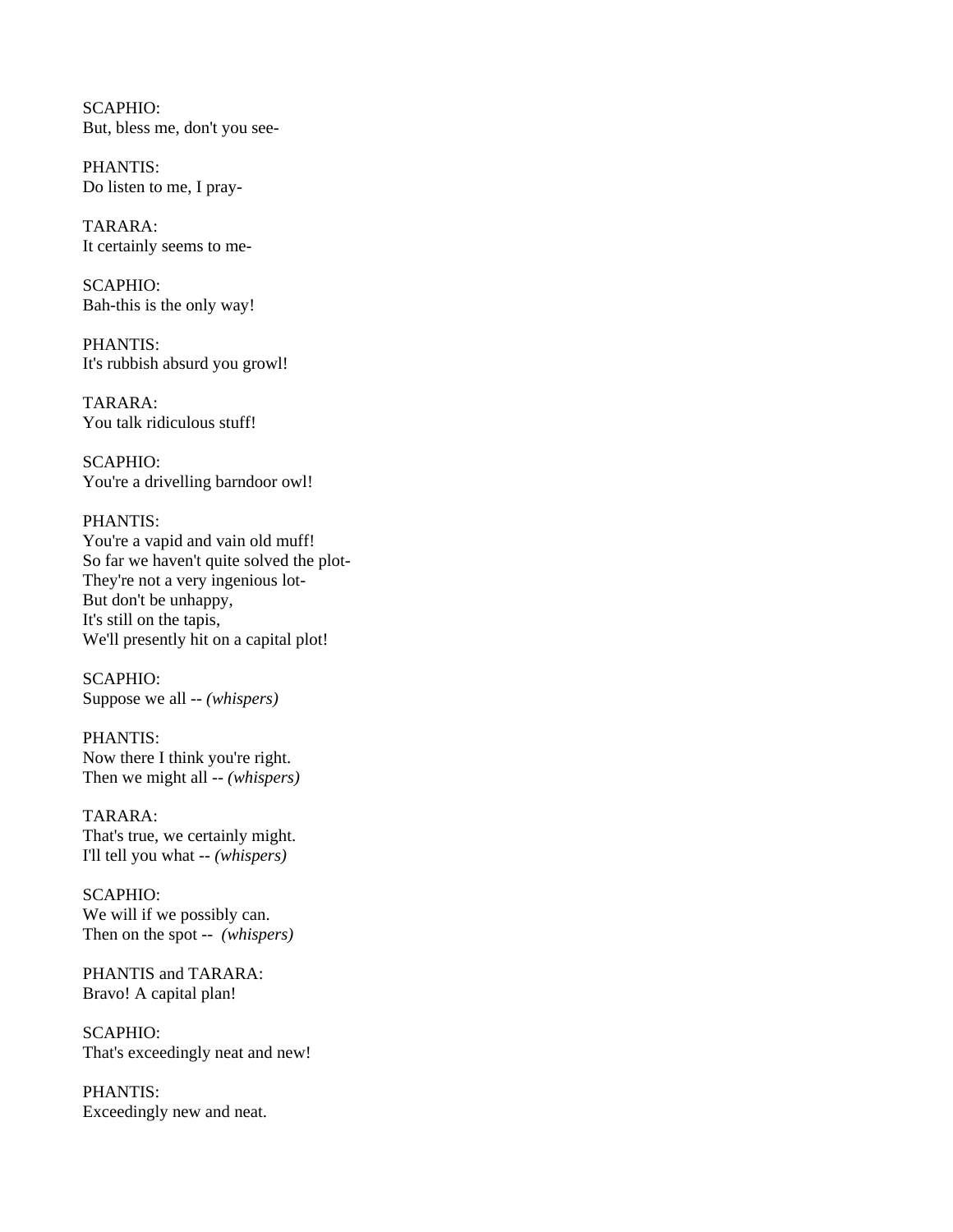TARARA: I fancy that that will do.

 SCAPHIO: It's certainly very complete.

 PHANTIS: Well done you sly old sap!

 TARARA: Bravo, you cunning old mole!

 SCAPHIO: You very ingenious chap!

 PHANTIS: You intellectual soul! At last a capital plan we've got We won't say how and we won't say what: It's safe in my noddle- Now off we will toddle, And slyly develop this capital plot!

(*Exeunt Scaphio and Phantis in one direction, and Tarara in the other*.)

(*Enter Sir Bailey and Mr. Goldbury*.)

SIR BAILEY: Well, what do you think of our first South Pacific Cabinet Council?

GOLDBURY: My dear Barre, it redounds infinitely to your credit.

SIR BAILEY: One or two judicious innovations, I think?

 GOLDBURY: Admirable. Wouldn't it be capital if it all worked this way in England?

SIR BAILEY: *(Sighs)* 

GOLDBURY: Pretty little maids, the King's youngest daughters, but timid.

SIR BAILEY: That'll wear off. *(pause)* Young.

GOLDBURY: That'll wear off. Ha! here they come, by George! And without the Dragon!

(*Enter Nekaya and Kalyba timidly*.)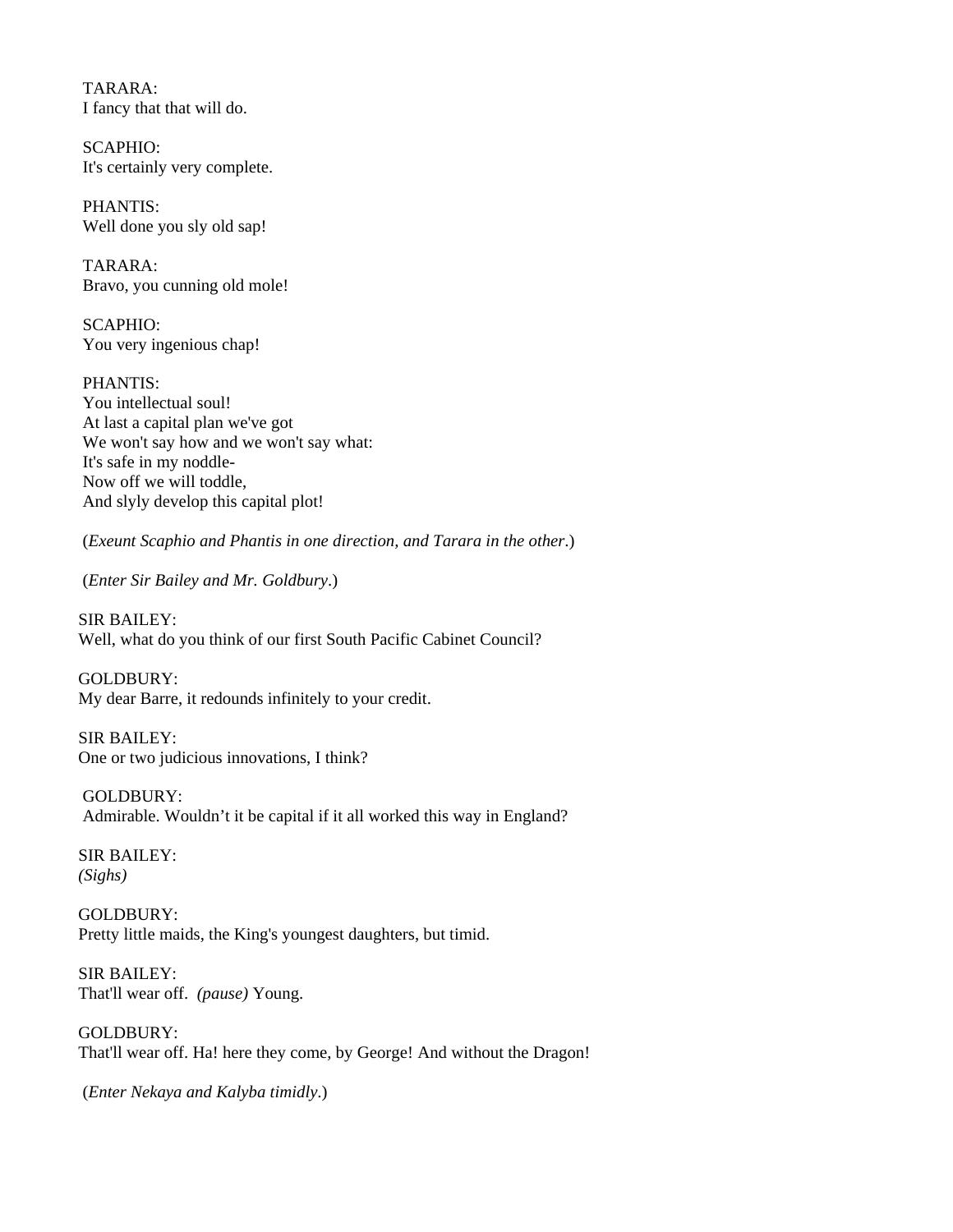## NEKAYA:

Oh, if you please, Lady Sophy has sent us in here, because Zara and Captain Fitzbattleaxe are going on, in the garden, in a manner which no well-conducted young ladies ought to witness.

SIR BAILEY: Indeed, we are very much obliged to her Ladyship.

KALYBA: Are you? I wonder why.

NEKAYA: Don't tell us if it's rude.

SIR BAILEY: Rude? Not at all. We are obliged to Lady Sophy because she has afforded us the pleasure of seeing you.

NEKAYA: I don't think you ought to talk to us like that.

KALYBA: It's calculated to turn our heads.

NEKAYA: Attractive girls cannot be too particular.

KALYBA: Oh pray, pray do not take advantage of our unprotected innocence.

GOLDBURY: Pray be reassured-you are in no danger whatever.

SIR BAILEY: But may I ask: is this extreme delicacy -- this shrinking sensitiveness -- a general characteristic of Utopian young ladies?

NEKAYA: Oh no; we are crack specimens.

KALYBA: We are the pick of the basket. Would you mind not coming quite so near? Thank you.

NEKAYA: And please don't look at us like that; it unsettles us.

KALYBA: And we don't like it. At least, we do like it; but it's wrong.

NEKAYA: We have enjoyed the inestimable privilege of being educated by a most refined and easily shocked English lady, on the very strictest English principles.

GOLDBURY: But, my dear young ladies --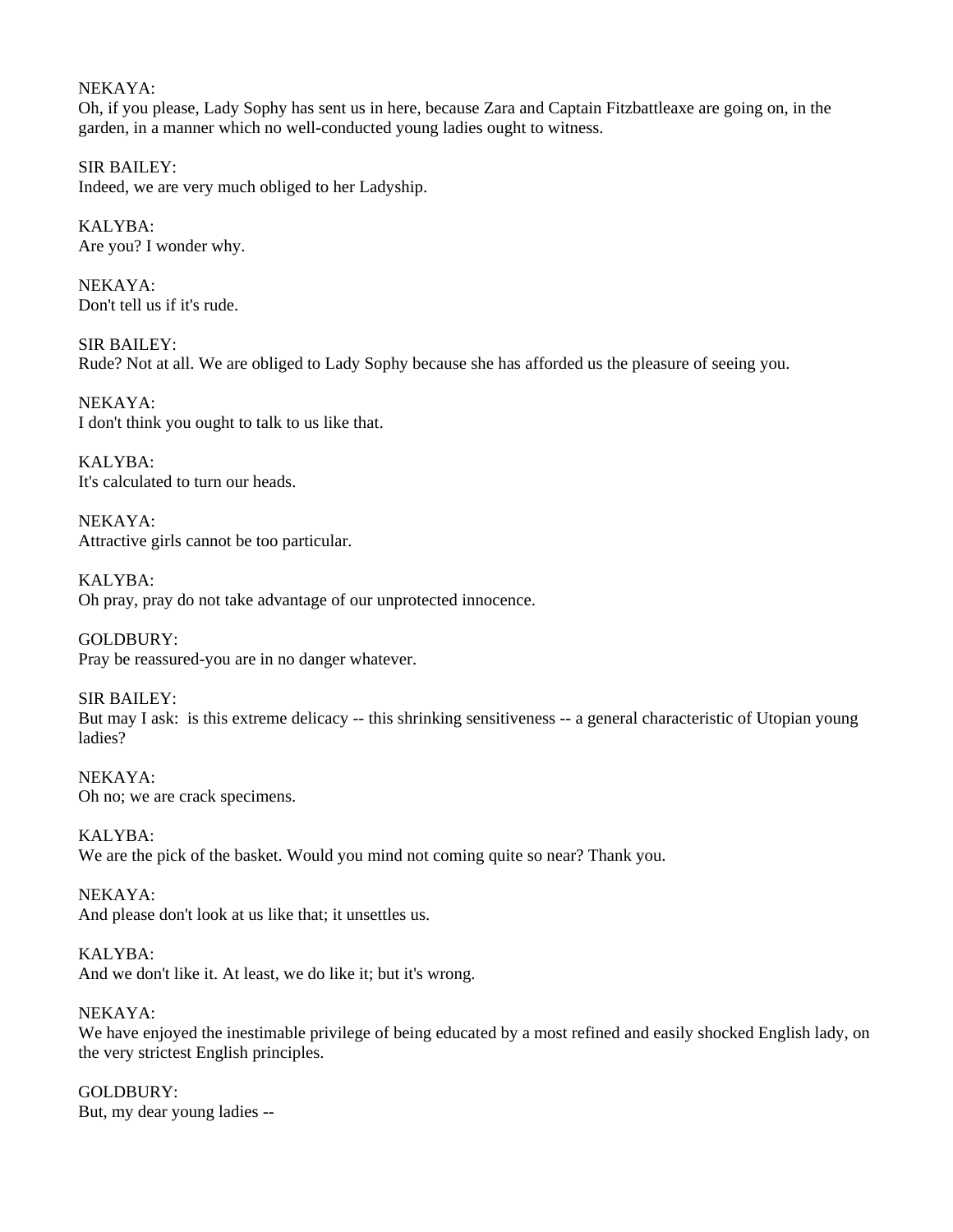KALYBA: Oh, don't! You mustn't. It's too affectionate.

NEKAYA: It really does unsettle us.

## GOLDBURY:

Are you really under the impression that English girls are so ridiculously demure? Why, an English girl is the best, the most beautiful, the bravest, and the brightest creature that Heaven has conferred upon this world of ours. She is frank, open-hearted, and fearless, and never shows in so favorable a light as when she gives her own blameless impulses full play!

NEKAYA: Oh, you shocking story!

### GOLDBURY:

Not at all. I'm speaking the strict truth. I'll tell you all about her.

SONG - *Mr. Goldbury and Sir Bailey*.

### **GOLDBURY**

 A wonderful joy our eyes to bless, In her magnificent comeliness, Is an English girl of eleven stone two, And five foot ten in her dancing shoe! She follows the hounds, and on the pounds- The "field" tails off and the muffs diminish- Over the hedges and brooks she bounds, Straight as a crow, from find to finish. At cricket, her kin will lose or win- She and her maids, on grass and clover, Eleven maids out-eleven maids in- And perhaps an occasional "maiden over!" Go search the world and search the sea, Then come you home and sing with me There's no such gold and no such pearl As a bright and beautiful English girl!

### SIR BAILEY

With a ten-mile spin she stretches her limbs, She golfs, she punts, she rows, she swims- She plays, she sings, she dances, too, From ten or eleven til all is blue! At ball or drum, til small hours come (Chaperon's fans concealing her yawning) She'll waltz away like a teetotum. And never go home til daylight's dawning. Lawn-tennis may share her favours fair- Her eyes a-dance, and her cheeks a-glowing- Down comes her hair, but then what does she care? It's all her own and it's worth the showing! Go search the world, etc.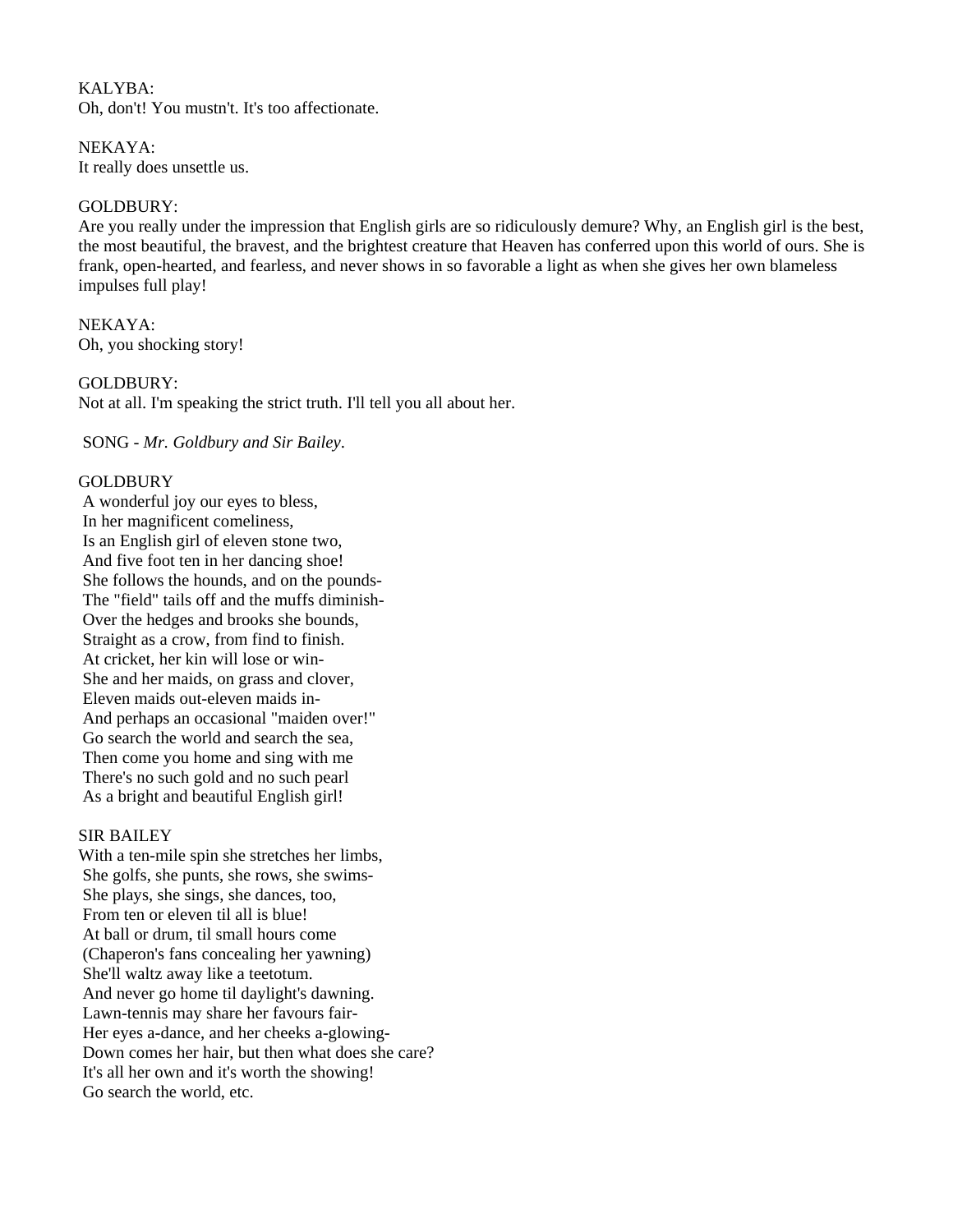# BOTH

 Her soul is sweet as the ocean air, For prudery knows no haven there; To find mock-modesty, please apply To the conscious blush and the downcast eye. Rich in the things contentment brings, In every pure enjoyment wealthy, Blithe and beautiful bird she sings, For body and mind are hale and healthy. Her eyes they thrill with right goodwill- Her heart is light as a floating feather- As pure and bright as the mountain rill That leaps and laughs in the Highland heather! Go search the world, etc.

QUARTET

 NEKAYA: Then I may sing and play?

SIR BAILEY: You may!

 KALYBA: Then I may laugh and shout?

 GOLDBURY: No doubt!.

 NEKAYA: These maxims you endorse?

 SIR BAILEY: Of course!

 KALYBA: You won't exclaim "Oh fie!"

### GOLDBURY:

 Not I! Whatever you are-be that: Whatever you say-be true: Straightforwardly act- Be honest-in fact, Be nobody else but you.

SIR BAILEY: Give every answer pat- Your character true unfurl; And when it is ripe, You'll then be a type Of a capital English girl.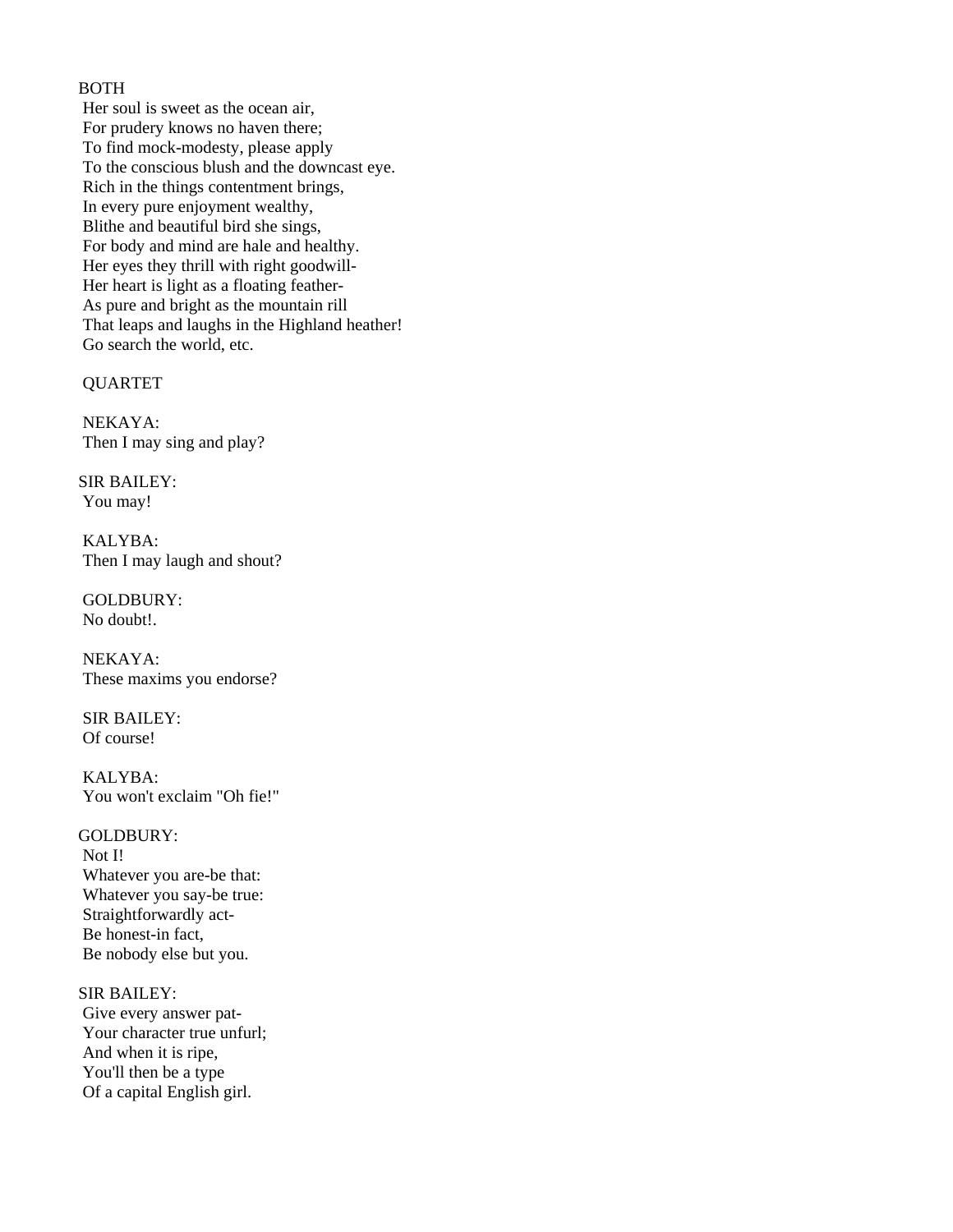ALL.: Oh sweet surprise-oh, dear delight, To find it undisputed quite, All musty, fusty rules despite That Art is wrong and Nature right!

# NEKAYA:

 When happy I, With laughter glad I'll wake the echoes fairly, And only sigh When I am sad- And that will be but rarely!

# KALYBA:

 I'll row and fish, And gallop, soon- No longer be a prim one- And when I wish To hum a tune, It needn't be a hymn one?

### ALL:

 No, no! It needn't be a hymn one!  *(dancing):*  Oh, sweet surprise and dear delight To find it undisputed quite- All musty, fusty rules despite- That Art is wrong and Nature right!

### *(Dance, and off)*

*(Enter Lady Sophy)* 

 RECITATIVE - *Lady Sophy*. Oh, would some demon power the gift impart To quell my over-conscientious heart- Unspeak the oaths that never had been spoken, And break the vows that never should be broken!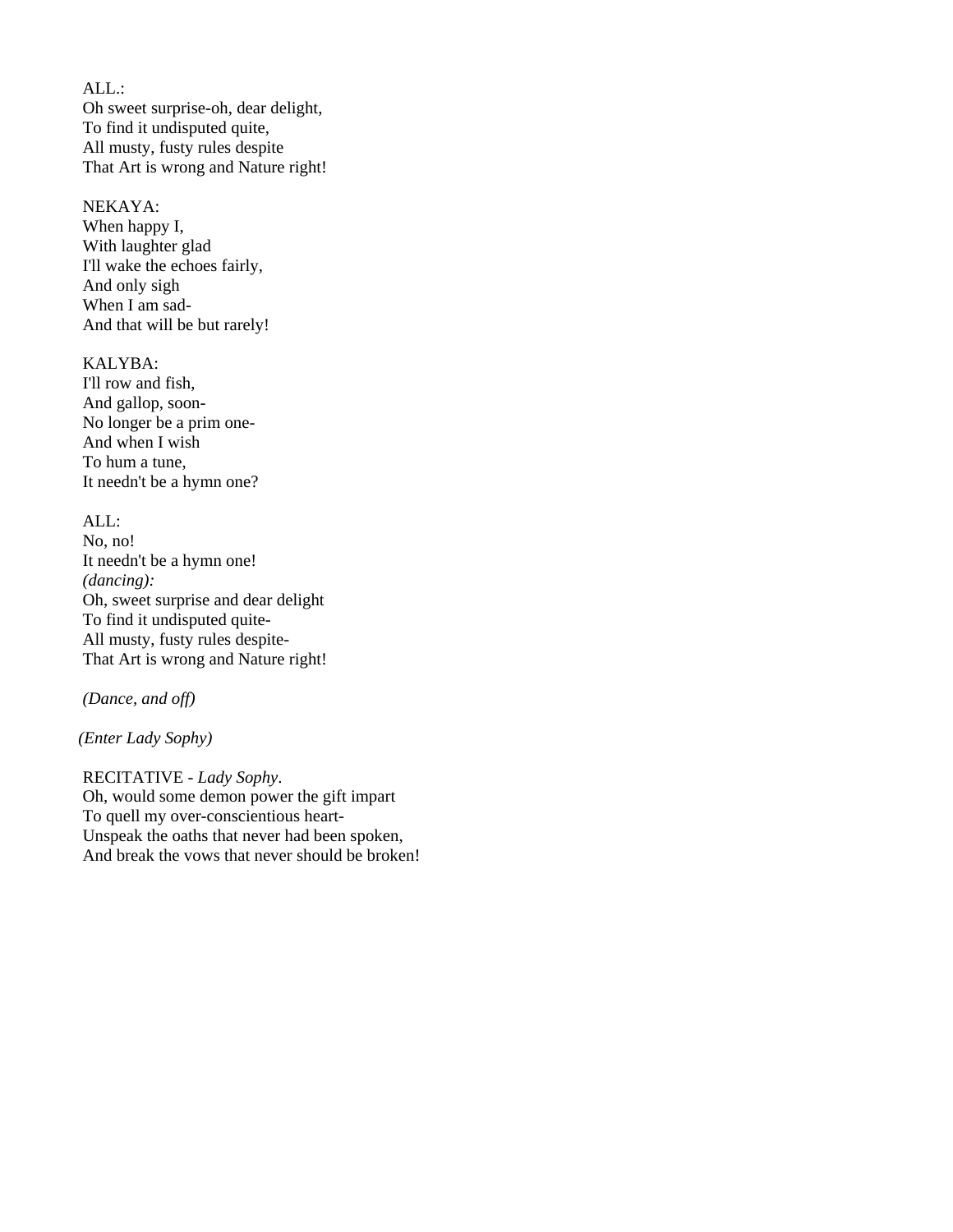SONG - *Lady Sophy*  When but a maid of fifteen year, Unsought-unplighted- Short petticoated-and, I fear, Still shorter-sighted- I made a vow, one early spring, That only to some spotless King Who proof of blameless life could bring I'd be united. For I had read, not long before, Of blameless kings in fairy lore, And thought the race still flourished here- Well, well- I was a maid of fifteen year! *(The King enters and overhears this verse)*  Each morning I pursued my game (An early riser); For spotless monarchs I became An advertiser: But all in vain I searched each land, So, kingless, to my native strand Returned, a little older, and A good deal wiser! I learnt that spotless King and Prince Have disappeared some ages since- Even Paramount's angelic grace- Ah me!- Is but a mask on Nature's face!

(*King comes forward)* 

 KING: Ah, Lady Sophy-then you love me! For so you sing-

 LADY SOPHY: *(Indignant and surprise. Producing "Palace Peeper")*  No, by the stars that shine above me, Degraded King! For while these rumours, through the city bruited, Remain uncontradicted, unrefuted, The object thou of my aversion rooted, Repulsive thing!

KING: Be just-the time is now at hand When truth may published be. These paragraphs were written and Contributed by me!

 LADY SOPHY: By you? No, no!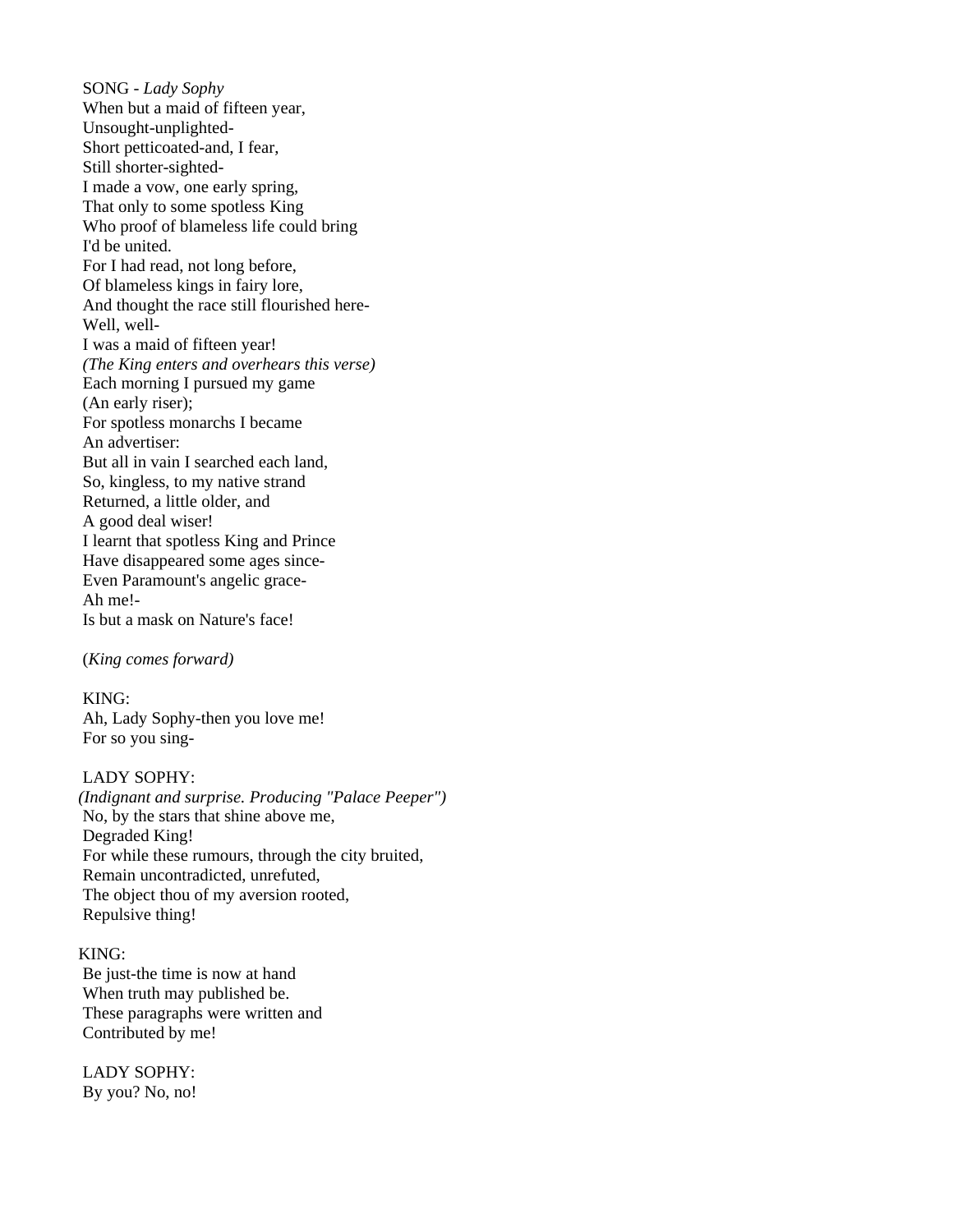KING: Yes, yes. I swear, by me! I, caught in Scaphio's ruthless toil, Contributed the lot!

 LADY SOPHY: That that is why you did not boil The author on the spot!

 KING: And that is why I did not boil The author on the spot!

 LADY SOPHY: I couldn't think why you did not boil!

 KING: But I know why I did not boil The author on the spot!

DUET - *Lady Sophy and King*

## LADY SOPHY:

 Oh, the rapture unrestrained Of a candid retractation! For my sovereign has deigned A convincing explanation- And the clouds that gathered o'er All have vanished in the distance, And the Kings of fairy lore One, at least, is in existence!

KING:

 Oh, the skies are blue above, And the earth is red and rosal, Now the lady of my love Has accepted my proposal! For that asinorum pons I have crossed without assistance, And of prudish paragons One, at least, is in existence!

(*King and Lady Sophy dance gracefully. Enter Goldbury, Sir Bailey, Nekaya, Kalyba, Zara and Fitzbattleaxe. At this point the King kisses Lady Sophy, which causes the Princesses to make an exclamation. The King and Lady Sophy are at first much confused at being detected, but eventually throw off all reserve, and the four couples break into a wild Tarantella, and at the end exeunt severally.*)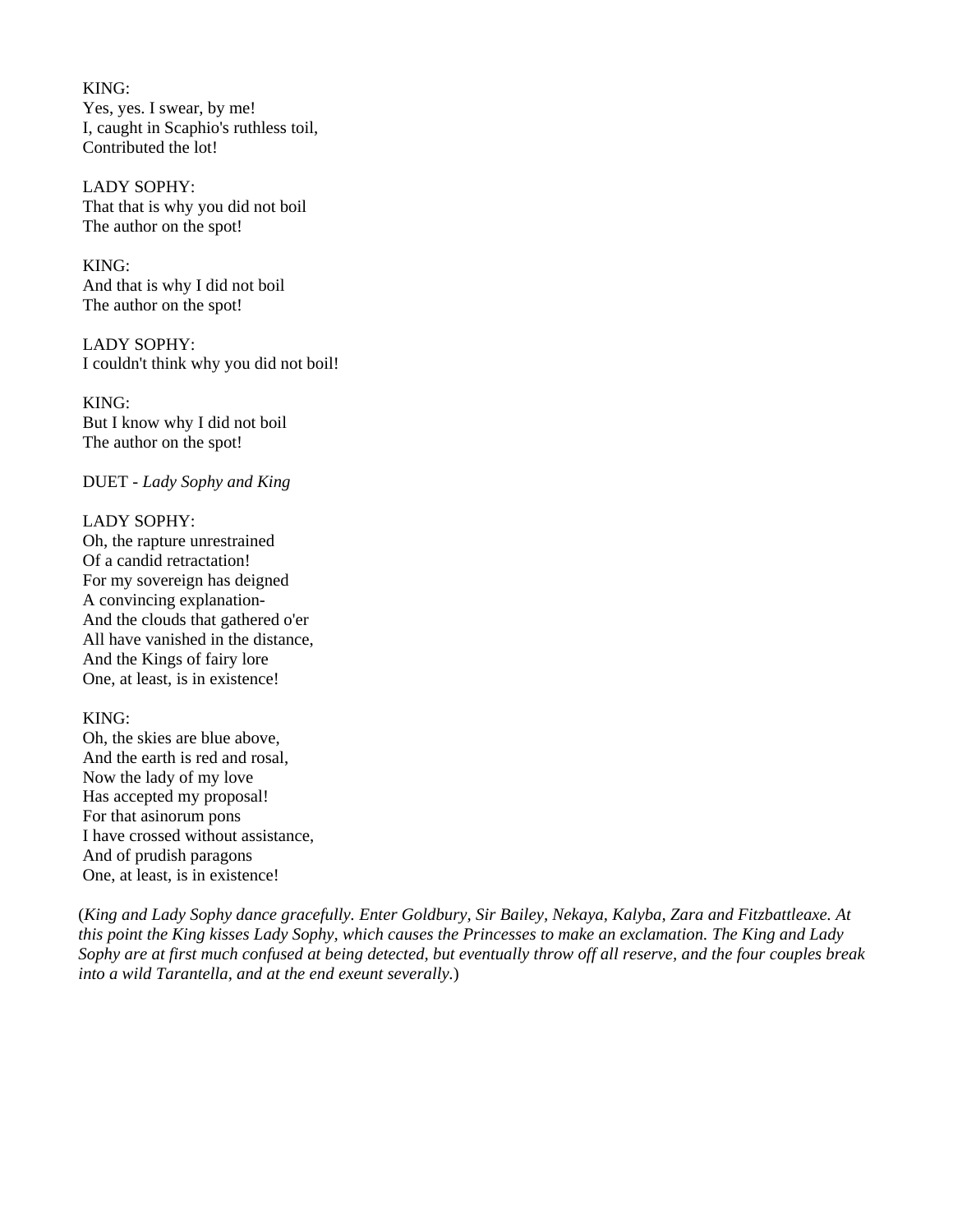### *(Enter Scaphio and Phantis)*

### SCAPHIO:

Well – how works the plot? Have you explained to the happy and contented Populace the nature of their wrongs, and the desperate consequences that ensue if they are not rectified?

### TARARA:

I have done better. I have spread unsubstantiated rumors that what they supposed to be happiness is really unspeakable misery—and they are furious. You know you can't help believing an unsubstantiated rumor.

## PHANTIS:

Admirable thought. Ha! They come.

*( Enter Chorus, in great excitement, from various entrances)* 

### CHORUS.

 Upon our sea-girt land At our enforced command Reform has laid her hand Like some remorseless ogress- And made us darkly rue The deeds she dared to do- And all is owing to Those hated Flowers of Progress! So down with them! So down with them! Reform's a hated ogress. So down with them! So down with them! Down with the Flowers of Progress!

(*Flourish. Enter King, his three daughters, Lady Sophy, and the Flowers of Progress.)*

## KING:

What means this most unmannerly irruption? Is this your gratitude for boons conferred?

## SCAPHIO:

Boons? Bah! These boons have brought Utopia to a standstill! Our pride and boast -- the Army and the Navy -- Have both been reconstructed and remodeled upon so irresistible a basis that all the neighboring nations have disarmed -- and War's impossible! Your County Councillor has passed such drastic Sanitary laws that all doctors dwindle, starve, and die! The laws, remodeled by Sir Bailey Barre, have quite extinguished crime and litigation: The lawyers starve, and all the jails are let as model lodgings for the working-classes! In short-Utopia, swamped by dull Prosperity, demands that these detested Flowers of Progress be sent about their business, and Utopia restored to its original condition!

KING:

*(to Zara)* My daughter, this is a very unpleasant state of things. What is to be done?

ZARA:

I don't know -- I don't understand it. We must have omitted something.

## KING:

Omitted something? Yes, that's all very well, but-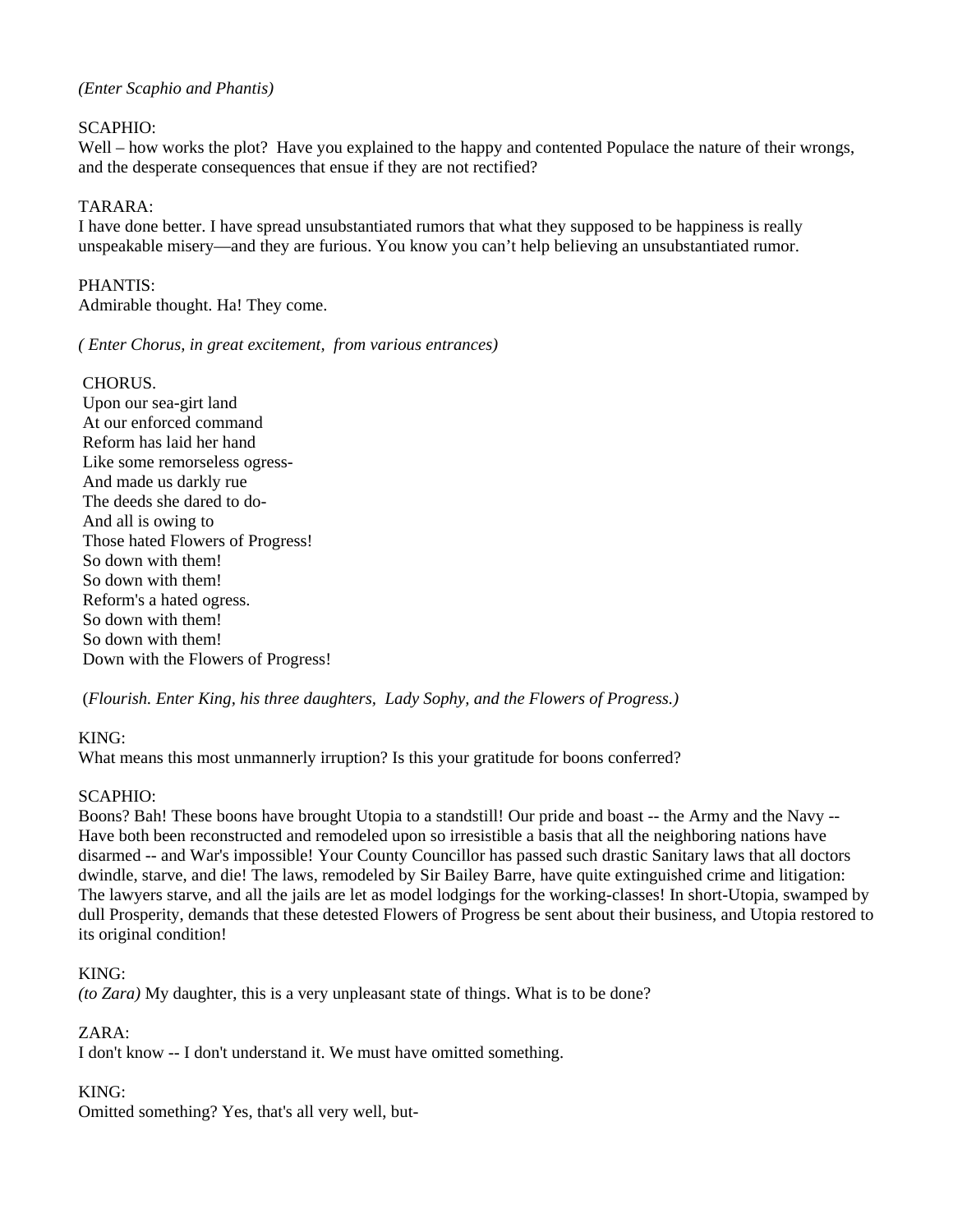## *(Sir Bailey Barre whispers to Zara)*

### ZARA:

*(suddenly)* Of course! Now I remember! Why, I had forgotten the most essential element of all!

# KING:

And that is?-

# ZARA:

The two party system!

#### KING: What?

# ZARA:

Government by party! Introduce that great and glorious element and all will be well! No political measures will endure, because one Party will assuredly undo all that the other Party has done; and the legislative action of the country will be at a standstill. Then there will be sickness in plenty, endless lawsuits, crowded jails, interminable confusion in the Army and Navy, and, in short, general and unexampled prosperity!

## $AI.$ : Ulahlica! Ulahlica!

PHANTIS: *(aside)* Baffled!

 SCAPHIO: But our hour will come!

# KING:

Your hour has come already! (*Scaphio and Phantis are given sashes as the new party leaders, and the people begin to choose sides).* People of Utopia: From this moment Government by Party is adopted, with all its attendant blessings; and henceforward Utopia will no longer be a Monarchy Limited, but, what is a great deal better, a Limited Monarchy!

# FINALE

# ZARA:

 There's a little group of isles beyond the wave- So tiny, you might almost wonder where it is- That nation is the bravest of the brave, And cowards are the rarest of all rarities. The proudest nations kneel at her command; She terrifies all foreign-born rapscallions; And holds the peace of Europe in her hand With half a score invincible battalions!

## ENSEMBLE:

Such, at least, is the tale Which is born on the gale, From the island which dwells in the sea. Let us hope, for her sake That she makes no mistake- That she's all the professes to be!